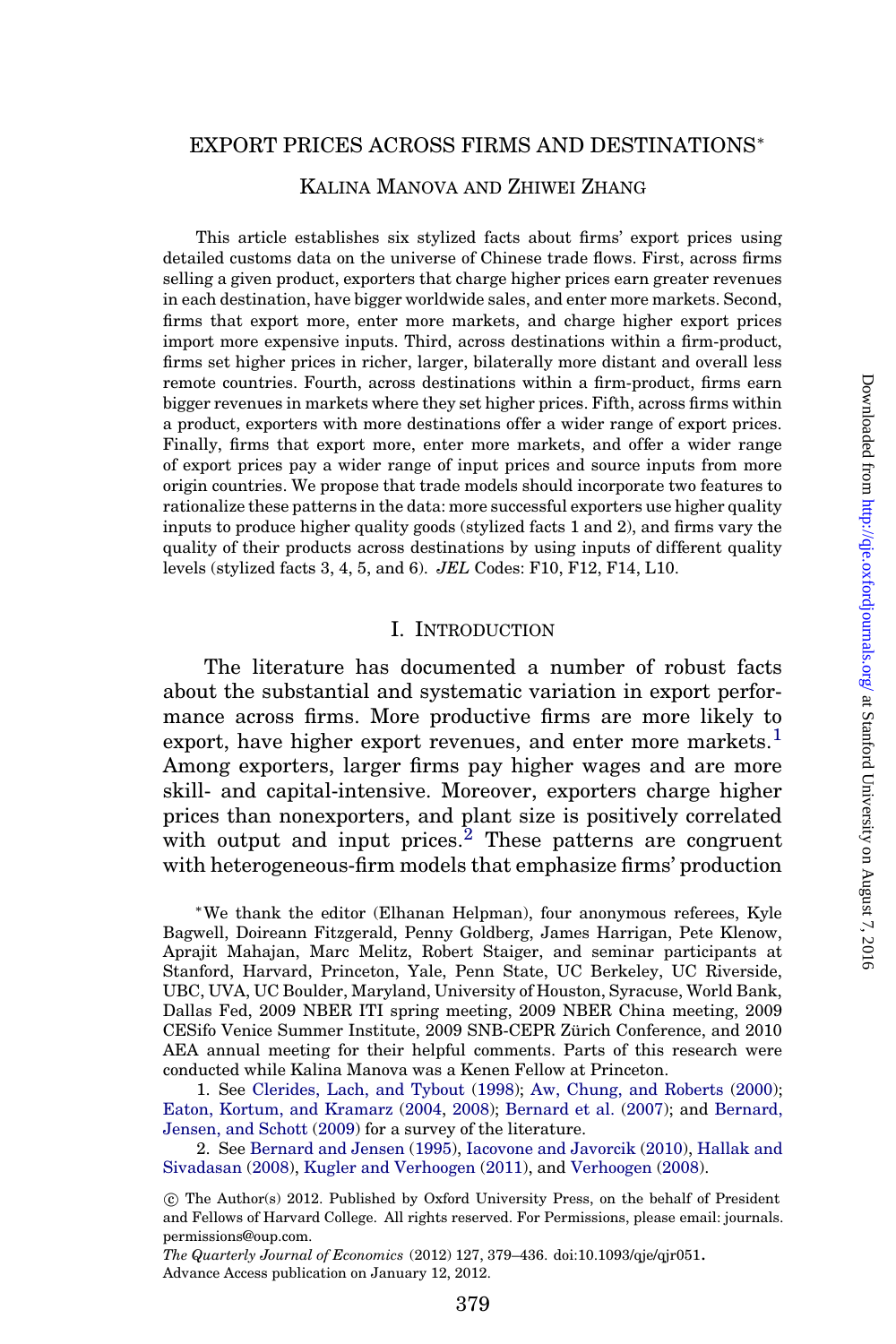efficiency and product quality as the determinants of export success. In these models, more productive firms enjoy superior export performance because they choose to use more expensive, higher quality inputs to sell higher quality goods at higher prices.<sup>3</sup>

This article establishes six stylized facts about the variation in export prices and imported-input prices across firms, products, and trade partners using detailed customs data on the universe of Chinese trade flows. These stylized facts have two main implications. First, more successful exporters use higher-quality inputs to produce higher-quality goods. Second, firms vary the quality of their products across destinations with different income, market size, bilateral distance, and overall remoteness<sup>4</sup> by using inputs of different quality levels. While the first conclusion confirms recent evidence in the literature, the second is novel. Together, they suggest that international trade models should incorporatequality differentiation not only across firms but also across trade partners within firms in order to account for the patterns in the data. Our findings thus uncover a previously unexplored dimension of firm heterogeneity and adjustments on the quality margin within firms across destinations.

The first two stylized facts we document constitute evidence consistent with quality differentiation across exporters. First, within narrowly defined product categories, firms that charge higher free-on-board (f.o.b.) export prices earn greater revenues in each destination, have bigger worldwide sales, and export to more markets. These patterns are more pronounced in richer destinations and in sectors with greater scope for quality differentiation, as proxied by the [Rauch](#page-57-0) [\(1999\)](#page-57-0) classification of nonhomogeneous goods, R&D, or advertising intensity. Second, firms that export more, that service more destinations, and that charge higher export prices import more expensive inputs. In the absence of detailed information on domestic input usage or direct measures of product quality, the prices of producers' imported intermediates

3. See [Bernard et al.](#page-55-0) [\(2003\)](#page-55-0), [Melitz](#page-57-0) [\(2003\)](#page-57-0), [Johnson](#page-56-0) [\(2007](#page-56-0)), [Sutton](#page-57-0) [\(2007\)](#page-57-0), [Hallak and Sivadasan](#page-56-0) [\(2008\)](#page-56-0), [Kneller and Yu](#page-56-0) [\(2008](#page-56-0)), [Kugler and Verhoogen](#page-57-0) [\(2011](#page-57-0)), [Melitz and Ottaviano](#page-57-0) [\(2008](#page-57-0)), [Verhoogen](#page-57-0) [\(2008](#page-57-0)), [Gervais](#page-56-0) [\(2009](#page-56-0)), and [Baldwin and Harrigan](#page-55-0) [\(2011\)](#page-55-0).

4. Whereas bilateral distance pertains to two countries' geographic proximity, remoteness is a weighted average of a country's bilateral distance to all other countries in the world, using countries' GDP as weights. A country is remote in economic terms if it is physically isolated from most other nations or is close to small countries but far away from big economies. See note 17.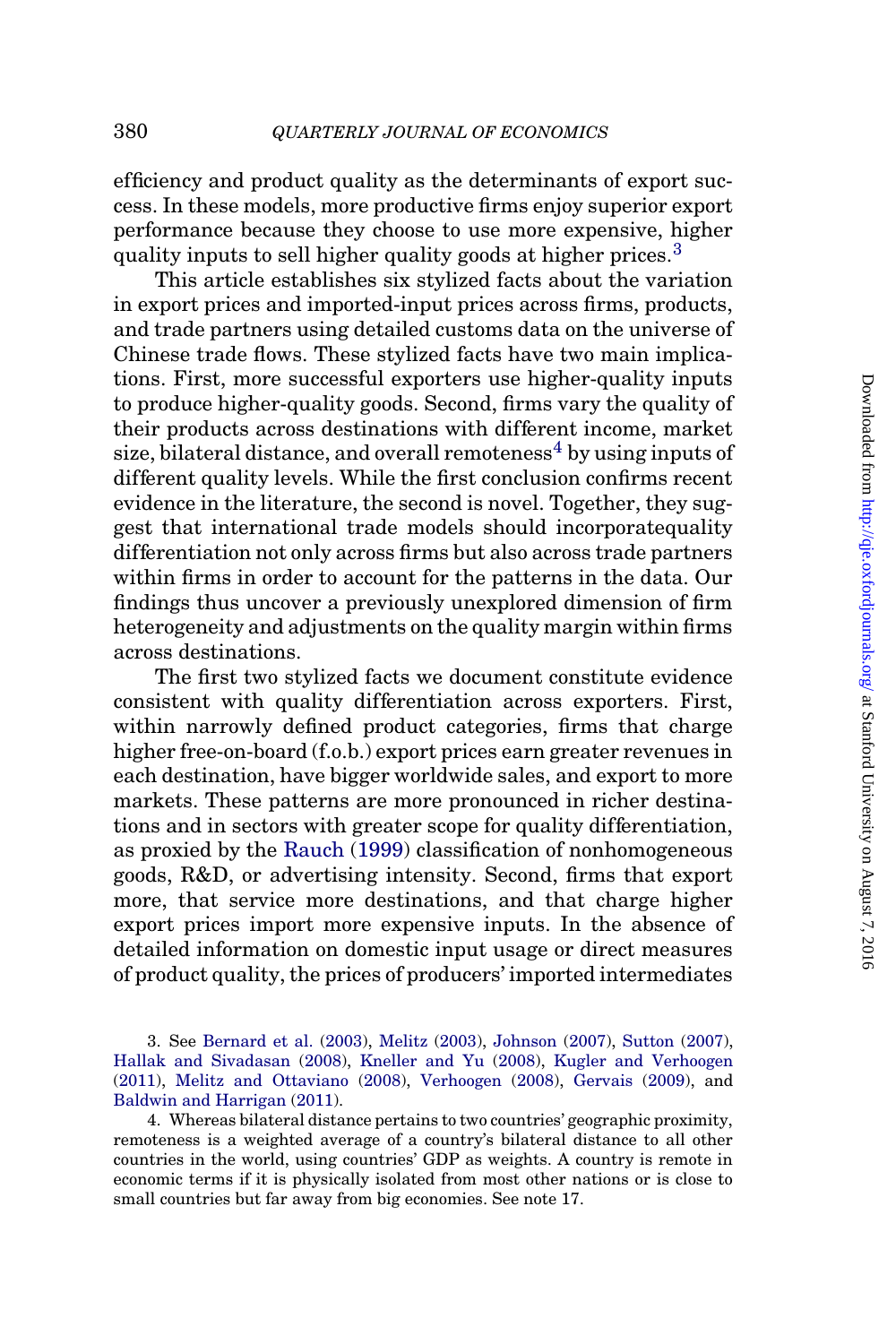offer an imperfect signal for the quality of all of their inputs.<sup>5</sup> We thus interpret our results as evidence that more successful exporters purchase inputs of higher quality to produce more expensive and more sophisticated products. This interpretation is consistent with productivity being an important factor in firms' export decisions, since it may well determine their optimal choice over input and output quality.

Our findings corroborate the conclusion in the recent literature that quality differentiation across firms matters for export performance. This literature has typically examined country-level export prices or firm-level data on export status, plant size, and input prices instead of detailed information on firms' foreign sales. Our article is thus the first to document these two facts using comprehensive data on firms' matched exports and imports by product and trade partner. Moreover, we are able to identify the inputs that exporters source from abroad specifically for further processing, assembly, and re-exporting. This level of detail is rare in trade data sets, and it also allows us to examine the variation in export activity across destinations within firms.<sup>6</sup>

The remaining stylized facts we establish together suggest that exporters adjust the quality of their products across destinations by varying the quality of their inputs. Our third finding is that firms charge higher f.o.b. prices for a given product in richer, larger, bilaterally more distant and overall less remote economies. The effects of size, distance, and remoteness are concentrated in rich destinations and among firms that vary prices more across countries. Fourth, firms earn more revenues from a specific good in markets where they set higher prices. This pattern is more prominent in richer countries and for goods with bigger potential for quality upgrading. Fifth, within each product, firms with more destinations offer a wider range of export prices, especially for products with greater scope for quality differentiation. Last, firms that export more, that enter more markets, and that offer a wider range of export prices pay a wider range of input prices and source inputs from more origin countries.

<sup>5.</sup> This is consistent with [Kugler and Verhoogen](#page-56-0) [\(2009\)](#page-56-0), who find a positive correlation between the prices Colombian plants pay for imported and domestic inputs.

<sup>6.</sup> As far as we know, comparable data are available only for the United States, France, and Denmark. Publications using these data have examined other questions and rarely exploited the matched data on firms' export and import activity.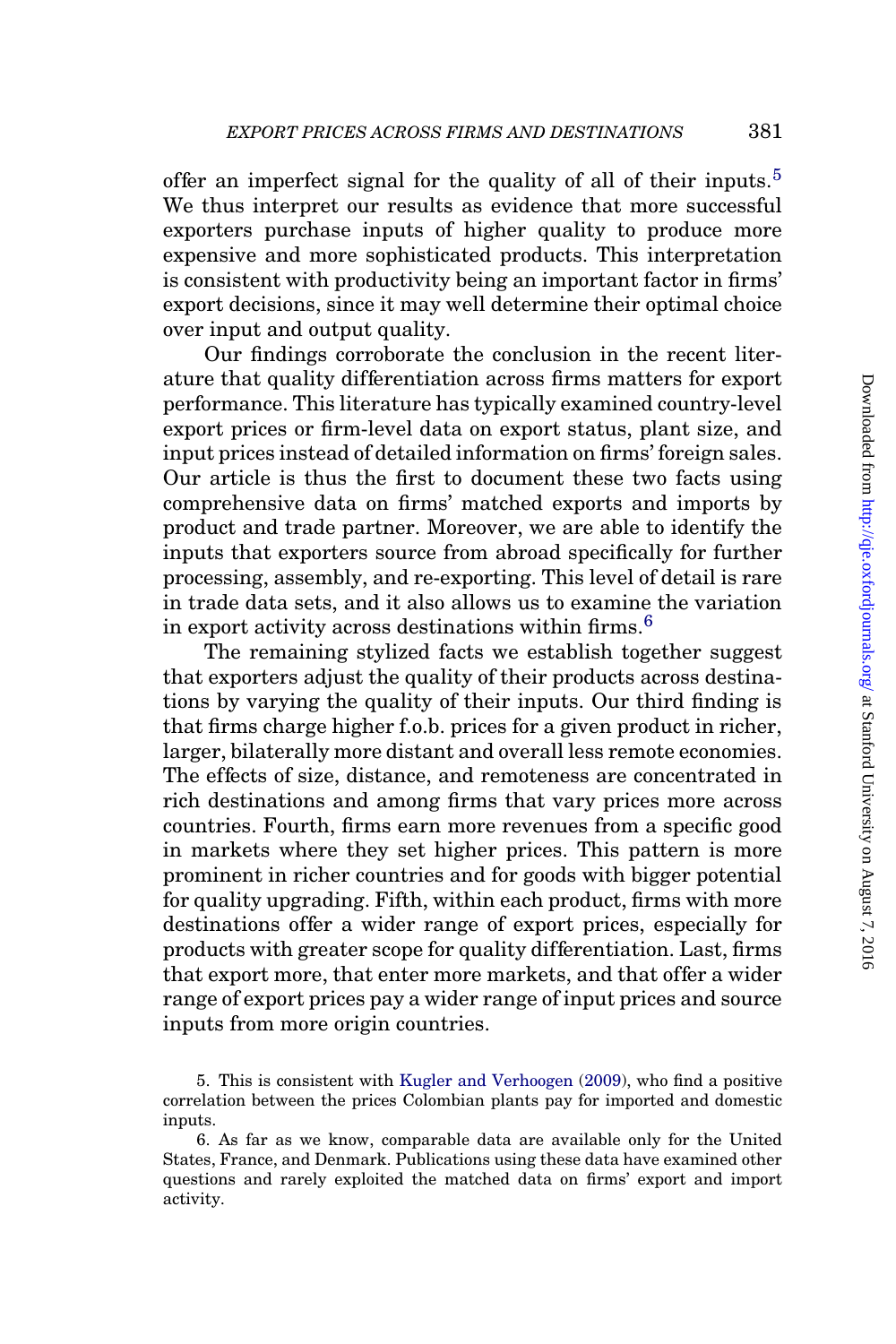Stylized facts three and four are identified purely from the variation across destinations within firm-product pairs. If firms export an identical good to each country, the firm-product fixed effects we include would capture its cost and quality characteristics. Any residual variation in prices across markets would then be due to variable mark-ups. However, current heterogeneousfirm models predict either a constant mark-up above marginal cost (CES demand) or a lower mark-up in big, distant, and less remote countries where competition is tougher (linear demand). Thus, if firms sold an identical product to all trade partners, export prices would counterfactually be either *un*correlated or *negatively* correlated with market size, income, distance, and centrality.

Instead, we propose that firms not only tailor their markup to each market but also customize their products' quality. This explanation can also rationalize the last two stylized facts. Although variable mark-ups can generate the positive correlation between a firm's number of destinations and price dispersion across markets, they cannot explain our results for firms' import price dispersion and number of source countries. On the other hand, our findings are consistent with exporters buying multiple quality versions of an input to produce multiple quality versions of an output for sale in different markets.

While the stylized facts we uncover suggest that firms adjust product quality to destination characteristics, we cannot decisively determine what drives firms' quality choice. The finding that firms charge higher prices in richer destinations is strongly indicative of nonhomothetic preferences. With such preferences, firms have a bigger incentive to improve product quality when they face wealthier consumers with lower marginal utility of income and greater willingness to pay for quality.<sup>7</sup> The results for market size, proximity, and remoteness, on the other hand, lend themselves to a number of interpretations. We discuss some of these alternatives but leave it to future work to conclusively establish the underlying mechanism.

In the linear-demand models we consider, destinations' size, bilateral distance, and centrality are positively correlated with market toughness. It is thus possible that firms respond to market competition by both reducing mark-ups and increasing product

<sup>7.</sup> See [Verhoogen](#page-57-0) [\(2008\)](#page-57-0); [Fajgelbaum, Grossman, and Helpman](#page-56-0) [\(2009](#page-56-0)); and [Simonovska](#page-57-0) [\(2010\)](#page-57-0).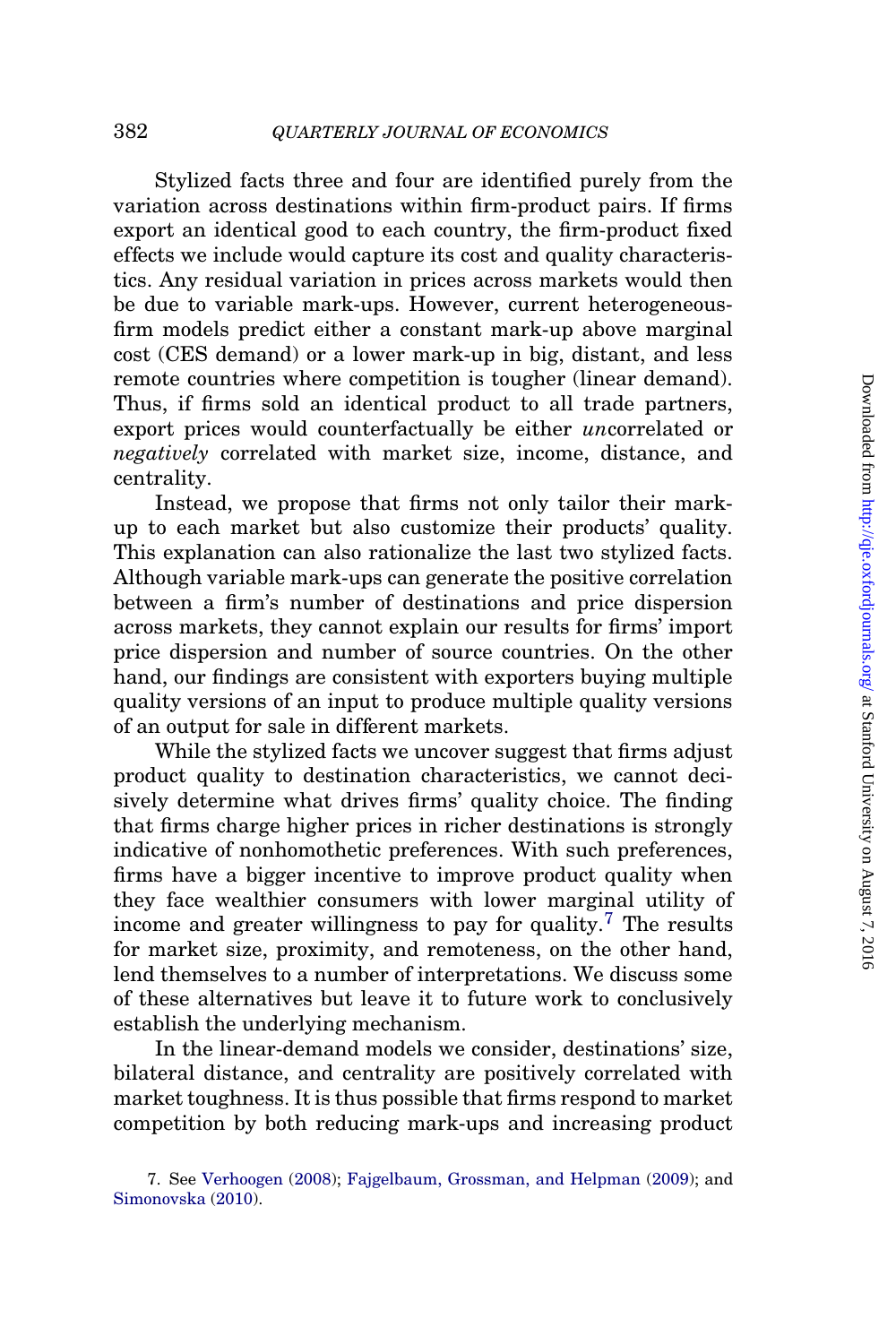quality. If quality upgrading requires more expensive, higherquality inputs, it could raise marginal costs sufficiently quickly to dominate the mark-up correction. This would generate high export prices in big, distant, and less remote countries as we observe. Our results would then capture the net effect of both the quality and mark-up adjustments and provide a lower bound for the response of product quality.

Alternatively, firms might export products of higher quality to more distant trade partners if they incur per unit transportation costs. Specifically, exporters might sell multiple quality versions of a product to each country but vary the quality mix with destinations' proximity. Firms would then optimally shift exports to more distant markets toward better-quality goods because higher unit costs lower the relative price of and increase relative demand for such products.

As for market size, firms might offer products of higher quality tolarger destinations if there are economies of scale in the production or delivery of quality goods. On the production side, upgrading quality might entail fixed investments in specialized equipment or hiring skilled workers. On the delivery side, the fixed costs of marketing and distribution might be increasing in product sophistication. As long as firms expect to earn higher revenues in larger markets and the destination-specific fixed costs of exporting rise with product quality, firms will have an incentive to improve the quality of goods shipped to bigger countries.

Identifying the determinants of firms' export success is instrumental in understanding the patterns of international trade across countries, the welfare and distributional consequences of globalization, and the design of export-promoting policies in developing economies.

Firm heterogeneity has significant implications for countries' trade and growth. Reallocations across sectors and across firms within a sector are both important in the adjustment to trade liberalization and its impact on aggregate productivity [\(Pavcnik 2002](#page-57-0); [Bernard, Jensen and Schott 2006;](#page-55-0) [Chaney 2008\)](#page-55-0). While Arkolakis, Costinot, and Rodríguez-Clare [\(2010\)](#page-55-0) find that under certain conditions, the effects on aggregate welfare are unaltered by firm heterogeneity, [Burstein and Melitz](#page-55-0) [\(2011](#page-55-0)) suggest that heterogeneity matters under endogenous firm productivity growth. Our results raise the possibility that in addition to adjusting trade volumes, product scope, and export destinations, firms might also vary product quality within and across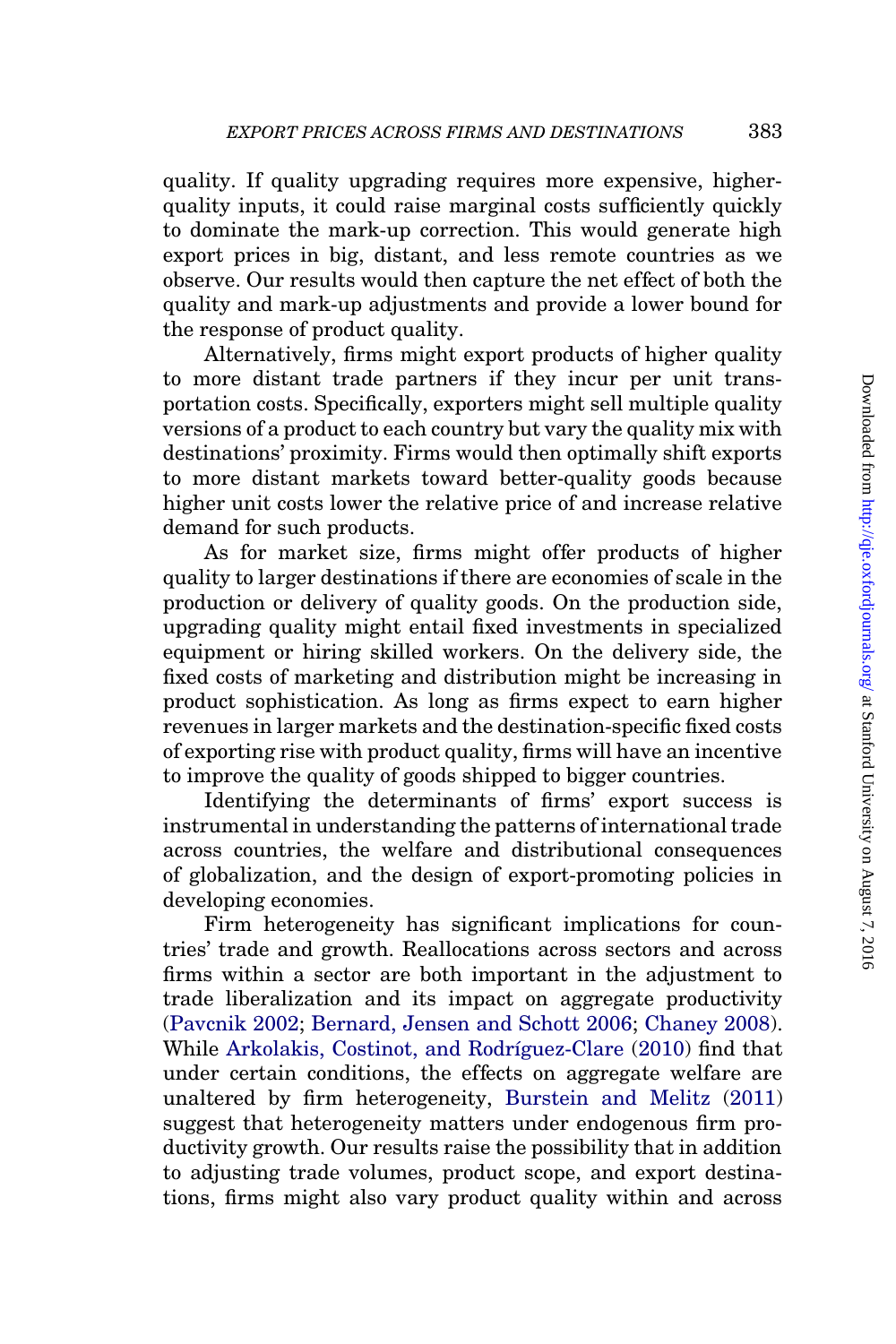markets in response to trade reforms. This could potentially generate different welfare gains than a world in which firms exported the same product quality to all markets. This is a fruitful area for future research because the models we consider, as well as Arkolakis, Costinot, and Rodríguez-Clare [\(2010\)](#page-55-0), assume that firm efficiency and product quality are fixed over time.

Even if the effects of globalization on aggregate welfare do not depend on the nature of firm heterogeneity, its distributional consequences do. For example, U.S. output and employment appear less vulnerable to import competition from low-wage countries in sectors characterized by longer quality ladders [\(Khandelwal](#page-56-0)  $2010$ .<sup>8</sup> Evidence also suggests that bigger, more productive firms benefit more from trade reforms [\(Pavcnik 2002;](#page-57-0) [Bustos 2011\)](#page-55-0). A natural extension of our work would be to test whether firms producing higher-quality goods are more resilient to import competition and more likely to expand if given export opportunities. A related question for future research is whether input quality and labor skill are complementary in the production of high-quality goods, and if so, whether trade liberalization affects employment and wages differentially across the skill distribution.

Finally, a deeper understanding of the factors that drive firms' export success will facilitate the design of policies that promote trade and ultimately growth in developing countries. The cross-sectional patterns we document say little about firms' capacity to upgrade product quality. Nevertheless, they indirectly imply that improving quality can boost firms' export potential. It might therefore be beneficial for governments to encourage investment in R&D and technologies that allow firms to produce and export more sophisticated goods. In addition, firms in developing countries might find it difficult to source highquality inputs domestically and instead rely on imported inputs from more advanced economies.<sup>9</sup> This would explain why more successful Chinese exporters are able to offer higher-quality goods despite the widespread belief that product quality and quality control are weak in China. This argument provides one reason why developing countries might want to liberalize imports if they seek to improve their export performance.

The remainder of the article is organized as follows. The next section describes how our work relates to the previous literature.

<sup>8.</sup> See also [Fernandes and Paunov](#page-56-0) [\(2009\)](#page-56-0) for related evidence from Chile.

<sup>9.</sup> [Kugler and Verhoogen](#page-56-0) [\(2009](#page-56-0)) find that Colombian firms' imported inputs are of higher quality than local inputs.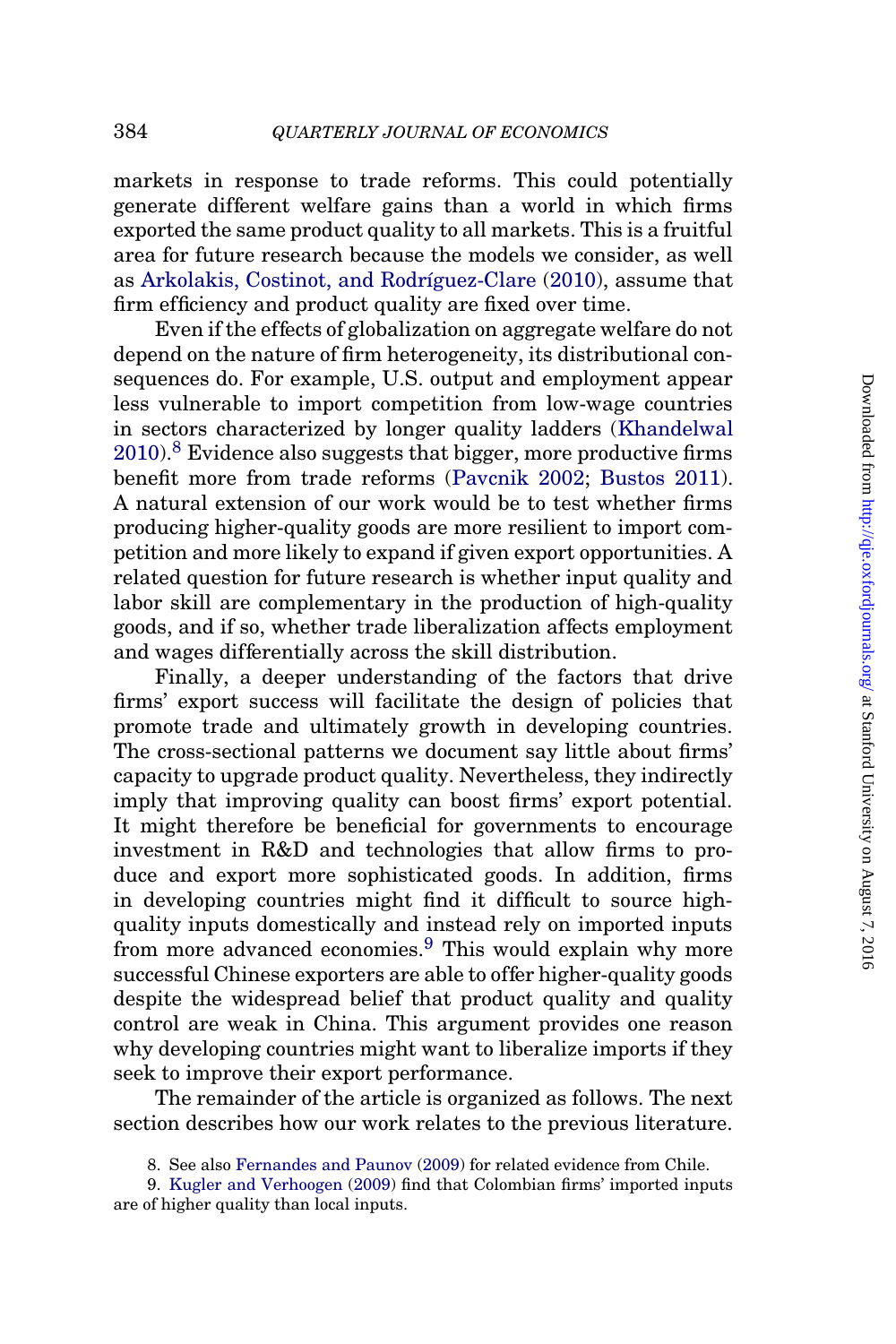Section [III](#page-7-0) introduces the data, while Section [IV](#page-12-0) documents the six stylized facts and Section [V](#page-36-0) discusses their robustness. Section [VI](#page-40-0) summarizes the implications of different heterogeneous-firm models for the behavior of export prices, which we use to interpret the empirical results in Section [VII.](#page-44-0) The last section concludes.

### II. RELATED LITERATURE

Our work builds on recent publications that study aggregate export prices to determine the relative importance of production efficiency and product quality for firms' export success. [Baldwin](#page-55-0) [and Harrigan](#page-55-0) [\(2011\)](#page-55-0) and [Johnson](#page-56-0) [\(2007\)](#page-56-0), for instance, explore the variation in product-level export prices with destination size, income, distance, and remoteness and find evidence in support of quality sorting. Because different models can deliver similar predictions for the behavior of aggregate prices, however, the latter can be inconclusive in principle. It can, in fact, be misleading if unit values at the product level exhibit patterns consistent with a given model, but the underlying firm prices do not. The detailed nature of our data set allows us to address this challenge and directly analyze firms' export prices, while also providing evidence on firms' imported inputs.

Our results also contribute to recent firm-level evidence indicative of quality differentiation across firms. [Verhoogen](#page-57-0) [\(2008\)](#page-57-0), [Kugler and Verhoogen](#page-57-0) [\(2011](#page-57-0)), [Hallak and Sivadasan](#page-56-0) [\(2008](#page-56-0)), and Iacovone and Javorcik (2008) document that exporters charge higher prices than nonexporters, plant size is positively correlated with output and input prices, and more productive firms pay higher wages to produce better-quality goods. In concurrent work, [Crozet, Head, and Mayer](#page-56-0) [\(2009](#page-56-0)) show that highly ranked French wine producers export more to more markets at a higher average price. Also in concurrent work, [Bastos and Silva](#page-55-0) [\(2010](#page-55-0)) find that firms set higher prices in bigger, richer, and more distant countries in a sample of Portuguese exporters.<sup>10</sup> They do not, however, offer an explanation for these findings, explore the relationship between firms' export prices and revenues, or study firm inputs to make inferences about product quality. Finally, Brambilla, Lederman, and Porto (2009) show that Argentine firms that export to richer countries pay higher wages and suggest that these firms sell products of higher quality.

<sup>10.</sup> See Görg, Halpern, and Muraközy [\(2010](#page-56-0)) for related evidence for Hungary.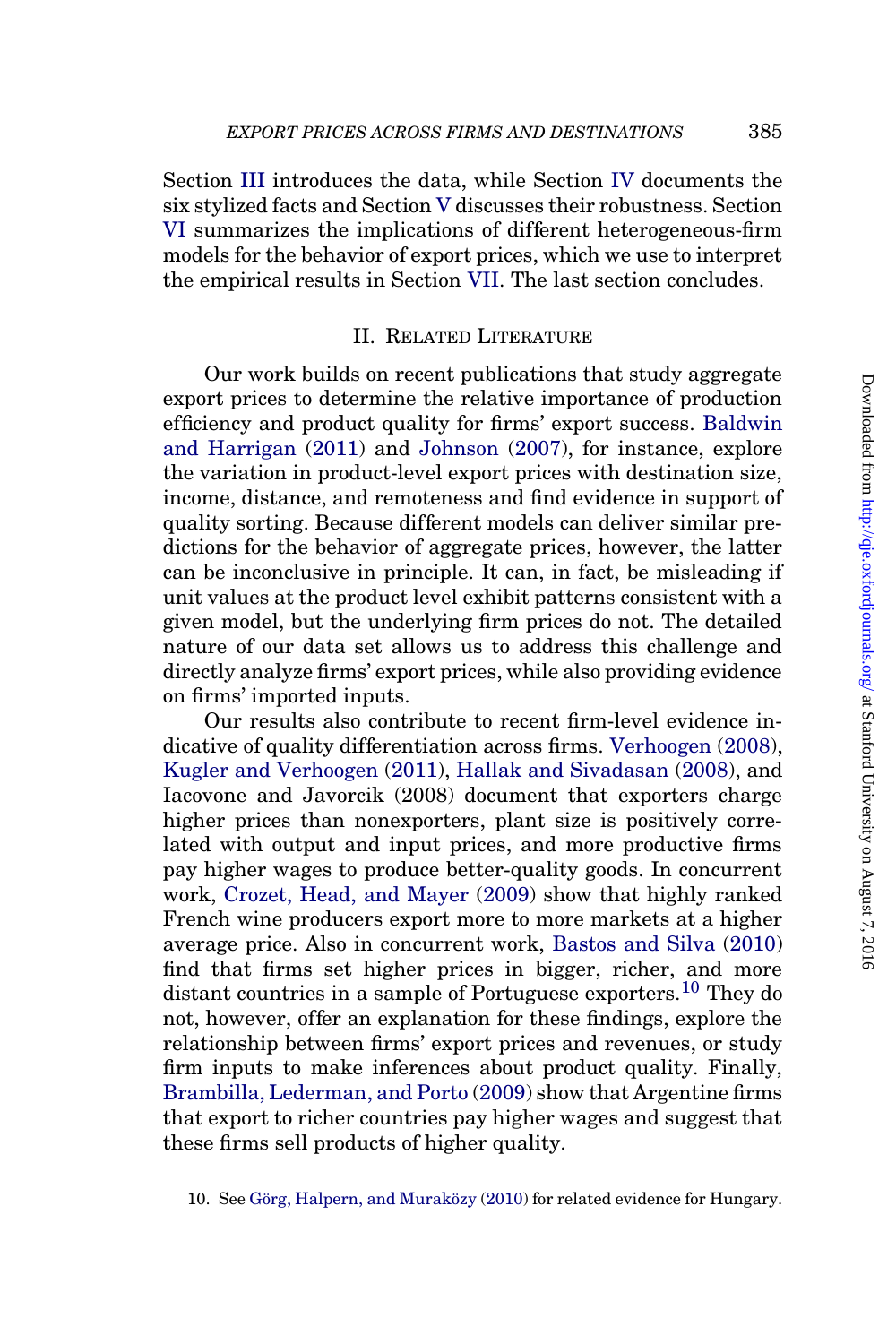<span id="page-7-0"></span>This article is the first to examine matched data on firmlevel export and import prices by product and destination/source country and to do so for the universe of trade flows. We uncover new stylized facts and offer a novel explanation based on firms varying product quality across countries in response to market characteristics. Our results suggest that international trade models should incorporate quality differentiation both across firms and across destinations within firms to explain the stylized facts in the data. [Verhoogen](#page-57-0) [\(2008\)](#page-57-0) constitutes an important step in this direction by modeling firms that produce two quality levels in the presence of nonhomothetic preferences: one for home, and a higher one for a richer export market. Incorporating unit transportation costs in this framework could also rationalize our results for bilateral distance. Future theoretical work should seek to provide a unified explanation for the patterns we document for market size, income, bilateral distance, and remoteness.

Our findings are also related to the work of [Schott](#page-57-0) [\(2004\)](#page-57-0), [Hummels and Klenow](#page-56-0) [\(2005\)](#page-56-0), [Hallak](#page-56-0) [\(2006\)](#page-56-0), and [Mandel](#page-57-0) [\(2008\)](#page-57-0). They show that aggregate export prices systematically increase with both trade partners' GDP per capita and with the capital and skill intensity of the exporting country. They propose that cross-country quality differences in production capabilities and consumption preferences can generate these outcomes.<sup>11</sup>

Finally, our results indirectly speak to the large literature on exchange-rate pass-through. This literature has found evidence of pricing to market, that is, that firms vary mark-ups across markets segmented by variable exchange rates.<sup>12</sup> Combined with the stylized facts we establish, this suggests that models with constant mark-ups or product quality across destinations are unlikely to explain either the trade or exchange-rate pass-through patterns in the data.

#### III. DATA

We use recently released proprietary data on the universe of Chinese firms that participated in international trade over the

<sup>11.</sup> See also [Hallak and Schott](#page-56-0) [\(2011\)](#page-56-0) who decompose countries' export prices into quality and quality-adjusted prices.

<sup>12.</sup> See [Gopinath, Itskhoki, and Rigobon](#page-56-0) ([2010](#page-56-0)); [Burstein and Jaimovich](#page-55-0) [\(2009](#page-55-0)); and [Fitzgerald and Haller](#page-56-0) [\(2010\)](#page-56-0).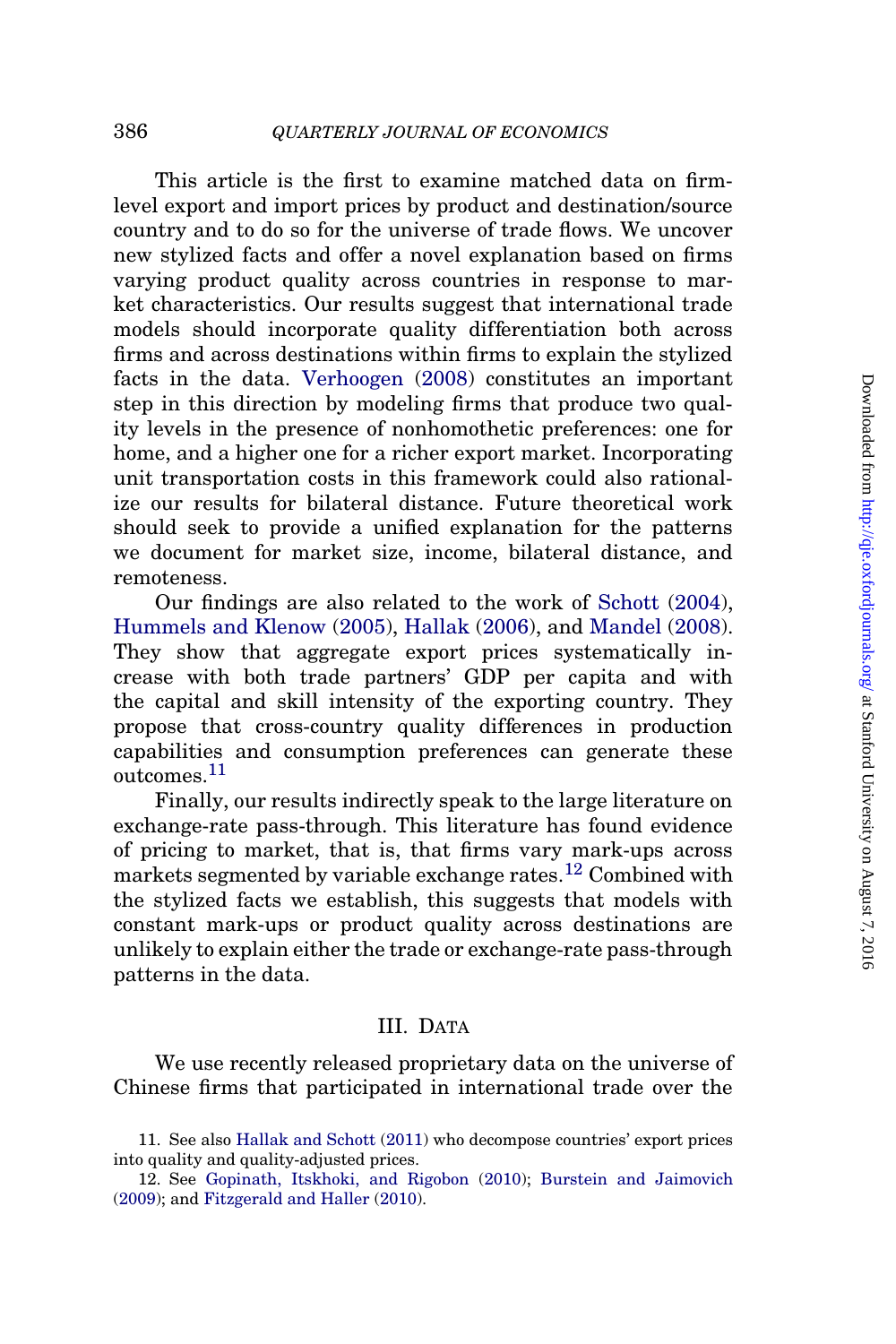$2003-2005$  period.<sup>13</sup> These data have been collected and made available by the Chinese Customs Office. They report the f.o.b. value of firm exports and imports in U.S. dollars by product and trade partner for 243 destination/source countries and 7,526 different products in the eight-digit Harmonized System.<sup>14</sup> The data set also provides information about the quantities traded in 1 of 12 different units of measurement (such as kilograms, square meters, etc.), which makes it possible to construct unit values. We have confirmed that each product is recorded in a single unit of measurement, and we include product fixed effects in all regressions to account for the different units used across goods.

In principle, unit values should precisely reflect producer prices. Since trade data sets at both the aggregate and firm level rarely contain direct information on producer prices, the prior literature has typically relied on unit values, as we do. The level of detail inourdata is animportant advantage inthe construction of unit prices because they are not polluted by aggregation across firms or across markets within firms. Nevertheless, we perform a number of specification checks in Section [V.](#page-36-0)A to ensure that measurement error in unit values does not drive our results.

Although the Chinese customs data are available at a monthly frequency, we focus on annual exports in the most recent year in the panel, 2005. This decision is motivated by a number of considerations. First, we aim to establish stylized facts that obtain in the cross-section of firms and are not interested in export dynamics. Second, there is a lot of seasonality and lumpiness in the monthly data, and most firms donot export a given product to a given market in every month. By focusing on the annual data, we can abstract from these issues and related concerns with sticky prices. Third, when we explore how firms' export prices vary with characteristics of the destination market, we use annual data on GDP, GDP per capita, distance, and remoteness. If the outcome variable were at the monthly frequency, the standard errors could be misleadingly low because we would effectively multiply the number of observations without necessarily introducing new information. Finally, outliers are likely tobe of greater concern in

13. [Manova and Zhang](#page-57-0) [\(2008](#page-57-0)) describe the data and stylized facts about firm heterogeneity in Chinese trade.

<sup>14.</sup> Product classification is consistent across countries at the six-digit HS level. The number of distinct product codes in the Chinese eight-digit HS classification is comparable to that in the 10-digit HS trade data for the United States.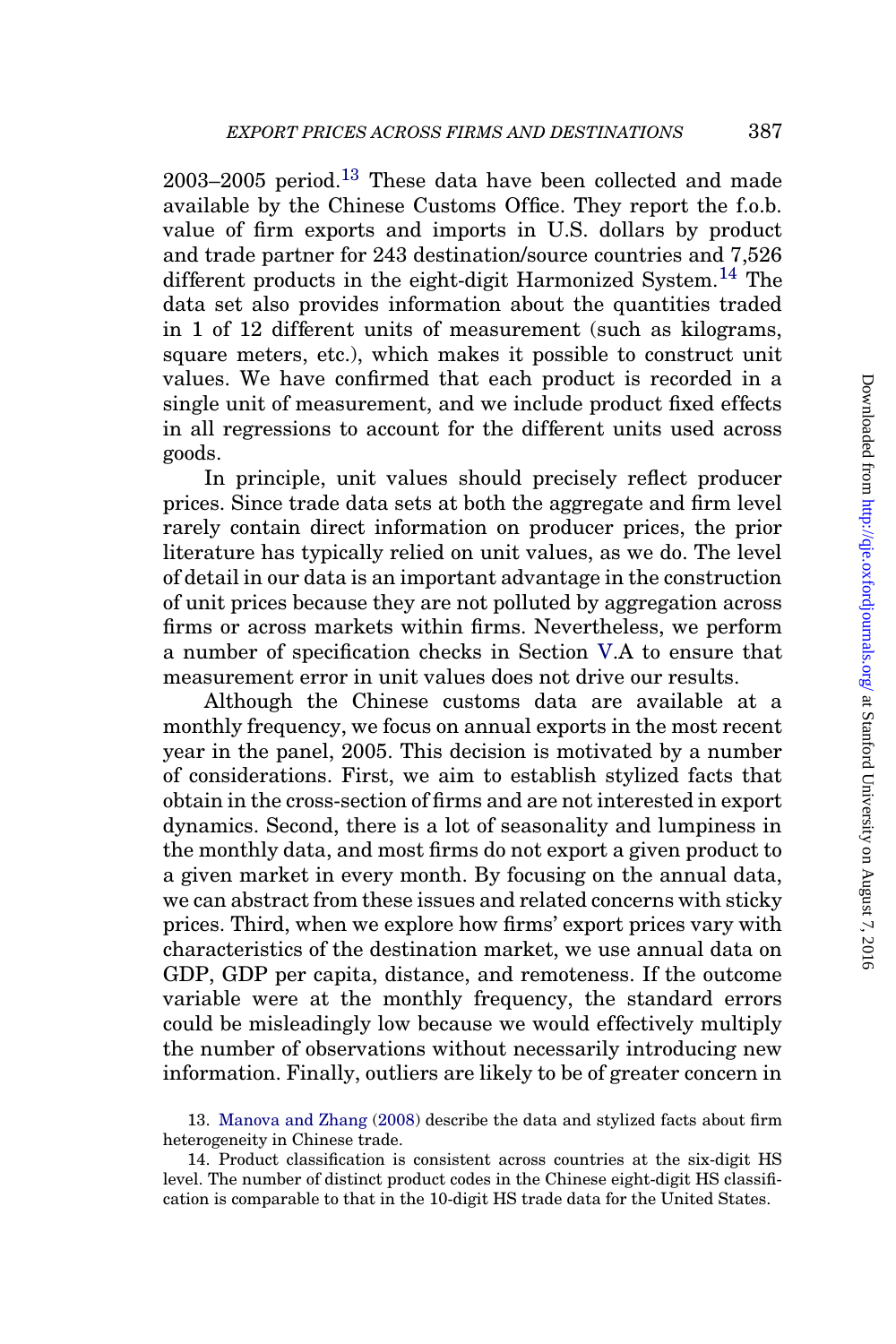the monthly data. Section [V.](#page-36-0)A confirms that all results hold at the monthly frequency and in fact become more significant.

Some state-owned enterprises in China are pure exportimport companies that do not engage in manufacturing but serve exclusively as intermediaries between domestic producers (buyers) and foreign buyers (suppliers). Following standard practice in the literature, we identify such wholesalers using key words in firms' names and exclude them from our main results.<sup>15</sup> We do so to focus on the operations of firms that both make and trade goods because we are interested in how firms' production efficiency and product quality affect their export activities. Showing direct evidence on firms' imported-input prices is thus an important component of our analysis as they proxy for input quality. We cannot apply this approach to intermediaries because we do not observe their suppliers and cannot interpret their import transactions as input purchases. However, since wholesalers and producers compete in the same markets, their export prices should exhibit similar patterns. We confirm that this is indeed the case in Section [V.](#page-36-0)B.

Because we examine data for one year denominated in U.S. dollars, and given that roughly 85–90% of Chinese trade is invoiced in U.S. dollars (with the remainder split between euro and yen), our analysis has little to say about the effects of currency movements on firms' optimal pricing behavior. In unreported regressions, we have nevertheless confirmed that all of our results are robust to explicitly controlling for countries' bilateral exchange rate with the renminbi or for firms' exchange rate exposure on the import or export side. We proxy the latter with firms' average exchange rate across source (destination) countries, using import (export) values as weights.

Table [I](#page-10-0) illustrates the substantial variation in prices across the 96,522 Chinese exporters, 6,908 products, and 231 importing countries in our data. After removing product fixed effects, the average log price is 0.00, with a standard deviation of 1.24. Prices vary considerably across Chinese producers selling in a given country and good: the standard deviation of firm prices in the average destination-product market is 0.90. This highlights the extent of firm heterogeneity in the sample. There is also a lot of variation in unit values across trade partners within a given

<sup>15.</sup> We drop23,073 wholesalers whomediate a quarter of China's trade. Using the same data, [Ahn, Khandelwal, and Wei](#page-55-0) [\(2011\)](#page-55-0) identify intermediaries in the same way to study wholesale activity.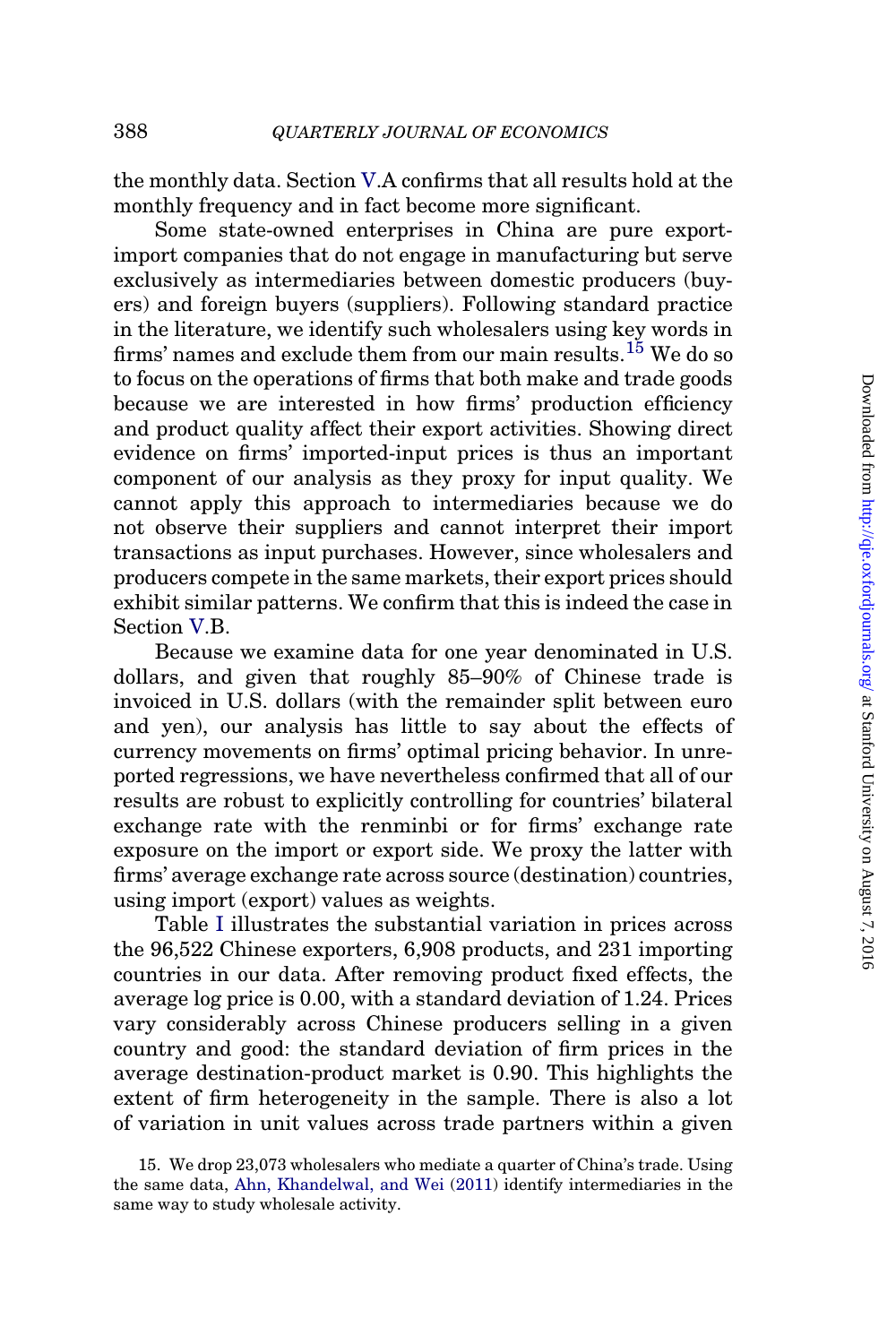| TABLE I | OPT Perce Aced Frenc Peoprorace Avo |
|---------|-------------------------------------|

| l                                                                                                                      |
|------------------------------------------------------------------------------------------------------------------------|
| I                                                                                                                      |
|                                                                                                                        |
|                                                                                                                        |
|                                                                                                                        |
|                                                                                                                        |
| ֺ֚                                                                                                                     |
| ֚֚֚֬                                                                                                                   |
| י<br>ו                                                                                                                 |
|                                                                                                                        |
|                                                                                                                        |
|                                                                                                                        |
|                                                                                                                        |
|                                                                                                                        |
| i<br>I                                                                                                                 |
| l                                                                                                                      |
| i                                                                                                                      |
| ו<br>                                                                                                                  |
| ı                                                                                                                      |
| l<br>í<br>i                                                                                                            |
| $\frac{1}{2}$<br>١<br>$\ddot{\phantom{a}}$                                                                             |
| ֖֖֖֖֖֢ׅ֪֪֪ׅ֚֚֚֚֚֚֚֡֝֓֓֓֓֝֬֝֓֓֬֝֬֝֓֬֝֬֓֓֬֝֓֬֓֓֬֝֓֬֝֬֓֓֬֝֓֬֝֓֬                                                           |
| :<br>י                                                                                                                 |
|                                                                                                                        |
| ı                                                                                                                      |
| l                                                                                                                      |
| <br> <br> <br>֖֦ׅׅׅׅׅ֚֚֚֚֚֚֚֚֚֚֚֚֚֚֚֚֚֬֡֡֡֓֡֡֡֓֡֡֡֓֡֡֓֡                                                                |
| I<br>I                                                                                                                 |
| <br> <br>֧ׅ֧ׅׅ֧ׅ֧ׅ֧ׅ֧֧ׅ֧֦֧֧֧֧ׅ֧ׅ֧ׅ֧ׅ֧ׅ֧֧֧ׅ֧ׅ֧ׅ֧֛֧֧ׅ֧֛֪֧֛֪ׅ֧֛֪ׅ֧֛֪֧֛֪֧֛֧֛֚֚֚֚֚֚֚֚֚֚֚֚֚֚֚֚֚֚֚֚֚֚֚֚֚֬֝֝֝֝֬֝֬֝֝֬֝֬֝֬֝֬֝֬֝֬ |

ØΩ

|                                                                                                                                                                                                                                                                                                                                                                            | # Obs.    | Average        | St. Dev. | Min      | 5th Percentile | 95th Percentile | Max   |
|----------------------------------------------------------------------------------------------------------------------------------------------------------------------------------------------------------------------------------------------------------------------------------------------------------------------------------------------------------------------------|-----------|----------------|----------|----------|----------------|-----------------|-------|
| Variation in (log) prices across firms and destinations within HS-8 products<br>1. firm-product-destination prices<br>(product F.E.)                                                                                                                                                                                                                                       | 2,179,923 | $\frac{6}{10}$ | 1.24     | $-12.12$ | $-1.93$        | 2.02            | 13.65 |
| 2. St. dev. of prices across firms and<br>destinations within products<br>(product F.E.)                                                                                                                                                                                                                                                                                   | 6,591     | 111            | 0.65     | 0.00     | 0.26           | 2.33            | 5.92  |
| Variation in $(\log)$ prices across destinations within firm-HS-8 product pairs<br>3. St. dev. of prices across destinations<br>within firm-product pairs<br>(firm-product pair F.E.)                                                                                                                                                                                      | 303,935   | 0.46           | 0.49     | 0.00     | 0.01           | 1.39            | 0.14  |
| Variation in (log) prices across firms within destination-HS-8 product pairs<br>4. St. dev. of prices across firms within<br>(destination-product pair F.E.)<br>destination-product pairs                                                                                                                                                                                  | 159,778   | 0.90           | 0.74     | 0.00     | 0.08           | 2.30            | 8.36  |
| Notes. This table summarizes the variation in free-on-board export prices across 96,522 Chinese firms, 6,908 products, and 231 importing countries in 2005. Row 1: summary<br>statistics for firm-product-destination log prices, after taking out HS-8 product fixed effects. Row 2: for each HS-8 product, we take the standard deviation of log prices across firms and |           |                |          |          |                |                 |       |

destinations. Row<sup>-</sup>2 shows how this standard deviation varies across the 6,591 HS-8 products traded by at least two firm-destination pairs. Row 3: for each firm that exports a given<br>product to multiple countries, we recor destinations. Row 2 shows how this standard deviation varies across the 6,591 HS-8 products traded by at least two firm-destination pairs. Row 3: for each firm that exports a given product to multiple countries, we record the standard deviation of log prices across destinations, by product. Row 3 shows how this standard deviation varies across firm-product pairs. Row 4: for each destination-product market with multiple Chinese exporters, we record the standard deviation of log prices across firms. Row 4 shows how this standard deviation varies across destination-product pairs. varies across destination-product pairs.

### <span id="page-10-0"></span>*EXPORT PRICES ACROSS FIRMS AND DESTINATIONS* 389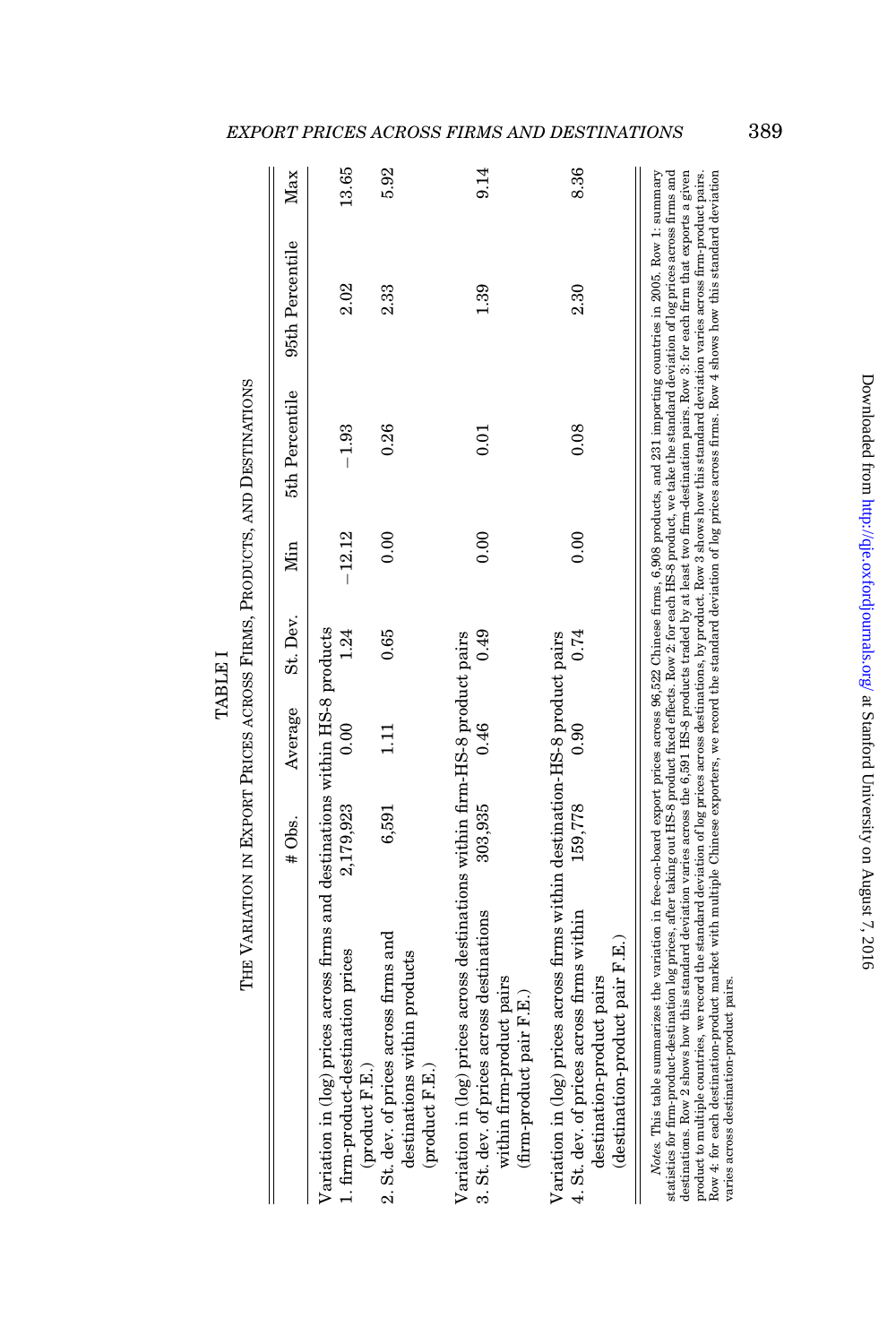exporter. The standard deviation of log prices across destinations for the average firm-product pair is 0.46. This suggests that models in which firms adjust mark-ups, product quality, or both across markets would likely be more successful at matching the data.

We explore four destination-country characteristics in the analysis: market size, income, bilateral distance from China, and overall remoteness. We use data on GDP and GDP per capita from the World Bank's World Development Indicators, and obtain bilateral distances from CEPII.<sup>16</sup> As is standard in the literature, we measure remoteness as a weighted average of a country's bilateral distance to all other countries in the world, using countries' GDP as weights. A destination is remote in economic terms if it is geographically isolated from most other nations or is close to small countries but far away from big economies.<sup>17</sup> The correlation between distance to China and overall remoteness in our sample is 0.09 and is not significant at 10%.

Based on the availability of data for these country indicators, we work with 242,403 observations across 179 countries and 6,879 HS-8 codes at the destination-product level, and 2,098,634 observations across 94,664 firms at the firm-destination-product level. The firm-level regressions that do not require information on the importer's characteristics exploit the universe of trade flows for a total of 2,179,923 observations (96,522 firms, 6,908 products, and 231 countries).

Our analysis makes use of three different proxies for products' scope for quality differentiation. These measures are relatively standard in the literature and meant to capture technological characteristics of a given product or sector that are exogenous from the perspective of an individual firm and innate to the nature of the manufacturing process. The first indicator is the [Rauch](#page-57-0) [\(1999\)](#page-57-0) dummy for differentiated goods, identified as prod-

16. The data on bilateral and inner distances are available at [http://www.cepii.fr/anglaisgraph/bdd/distances.htm.](http://www.cepii.fr/anglaisgraph/bdd/distances.htm) GDP and distance are imperfect, if commonly used proxies for market size and bilateral trade costs. We leave the study of alternative measures to future work.

17. We measure the remoteness of destination *d* as *remoteness<sub>d</sub>* =  $\sum_{o} GDP_o$ . *distance*<sub>od</sub>, where  $GDP<sub>o</sub>$  is the GDP of origin country *o*, *distance*<sub>od</sub> is the distance between *o* and *d*, and the summation is over all countries in the world *o*. See [Baldwin and Harrigan](#page-55-0) [\(2011](#page-55-0)) for a discussion of alternative remoteness indices. Practically identical results obtain if we instead proxy remoteness with another  $\text{common measure, } \left(\sum_o\frac{GDP_o}{distance_{od}}\right)^{-1}$ .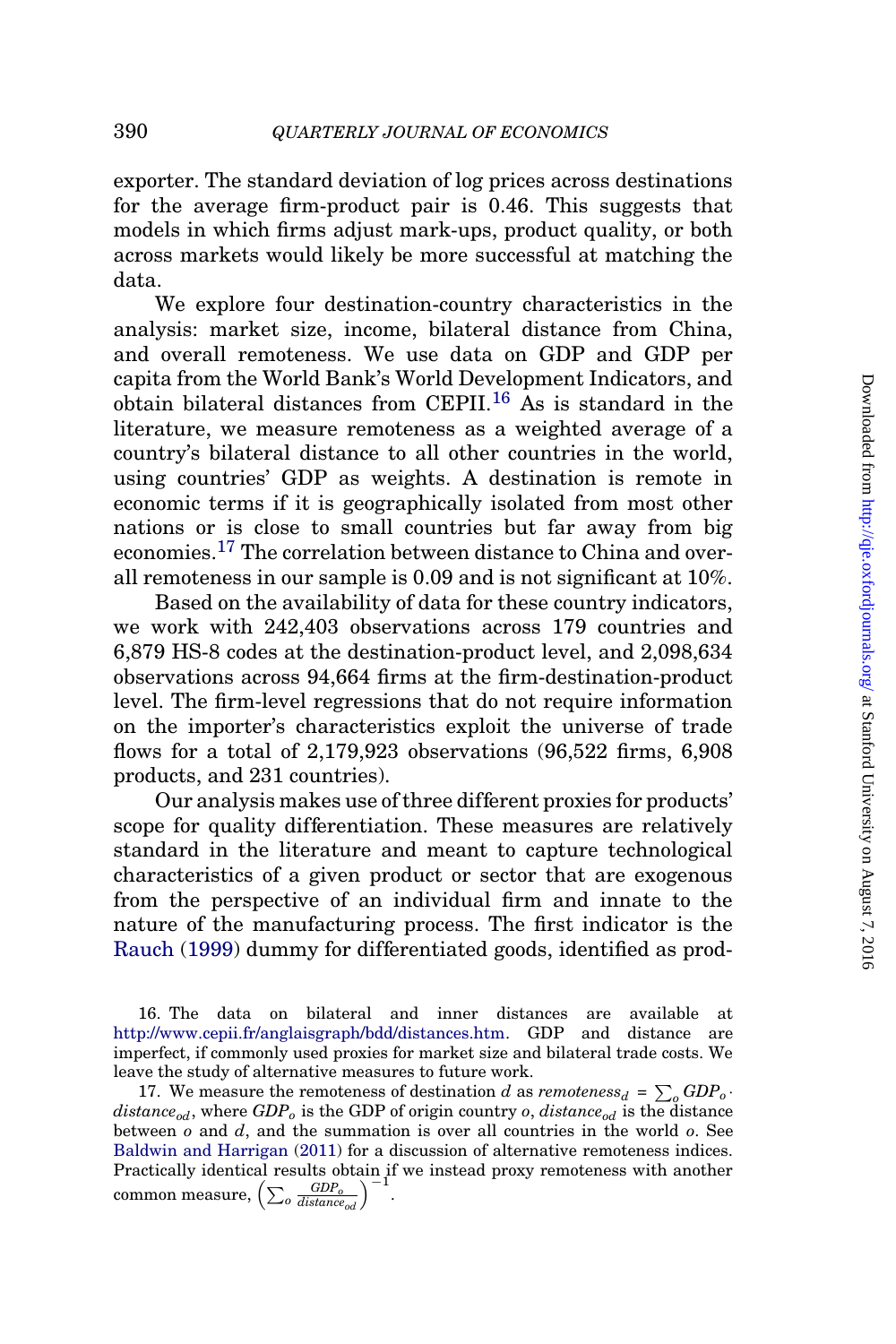<span id="page-12-0"></span>ucts not traded on an organized exchange or listed in reference manuals. It is available for SITC four-digit goods, which we concord to the Chinese HS-8 classification. We also employ continuous measures of R&D intensity or combined advertising and R&D intensity from [Klingebiel, Kroszner, and Laeven](#page-56-0) [\(2007](#page-56-0)) and [Kugler and Verhoogen](#page-57-0) [\(2011](#page-57-0)), respectively. They are based on U.S. data for three-digit ISIC sectors, which we match to the HS-8 products in our sample. The imperfect correlation among these three proxies for quality differentiation makes it less likely that our results are instead driven by some unobserved product characteristic.<sup>18</sup>

### IV. STYLIZED FACTS

This section documents stylized facts about the variation in export and import prices across firms, products, and tradepartner countries. We first explore the correlation between export prices andexport revenues across firms within a given product- or destination-product market. We then examine the link between firms' export prices and number of export destinations. Next we study the relationship between export prices, revenues, and country characteristics across trade partners within a firm-product pair. Finally, we consider how firms' imported-input prices, import price dispersion, and number of source countries relate to their export performance.

#### *IV.A. Export Prices at the Product Level*

For consistency with the prior literature, we first briefly document howaggregate f.o.b. export prices at the product level vary with characteristics of the destination country. We construct these aggregate prices such that they equal the unit value that productlevel data would report. In particular, we first sum the export value and quantity across all firms that sell a specific HS-8 good to a given market. We then obtain the average Chinese export price for each destination-product by dividing total revenues by total quantities.

Table [II](#page-13-0) reports results from a gravity-type regression of product-level unit values on destination size, income, bilateral distance to China, and overall remoteness, with all variables in

<sup>18.</sup> The correlation between R&D and combined advertising and R&D intensity across the 30 sectors is 0.21. At the HS-8 level, the correlation between the Rauch dummy and R&D (advertising and R&D) is 0.16 (0.20).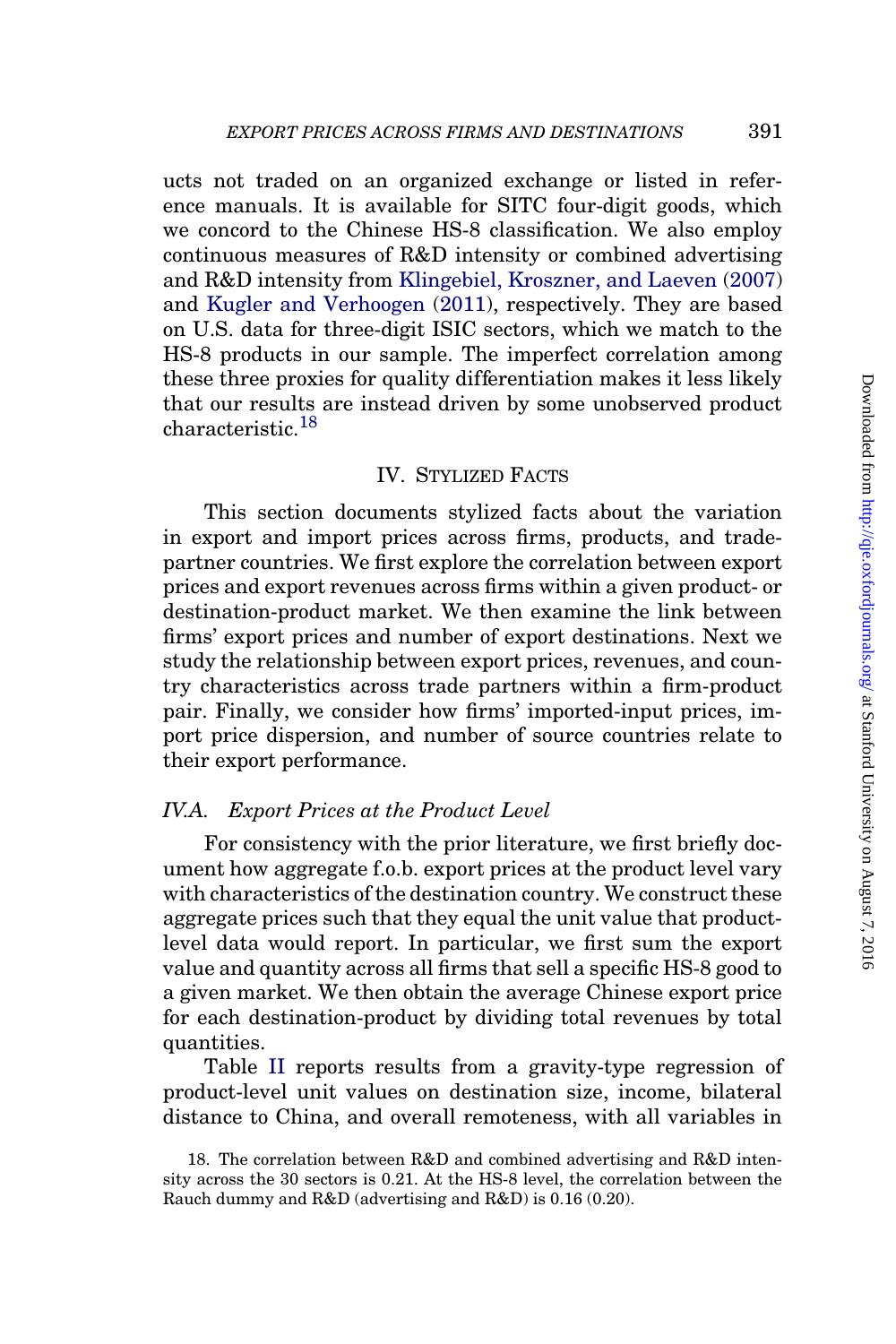#### TABLE II

<span id="page-13-0"></span>PRODUCT-LEVEL AVERAGE EXPORT PRICES AND DESTINATION CHARACTERISTICS (DEPENDENT VARIABLE: (LOG) AVERAGE F.O.B. EXPORT PRICE, BY HS-8 PRODUCT AND DESTINATION)

|                      | All destinations | Rich destinations | Poor destinations |
|----------------------|------------------|-------------------|-------------------|
|                      | (1)              | (2)               | (3)               |
| (log) GDP per capita | $0.019***$       | $0.053***$        | $-0.006$          |
|                      | (6.60)           | (12.07)           | $(-0.76)$         |
| $(log)$ GDP          | $-0.005**$       | $-0.003$          | $-0.025***$       |
|                      | $(-2.02)$        | $(-1.10)$         | $(-6.40)$         |
| $(log)$ Distance     | $-0.027***$      | $0.021***$        | $-0.108***$       |
|                      | $(-5.62)$        | (3.91)            | $(-11.79)$        |
| (log) Remoteness     | $-0.148***$      | $-0.134***$       | $-0.106***$       |
|                      | $(-15.48)$       | $(-13.60)$        | $(-4.39)$         |
| Product FE           | Y                | Y                 | Y                 |
| $R$ -squared         | 0.854            | 0.855             | 0.876             |
| # observations       | 242,403          | 161,835           | 80,568            |
| # product clusters   | 6,879            | 6,773             | 5,860             |
| # destinations       | 179              | 89                | 90                |

*Notes :* This table examines the effect of destination income, market size, distance, and remoteness on average export prices. The outcome variable is the (log) average f.o.b. export price across all Chinese exporters in a given destination and HS-8 product. Column (1) presents results for the full sample of 179 countries, while column (2) (column (3)) restricts the sample to countries with GDP per capita above (below) the sample median. All regressions include a constant term and HS-8 product fixed effects, and cluster errors by HS-8 product. *t*-statistics in parentheses. \*\*\*, \*\*, and \* indicate significance at the 1%, 5%, and 10% level, respectively.

logs. As column (1) shows, the average f.o.b. export price is higher in smaller, richer, more proximate, and more central markets.<sup>19</sup> When we repeat the analysis separately for destinations above and below the median income level in the sample, however, we find that these patterns differ between rich and poor markets. The average Chinese export price increases with income, distance and centrality for the 89 rich importers without varying systematically with market size. By contrast, it falls with GDP, distance, and remoteness in the poorer half of the sample without responding to GDP per capita.<sup>20</sup> For reference, [Baldwin and Harrigan](#page-55-0)

19. We describe countries that are closer to China as either less distant or more proximate. We refer tocountries that are globally more remote as more isolated or less central.

20. We cluster errors by product in Table II, but obtain similar results with robust standard errors. When we instead cluster errors by destination, only income and remoteness (only market size and distance) enter significantly in columns (1) and (2) (column (3)). The inconclusiveness of these results further motivates our analysis at the firm level.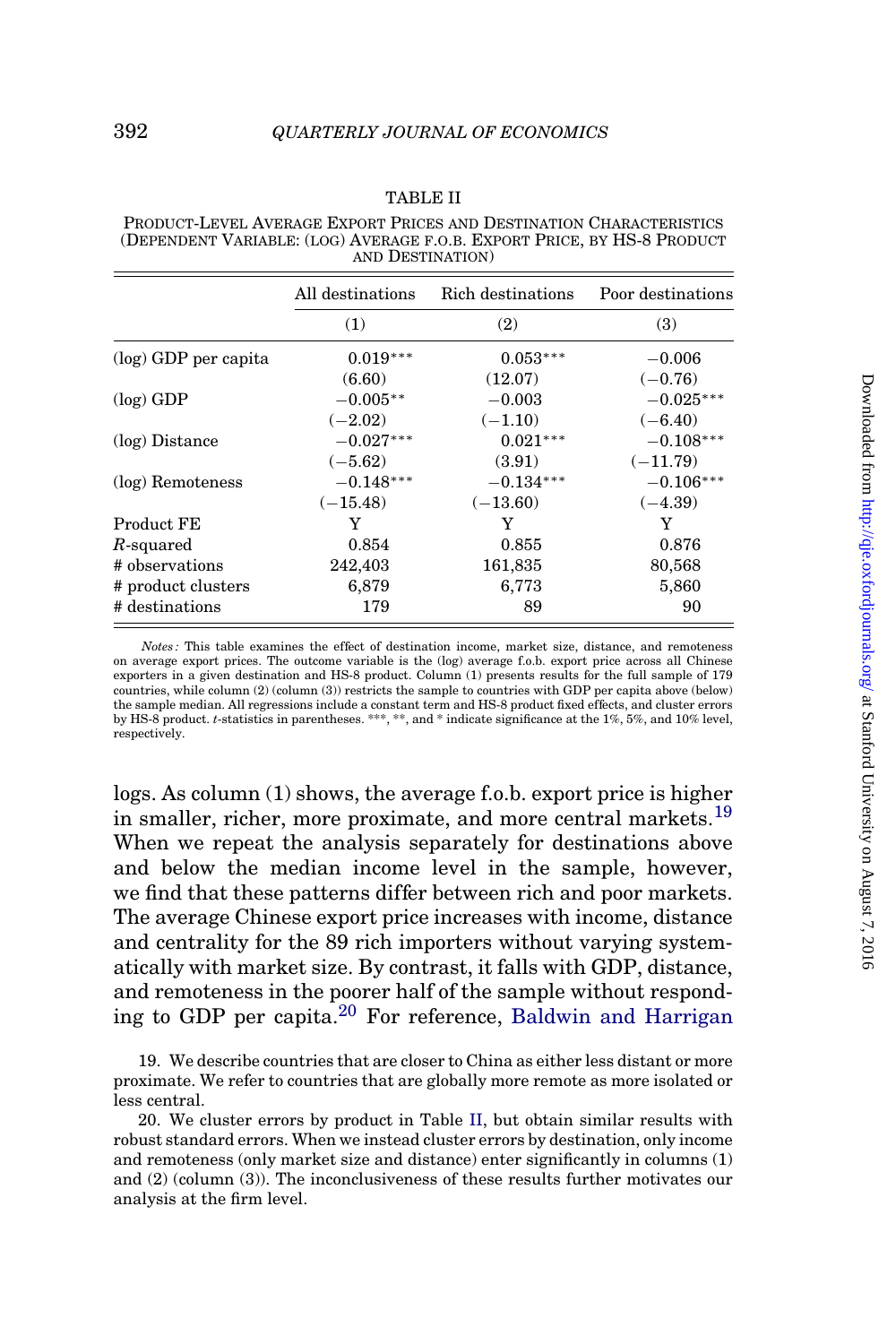<span id="page-14-0"></span> $(2011)$  $(2011)$  find that average U.S. export prices fall with the importer's GDP, proximity, and remoteness, and vary either positively or negatively with income depending on the specification. Since they focus on the top 100 export destinations of the United States, which largely overlap with the countries in the richer half of our sample, our results are consistent with theirs at the product level.

As we explain in Section [VI,](#page-40-0) the behavior of aggregate prices might not conclusively distinguish between efficiency and quality heterogeneity across firms as both can exhibit the same patterns at the product level. More important, aggregate prices could be misleading if they are consistent with a given model, but the underlying firm prices are not. In the rest of the article we therefore exploit the richness of our data and directly examine firm-level prices.

### *IV.B. Export Prices across Firms*

Consider first the correlation between f.o.b. export prices and worldwide export revenues across firms selling a given HS-8 product. To explore this variation, we aggregate the data to the firm-product level by summing sales and quantities across markets. We then take their ratio and construct firm *f*'s average export price for product *p* across all destinations *d* it serves,  $price_{fp} = \frac{\sum_{d} revenue_{pd}}{\sum_{d} quantumity_{pd}}$ . Using this measure, we estimate the following  $price_{fp} = \frac{1}{\sum_{d} quantity_{fpd}}$ <br>specification:

(1) 
$$
\log price_{fp} = \alpha + \beta \cdot \log revenue_{fp} + \delta_p + \varepsilon_{fp},
$$

where product fixed effects  $\delta_p$  control for systematic differences across goods in consumer appeal, comparative advantage, transportation costs, units of measure, and other product characteristics that affect all manufacturers equally. At this level of aggregation, the sample comprises 898,247 observations spanning 96,522 firms and 6,908 products. We cluster errors  $\varepsilon_{fn}$  by firm.

We are primarily interested in the sign of  $\beta$ , which reflects the sign of the conditional correlation between export price and revenues across firms within a product.<sup>21</sup> The sign of this correlation later allows us to evaluate the importance of production efficiency and product quality for firms' export performance. We

<sup>21.</sup> More precisely,  $\beta$  is the ratio of the covariance of price and revenue to the variance of revenue.  $\beta$  thus has the same sign as the correlation between price and revenue.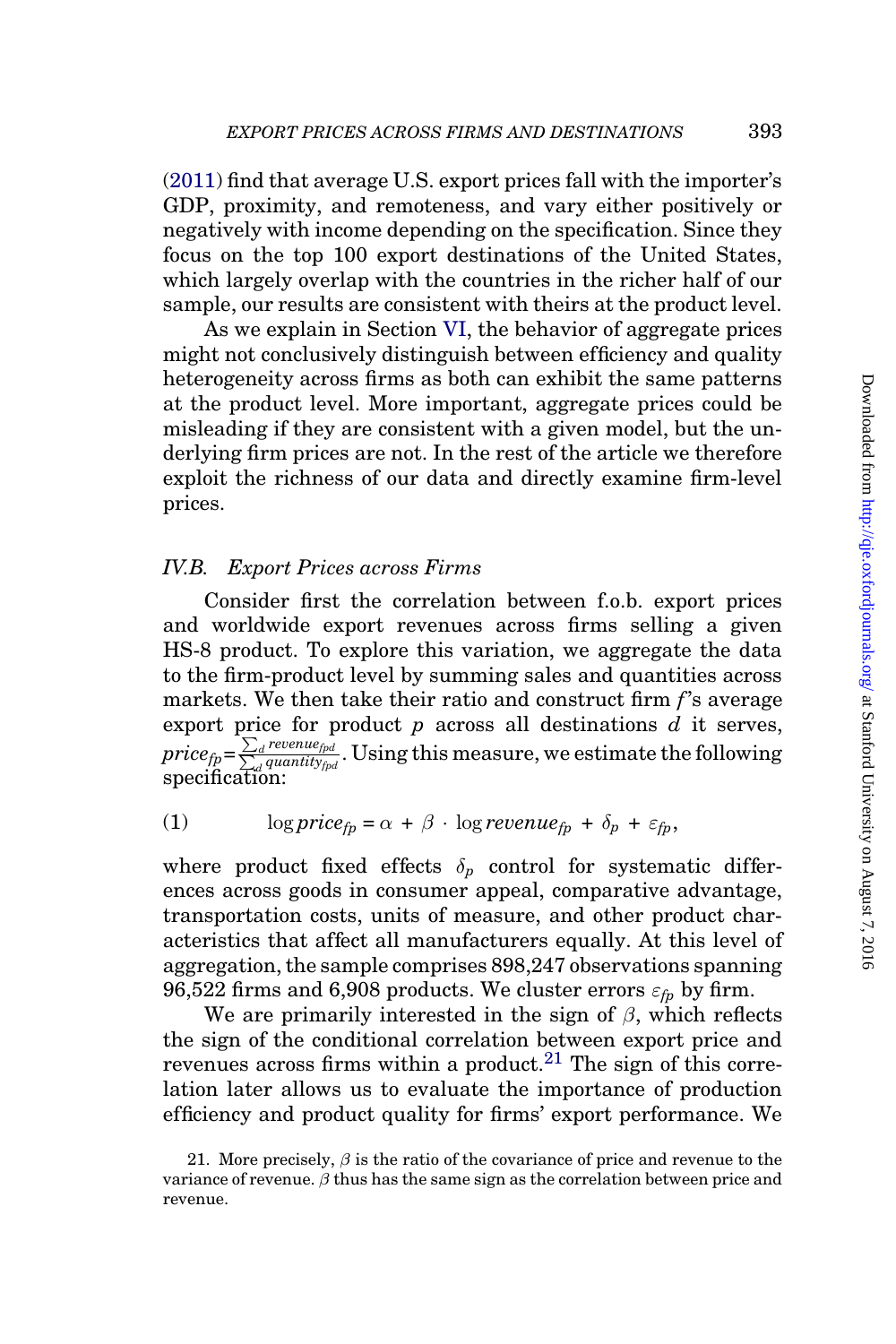emphasize that we cannot and do not want to give  $\beta$  a causal interpretation becaise firms' unit values and sales are both affected by unobserved firm characteristics and are the joint outcome of firms' profit maximization.

As column (1) in Table [III](#page-16-0) shows, within a given product, firms that charge a higher average export price earn bigger worldwide revenues.<sup>22</sup> The point estimates suggest that a onestandard-deviation increase in log export sales is associated with a 27% higher export price, which represents 20% of the standard deviation in  $\log$  average export prices.<sup>23</sup> The strength of this correlation, however, varies systematically across products with different scope for quality upgrading. In column (3), we regress unit values on firm sales and their interaction with the dummy for differentiated goods. The positive correlation between price and revenues across firms is twoand a half times stronger among nonhomogeneous products. Similar results obtain in columns (4), (5), and (6) when we instead proxy the potential for quality differentiation with sectors' R&D intensity or combined advertising and R&D intensity.<sup>24</sup> All of these patterns are significant at 1%.

In the last column of Table [III,](#page-16-0) we distinguish between firms' exports to rich and poor destinations. In particular, we compute average prices and total revenues at the firm-product level separately for countries above and below the median income in the sample, using the same cut-offas in Table [II](#page-13-0). When we expand (1) to include a dummy for rich destinations and its interaction with revenues, we find that the correlation between export prices and sales is positive for both poor and rich markets, but a significant 50% higher for the latter.

This analysis abstracts away from the substantial variation across exporters in the number of countries they sell to. It also

22. Column (2) in this table, as well as in Tables [IV](#page-18-0) and [VI,](#page-24-0) documents the negative correlation between f.o.b. export prices and quantities. This is consistent with both efficiency and quality sorting and does not help differentiate between them. Moreover, this result may be driven by measurement error in quantities because we obtain prices as unit values. For these reasons, we report these results only for completeness and do not discuss them further.

23. These comparative statics use the standard deviation of export values and prices after demeaning them with their product-specific average. Very similar results obtain if we use the raw data without demeaning instead.

24. The coefficient on the interaction with R&D intensity is negative, though only significant at 10%. R&D intensity is very unevenly distributed in the data, however, with many values between 0.00 and 0.03 and a few above 0.07. When we group sectors into high and low R&D intensity, the interaction with a dummy for high R&D intensity is positive and significant at 1%.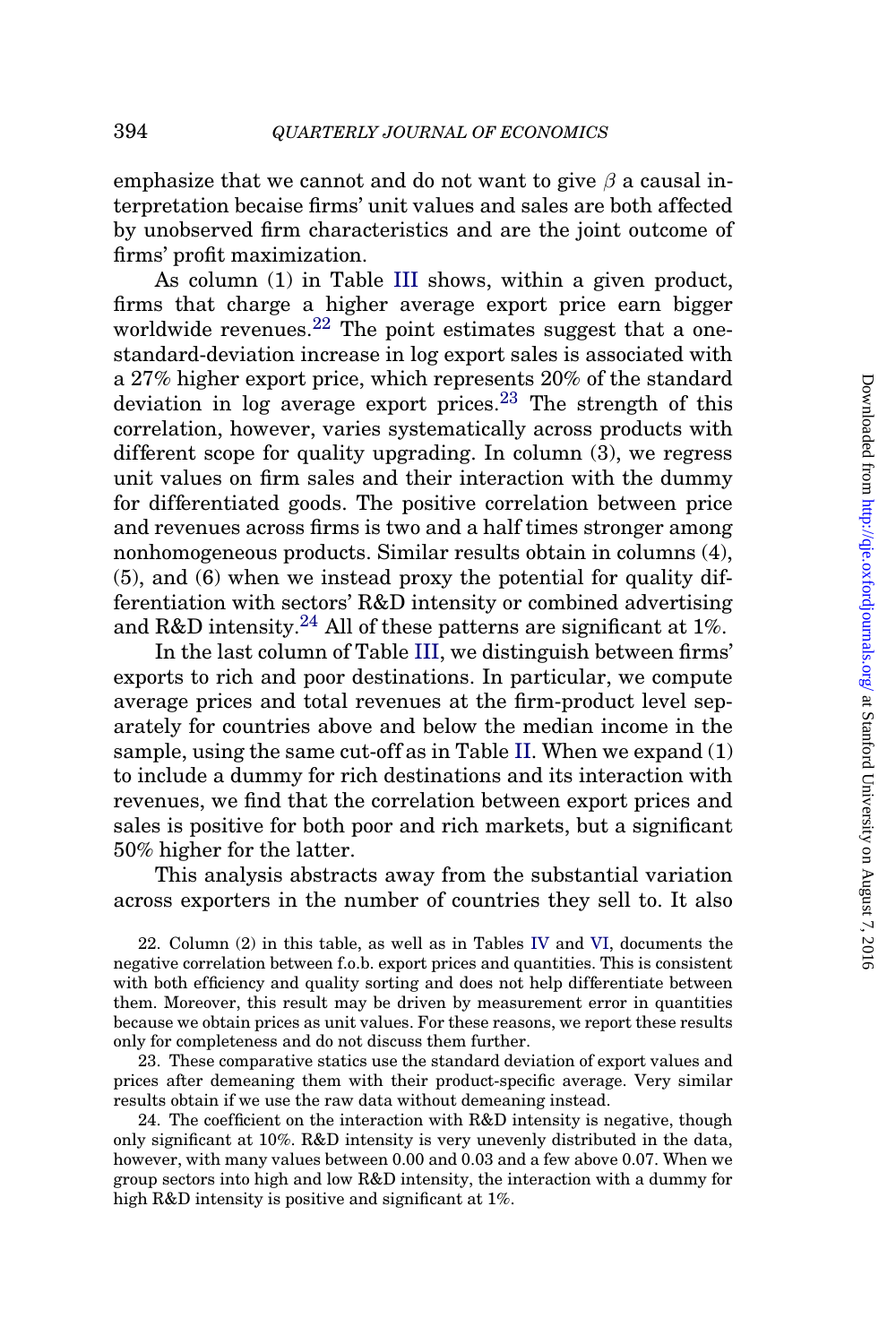|                                       |                       |                          |                       | Variation across firms within products |                         |                        |                       |
|---------------------------------------|-----------------------|--------------------------|-----------------------|----------------------------------------|-------------------------|------------------------|-----------------------|
|                                       |                       | $\widehat{\mathfrak{D}}$ | ම                     | $\widehat{\Theta}$                     | $\widehat{\mathbf{b}}$  | $\widehat{\mathbf{e}}$ | $\widehat{C}$         |
| (log) Revenue                         | $0.094***$<br>(49.25) |                          | $0.040***$<br>(14.15) | $0.097***$<br>48.26)                   | $0.091***$<br>(47.14)   | $0.085***$<br>41.31)   | $0.067***$<br>(24.07) |
| $log)$ Quantity                       |                       | $-0.165***$<br>$-103.75$ |                       |                                        |                         |                        |                       |
| different. good<br>(log) Revenue x    |                       |                          | $0.065***$<br>(22.83) |                                        |                         |                        |                       |
| (log) Revenue x                       |                       |                          |                       | $-0.079*$<br>$(-1.73)$                 |                         |                        |                       |
| R&D intensity                         |                       |                          |                       |                                        |                         |                        |                       |
| high R&D intensity<br>(log) Revenue x |                       |                          |                       |                                        | $0.008***$<br>(4.67)    |                        |                       |
| (log) Revenue x                       |                       |                          |                       |                                        |                         | $0.362***$             |                       |
| adv. + R&D intensity                  |                       |                          |                       |                                        |                         | (8.23)                 |                       |
| (log) Revenue x                       |                       |                          |                       |                                        |                         |                        | $0.031***$            |
| rich destinations                     |                       |                          |                       |                                        |                         |                        | (11.37)               |
| Product FE                            |                       |                          |                       |                                        |                         |                        | Y                     |
| R-squared                             | 0.644                 | 0.671                    | 0.642                 |                                        |                         |                        | 0.649                 |
| # observations                        | 898,247               | 898,247                  | 619,357               | $0.637$<br>$871,596$                   | $\frac{0.637}{871,596}$ | $0.637$<br>875,097     | 974,033               |
| # products                            | 6,908                 | 6,908                    | 4,276                 | 6,182                                  | 6,182                   | 6,252                  | 6,879                 |
| # firm clusters                       | 96,522                | 96,522                   | 84,464                | 93,514                                 | 93,514                  | 94,005                 | 94,664                |

TABLE III TABLE III

FIRMS' E XPORT PRICES AND WORLDWIDE EXPORT REVENUES <span id="page-16-0"></span>*EXPORT PRICES ACROSS FIRMS AND DESTINATIONS* 395

fixed effects. The outcome variable is the (log) average f.o.b. export price by firm and HS-8 product, constructed as the ratio of worldwide revenues and quantities exported by firm and product. Products' scope for quality differentiation is proxied by (1) a dummy variable equal to 1 for differentiated products as classified by Rauch (1999), column (3); (2) R&D intensity by three-digit ISIC sector from Klingebiel, Kroszner, and Laeven (2007), column (4); a dummy variable equal to 1 for R&D intensity above the median, column (5); or (3) the combined advertising and R&D intensity by three-digit ISIC sector from Kugler and Verhoogen (2011), column (6). In column (7), the average price and worldwide revenues are computed separately for countries above and below the median income in the sample, and the regression includes a dummy for rich destinations and its interaction with revenues. All regressions include a constant term and cluster errors by firm. *t*-statistics in parentheses. ∗∗∗, ∗∗, and ∗ indicate significance at the 1%, 5%, and 10% level, respectively.

and product. Products' scope for quality differentiation is proxied by (1) a dummy variable equal to 1 for differentiated products as classified by Rauch (1999), column (3); (2) R&D intensity by three-digit ISIC sector from Klingebiel, Kroszner, and Laeven (2007), column (4); a dummy variable equal to 1 for R&D intensity above the median, column (5); or (3) the combined advertising and R&D intensity by three-digit ISIC sector from Kugler and Verhoogen (2011), column (6). In column (7), the average price and worldwide revenues are<br>computed separately for countries above and b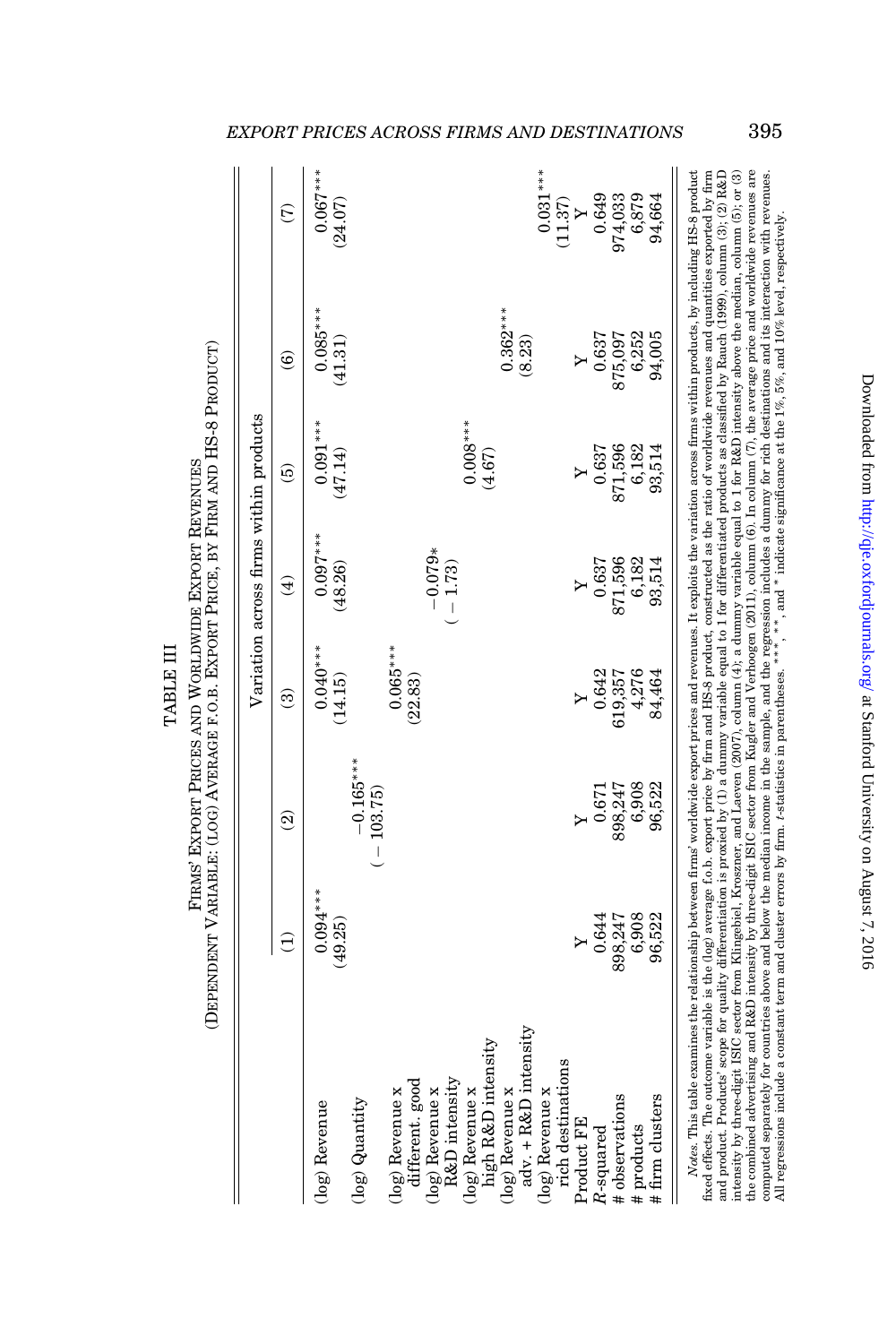ignores potentially large differences in the market environment across destinations that may influence firms' export participation and pricing decisions. We therefore next exploit the full dimensionality in the data and examine the variation in export prices across Chinese firms selling in a given market, where a market is defined as a destination-product pair. This could be, for example, all Chinese shoe manufacturers exporting to Germany.

We adopt the following estimating equation:  $25$ 

### (2)  $\log price_{\text{fnd}} = \alpha + \beta \cdot \log revenue_{\text{fnd}} + \delta_{\text{nd}} + \varepsilon_{\text{fnd}}.$

Here *pricefpd* and *revenuefpd* are the f.o.b. bilateral export price and revenue of firm *f* selling product *p* in destination *d*, and  $\delta_{pd}$  are destination-product pair fixed effects. Once again, we interpret the sign of  $\beta$  as the sign of a conditional correlation that does not reflect causality. We conservatively cluster errors  $\varepsilon_{\text{fpd}}$  by destination-product, but note that all of our results are robust to alternative levels of clustering, such as by firm, product, destination, firm-destination, or firm-product. Since the unit of observation is now at the firm-product-country level, the sample size in these regressions grows to 2,179,923 data points.

Similarly to (1), the extensive set of fixed effects in this specification implicitly control for product characteristics that are invariant across manufacturers and trade partners. However, they also condition on features of the importing country that affect all products and firms selling there, such as consumer income, regulatory restrictions, legal institutions, inflation, and exchange rates. Finally and most importantly, the  $\delta_{pd}$ 's take account of transportation costs, bilateral tariffs, demand conditions, market toughness, and other economic factors that influence exporters in any given destination-product market. The coefficient on revenues is thus identified purely from the variation across firms within very fine segments of the world economy.

Table [IV](#page-18-0) presents robust evidence that firms setting a higher export price earn greater revenues even within such narrowly defined destination-product markets. This relationship is highly statistically significant. It is also markedly stronger for goods with greater scope for quality upgrading, as proxied by product differentiation and sectors' R&D or advertising intensity. Finally, it is

<sup>25.</sup> In all specifications, we use the same symbols for the intercept, coefficients, fixed effects, and error terms as in equation ([1](#page-14-0)). This is only for expositional convenience; these objects will of course differ across specifications.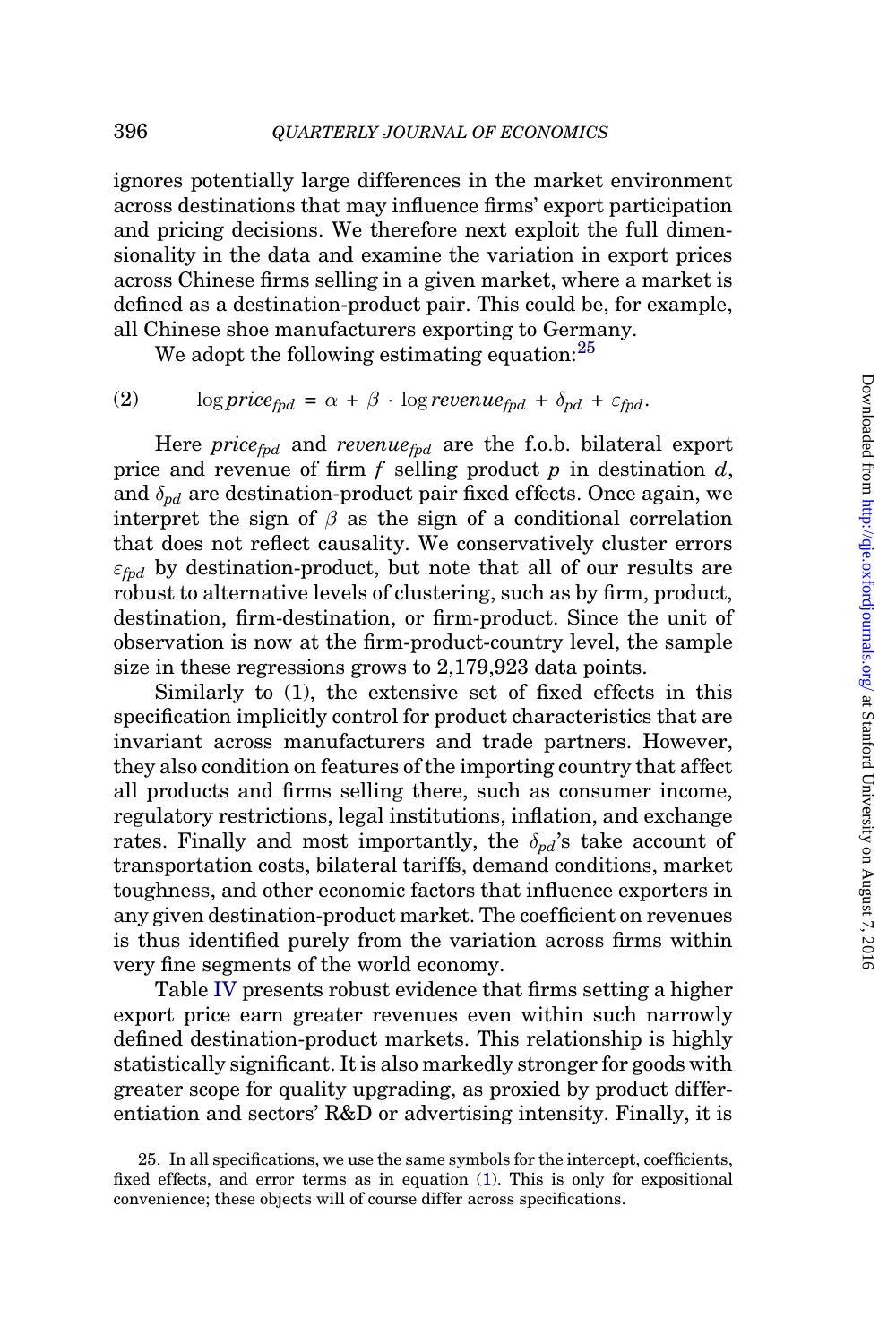| TABLE IV | VARIATION IN EXPORT PRICES ACROSS FIRMS IN A DESTINATION | (DEPENDENT VARIABLE: (LOG) F.O.B. EXPORT PRICE, BY FIRM, DESTINATION, AND HS-8 PRODUCT) |
|----------|----------------------------------------------------------|-----------------------------------------------------------------------------------------|
|----------|----------------------------------------------------------|-----------------------------------------------------------------------------------------|

JCT)

|                                                                                                                                                                                                                                                                                                                   |                       |                            |                      | Within destination-product pairs<br>Variation across firms |                       |                        |
|-------------------------------------------------------------------------------------------------------------------------------------------------------------------------------------------------------------------------------------------------------------------------------------------------------------------|-----------------------|----------------------------|----------------------|------------------------------------------------------------|-----------------------|------------------------|
|                                                                                                                                                                                                                                                                                                                   | Э                     | $\widehat{\mathfrak{D}}$   | ම                    | $\widehat{E}$                                              | ම                     | $\widehat{\mathbf{e}}$ |
| (log) Revenue                                                                                                                                                                                                                                                                                                     | $0.081***$<br>(70.07) |                            | $0.036***$<br>(9.36) | $0.077***$<br>(54.61)                                      | $0.065***$<br>(35.32) | $0.061***$<br>(9.72)   |
| (log) Quantity                                                                                                                                                                                                                                                                                                    |                       | $-0.183***$<br>$(-144.72)$ |                      |                                                            |                       |                        |
| (log) Revenue x                                                                                                                                                                                                                                                                                                   |                       |                            | $0.054***$           |                                                            |                       |                        |
| different. good                                                                                                                                                                                                                                                                                                   |                       |                            | (12.97)              |                                                            |                       |                        |
| (log) Revenue x                                                                                                                                                                                                                                                                                                   |                       |                            |                      | $0.200***$                                                 |                       |                        |
| R&D intensity                                                                                                                                                                                                                                                                                                     |                       |                            |                      | (3.17)                                                     |                       |                        |
| (log) Revenue x                                                                                                                                                                                                                                                                                                   |                       |                            |                      |                                                            | $0.616***$            |                        |
| adv. + R&D intensity                                                                                                                                                                                                                                                                                              |                       |                            |                      |                                                            | (10.63)               |                        |
| (log) Revenue x                                                                                                                                                                                                                                                                                                   |                       |                            |                      |                                                            |                       | $0.002***$             |
| (log) GDP per capita                                                                                                                                                                                                                                                                                              |                       |                            |                      |                                                            |                       | (3.17)                 |
| Destination-product FE                                                                                                                                                                                                                                                                                            |                       |                            |                      |                                                            |                       | Y                      |
| R-squared                                                                                                                                                                                                                                                                                                         | 0.744                 | 0.773                      | 0.729                | 0.741                                                      | 0.741                 | 0.743                  |
| # observations                                                                                                                                                                                                                                                                                                    | 2,179,923             | 2,179,923                  | 1,494,839            | 2,130,413                                                  | 2,139,735             | 2,098,634              |
| # dest-product pairs                                                                                                                                                                                                                                                                                              | 258,056               | 258,056                    | 163,873              | 247,867                                                    | 249,874               | 242,403                |
| allow the collection of the complete $\Omega$ and $\Omega$ and $\Omega$ and $\Omega$ and $\Omega$ and $\Omega$ and $\Omega$ and $\Omega$ and $\Omega$ and $\Omega$ and $\Omega$ and $\Omega$ and $\Omega$ and $\Omega$ and $\Omega$ and $\Omega$ and $\Omega$ and $\Omega$ and $\Omega$ and $\Omega$ and $\Omega$ |                       |                            |                      |                                                            |                       |                        |

*Notes*. This table examines the relationship between firms' bilateral export prices and revenues. It exploits the variation across firms within a destination-product market by<br>including os in ry-HS-8 product pair fixed e *Notes.* This table examines the relationship between firms' bilateral export prices and revenues. It exploits the variation across firms within a destination-product market by including country–HS-8 product pair fixedeffects. The outcome variable is the (log) f.o.b. export price by firm, destination, andHS-8 product. Products' scope for quality differentiation is proxied as in Table III. Column (6) includes the interaction of revenues with the destination's GDP per capita. All regressions include a constant term and cluster errors by destination-product. *t*-statistics in parentheses. \*\*\*, \*\*, and \* indicate significance at the 1%, 5%, and 10% level, respectively.

### <span id="page-18-0"></span>*EXPORT PRICES ACROSS FIRMS AND DESTINATIONS* 397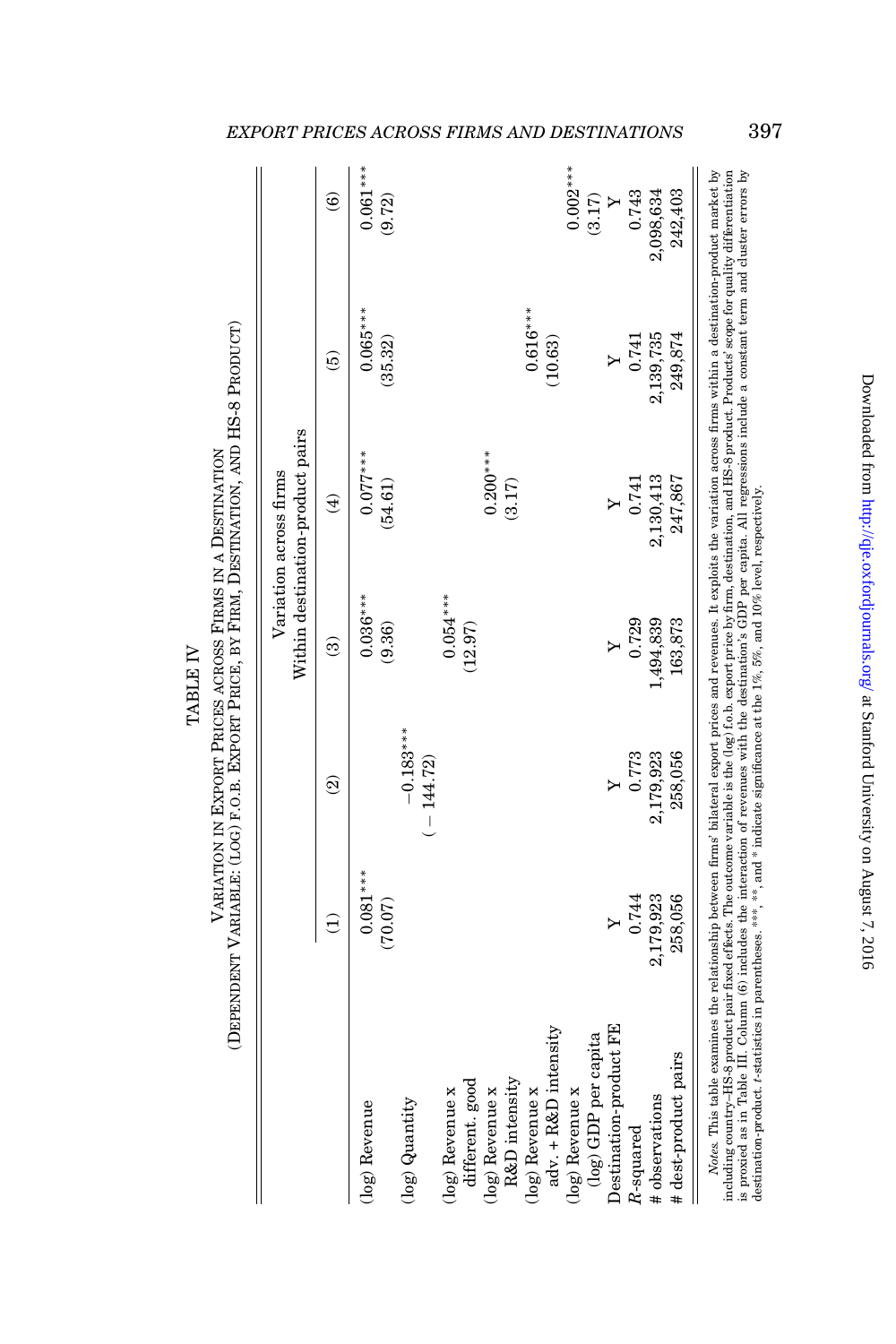systematically more positive in richer destinations, as indicated by the interaction of revenues with the importer's GDP per capita.

In terms of economic magnitudes, these estimates have simi-lar implications to those in Table [III.](#page-16-0) The elasticity of export prices with respect to revenues is  $0.08$ . A doubling in firm sales in a given market is thus associated with 6% higher bilateral unit prices for the average product. This number is, however, 7 percentage points bigger for sectors at the upper end of the distribution in advertising and R&D intensity relative to sectors at the lower end of the distribution. Similarly, the magnitudes are 150% higher for differentiated goods relative to homogeneous products. Finally, the elasticity of price with respect to sales is twice as large in a rich destination (75th percentile of the distribution of GDP per capita) compared to a poor export market  $(25th$  percentile).<sup>26</sup>

When evaluating these results, it is important to note that constructing unit prices as the ratio of export revenues to export quantities does not restrict the sign of the correlation between price and revenue. Appendix Table A.I illustrates this with six examples, in which five observations always have the same price profile but very different revenue and quantity patterns. Prices may be perfectly positively correlated with revenue and uncorrelated with quantity (Case 1), or negatively correlated with quantity and uncorrelated with revenue (Case 2). Prices may also be positively (negatively) correlated with both revenue and quantity (Cases  $3$  and  $4$ ), or positively correlated with revenue and negatively correlated with quantity (Case 5). Finally, prices may be only weekly correlated with revenue and/or quantity (Case 6). The only pattern ruled out by construction is the combination of a positive correlation between price and quantity and a negative correlation between price and revenue. A positive correlation between price and revenue in the data can thus be informative and does not arise mechanically by construction.

### *IV.C. Export Prices and Number of Destinations*

We next examine the relationship between firms' export prices and number of export destinations. Of interest are both firms' average unit value and the extent to which they vary

<sup>26.</sup> All comparative statics in the article are based on regressions that include product, firm-product, or destination-product fixed effects. These fixed effects naturally absorb a lot of the variation in the data, but are necessary for the clean interpretation of the estimated coefficients.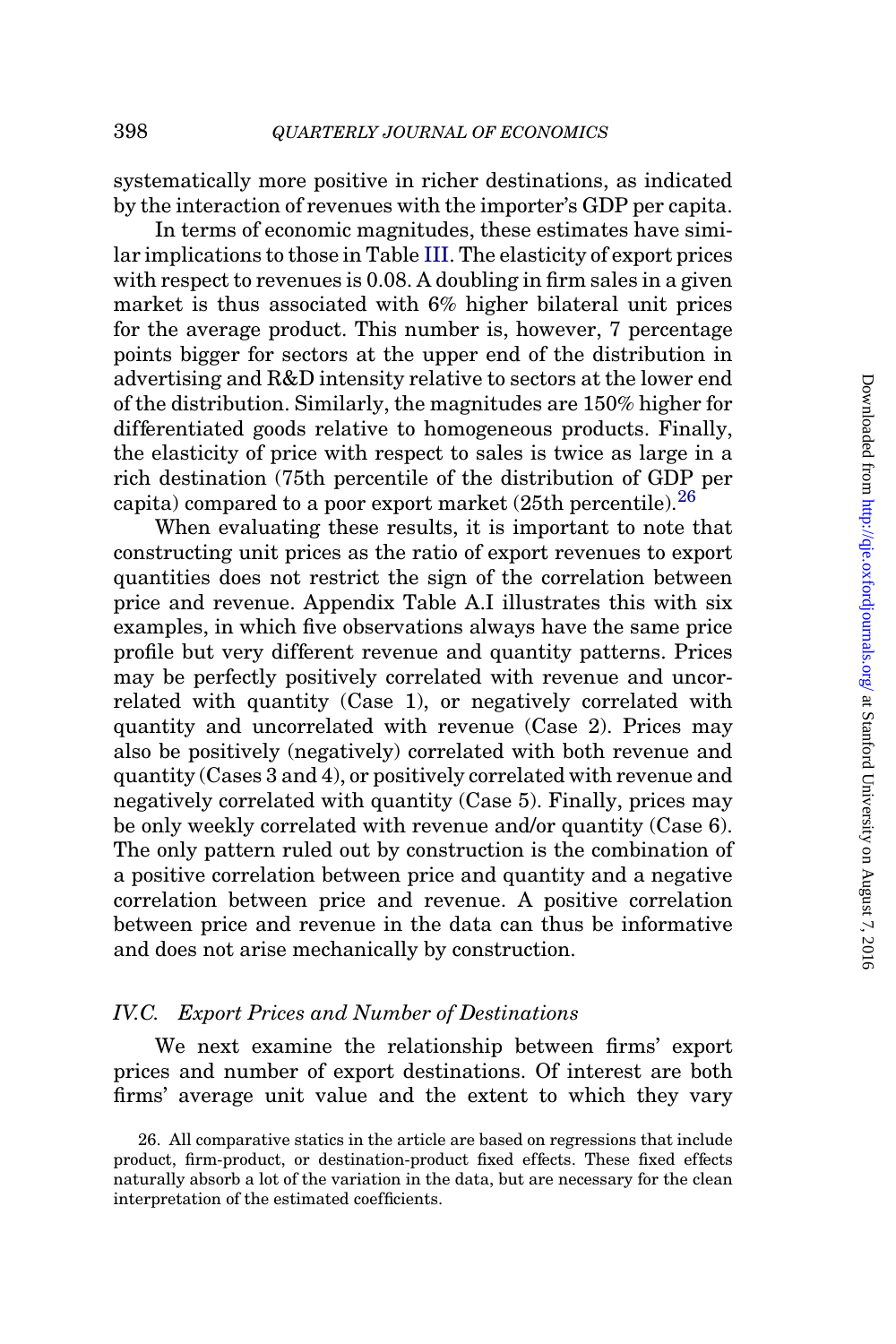prices across markets. The following regressions explore how these variables co-move with the number of trade partners at the firm-product level:

(3) 
$$
\log price_{fp} = \alpha + \beta \cdot \log # destinations_{fp} + \delta_p + \varepsilon_{fp},
$$

(4)  $sd_{fp}(\log price_{fpd}) = \alpha + \beta \cdot \log #destination_{fp} + \delta_p + \varepsilon_{fp}.$ 

As before, *price* $_{fp}$  refers to firm  $f$ 's average export price for product p, while  $\#destinations_{fp}$  gives the number of countries that buy *p* from *f*. We measure price dispersion with  $sd_{fp}$ (log *price<sub>fpd</sub>*), the standard deviation of log f.o.b. export prices across destinations within each firm-product pair. The estimation controls for good-specific characteristics with product fixed effects  $\delta_p$ , and clusters errors  $\varepsilon_{fp}$  by firm. In both equations,  $\beta$  is identified purely from the variation across firms within a given HS-8 code. It is thus not affected by any systematic differences across products in average price or in typical price variability across importers. Since firms' market entry decisions are made jointly with their pricing strategies, we will later interpret the results from these specifications in terms of correlations and not causality.

As reported in Table [V,](#page-22-0) exporters that supply more countries systematically charge a higher average price (Panel A). Firms selling to more destinations also exhibit greater price dispersion  $across$  importers (Panel B).<sup>27</sup> These results are both largely driven by products with substantial potential for quality differentiation. As columns  $(2)$ – $(6)$  show, the patterns hold only for differentiated varieties (but not for homogeneous goods) and are more pronounced in  $R&D$ - and advertising-intensive sectors. Note also that the correlations in Panel B do not arise mechanically because firms can choose to offer the same price in every market or a narrower range of prices if they transact with more trade partners.

To gauge the economic significance of these correlations, consider a one-standard-deviation increase in a firm's tradepartner intensity, or 2.11 more destinations. Such an increase would be accompanied by a 1% rise in the firm's average export price and 0.5% more dispersion in export prices across markets. These calculations are for the average product. Though these magnitudes would be negligible for sectors at the low end of the

<sup>27.</sup> Price dispersion is only defined for firm-product pairs with at least two destinations, hence the smaller sample size.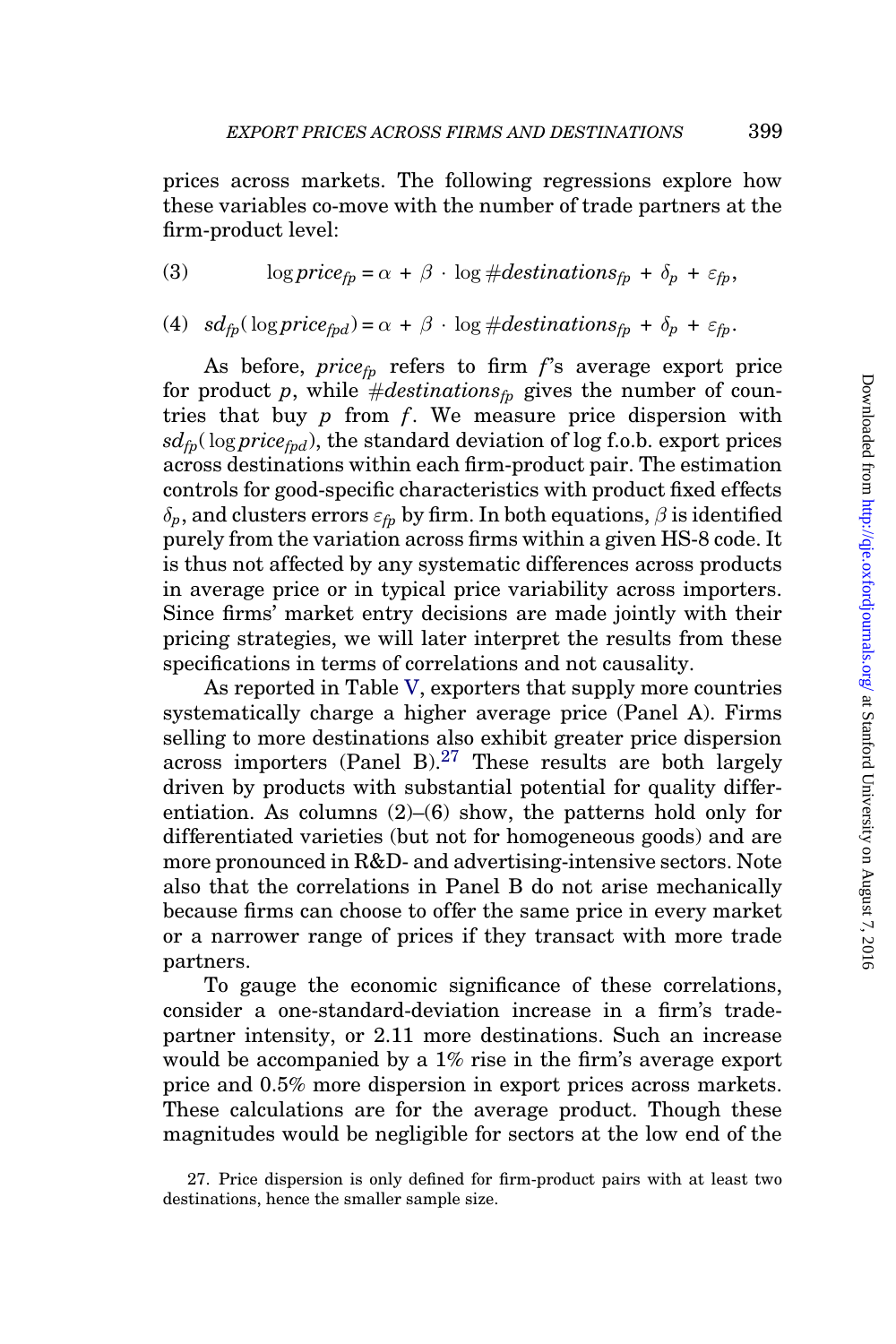|                                                                                     |            |                          | FIRMS' EXPORT PRICES AND NUMBER OF EXPORT DESTINATIONS            |                  |                  |                        |
|-------------------------------------------------------------------------------------|------------|--------------------------|-------------------------------------------------------------------|------------------|------------------|------------------------|
|                                                                                     |            |                          | Hom. goods                                                        | Diff. goods      |                  |                        |
|                                                                                     |            | $\widehat{\mathfrak{D}}$ | $\widehat{\mathcal{E}}$                                           | $\widehat{E}$    | ම                | $\widehat{\mathbf{e}}$ |
| Panel A. Dep. variable: (log) average f.o.b. export price, by firm and HS-8 product |            |                          |                                                                   |                  |                  |                        |
| (log) # Destinations                                                                | $0.014***$ | 0.010                    | 0.010                                                             | $0.022***$       | 0.004            | $-0.003$               |
|                                                                                     | (2.79)     | (1.41)                   | (1.40)                                                            | (4.12)           | (0.70)           | $-0.46$                |
| $(\log)$ # Dest x                                                                   |            | 0.012                    |                                                                   |                  |                  |                        |
| different. good                                                                     |            | (1.50)                   |                                                                   |                  |                  |                        |
| $log)$ # Dest x                                                                     |            |                          |                                                                   |                  | $0.428**$        |                        |
| R&D intensity                                                                       |            |                          |                                                                   |                  | (2.43)           |                        |
| $(\log)$ # Dest x                                                                   |            |                          |                                                                   |                  |                  | $0.577***$             |
| adv. + R&D intensity                                                                |            |                          |                                                                   |                  |                  | $\frac{1}{\gamma}$ )   |
| Product FE                                                                          |            |                          |                                                                   |                  |                  |                        |
| R-squared                                                                           | 0.632      | 0.628                    | $\begin{array}{c} 0.647 \\ 61,843 \\ 1,321 \\ 23,390 \end{array}$ | 0.622            | 0.624            | 0.624                  |
| #observations                                                                       | 898,247    | 619,357                  |                                                                   |                  |                  | 875,097                |
| # products                                                                          | 6,908      | 4,276                    |                                                                   | 557,514<br>2,955 | 871,596<br>6,182 | 6,252                  |
| # firm clusters                                                                     | 96,522     | 84,464                   |                                                                   | 76,793           | 93,514           | 94,005                 |

| ⊡ | l |
|---|---|
| H |   |
| Ę |   |
| ۴ | ֠ |

# 400 *QUARTERLY JOURNAL OF ECONOMICS*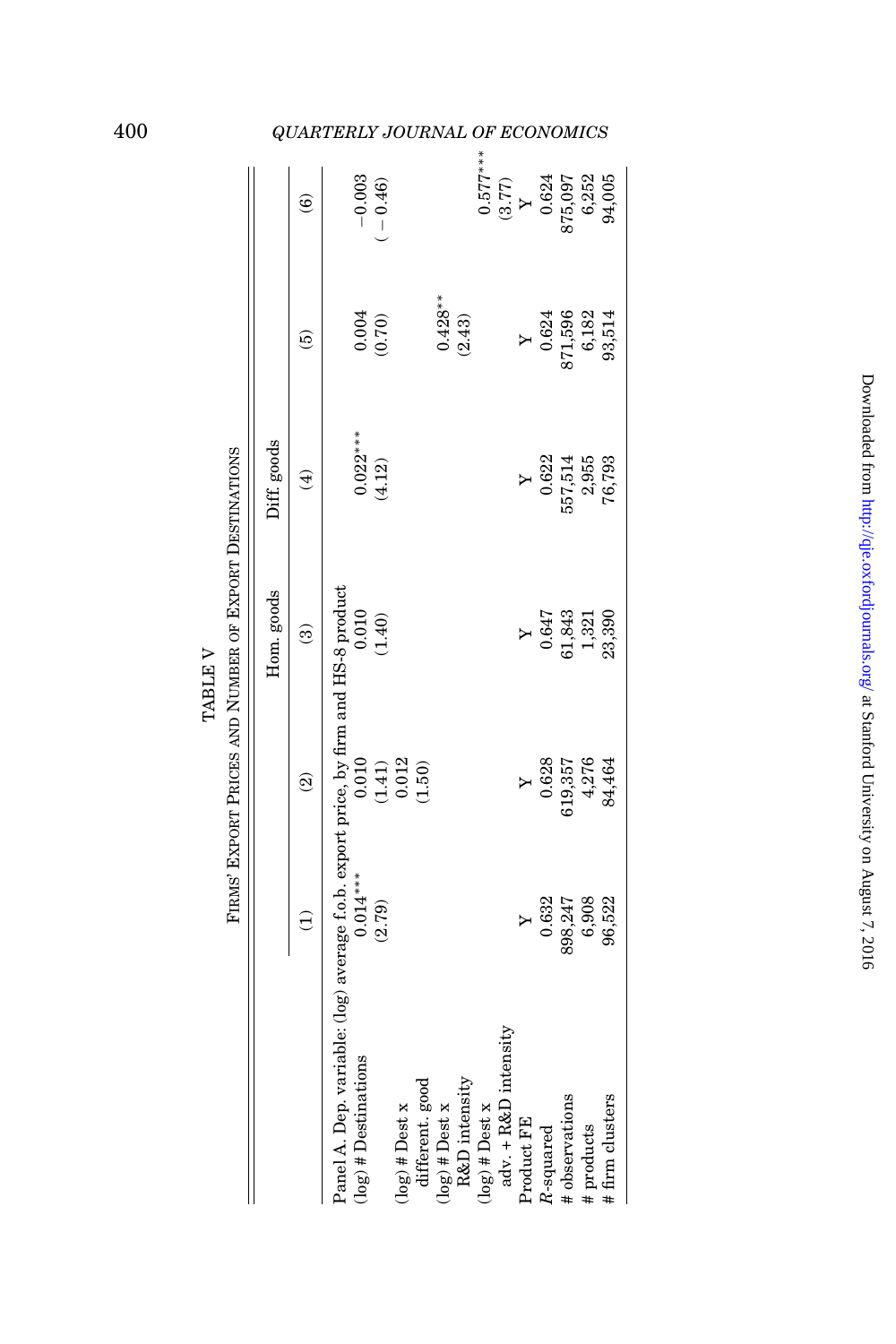<span id="page-22-0"></span>

|                                                                                                                    |           |                          | (CONTINUED) |               |            |                        |
|--------------------------------------------------------------------------------------------------------------------|-----------|--------------------------|-------------|---------------|------------|------------------------|
|                                                                                                                    |           |                          |             |               |            |                        |
|                                                                                                                    |           |                          | Hom. goods  | Diff. goods   |            |                        |
|                                                                                                                    |           | $\widehat{\mathfrak{D}}$ | ම           | $\widehat{E}$ | ම          | $\widehat{\mathbf{e}}$ |
| Panel B. Dep. variable: st. dev. of (log) f.o.b. export prices across destinations within a firm-HS-8 product pair |           |                          |             |               |            |                        |
| $(\log)$ # Destinations                                                                                            | $0.004**$ | 0.004                    | 0.004       | $0.006***$    | $-0.002$   | $0.007**$              |
|                                                                                                                    | (2.12)    | (0.90)                   | (0.88)      | (2.65)        | $-0.77)$   | (2.33)                 |
| $log)$ # Dest x                                                                                                    |           | 0.002                    |             |               |            |                        |
| different. good                                                                                                    |           | (0.53)                   |             |               |            |                        |
| $(\log)$ # Dest x                                                                                                  |           |                          |             |               | $0.248***$ |                        |
| R&D intensity                                                                                                      |           |                          |             |               | (3.21)     |                        |
| $log$ ) # Dest x                                                                                                   |           |                          |             |               |            | $-0.112$               |
| adv. + R&D intensity                                                                                               |           |                          |             |               |            | $-1.36$                |
| Product FE                                                                                                         |           |                          |             |               |            |                        |
| R-squared                                                                                                          | 0.139     | 0.137                    | 0.200       | 0.126         | 0.135      | 0.136                  |
| # observations                                                                                                     | 303,935   | 210,419                  | 18,741      | .91,678       | 296,777    | 298,032                |
| # products                                                                                                         | 5,852     | 3,666                    | 1,026       | 2,640         | 5,365      | 5,426                  |
| # firm clusters                                                                                                    | 66,360    | 54,545                   | 10,560      | 48,845        | 64,223     | 64,616                 |

average i.o.b. export proc, constructed as the ratio of worldwide revenues and quantities exported by Irm and product. The outcome variable in Fanel B is the standard deviation of<br>include a constant term and cluster errors average f.o.b. export price, constructed as the ratio of worldwide revenues and quantities exported by firm and product. The outcome variable in Panel B is the standard deviation of the (log) export price across destinations within firm-product pairs with more than one destination. Products' scope for quality differentiation is proxied as in Table III. All regressions include a constant term and cluster errors by firm. *t*-statistics in parenthesis. \*\*\*, \*\*, and \* indicate significance at the 1%, 5%, and 10% level, respectively.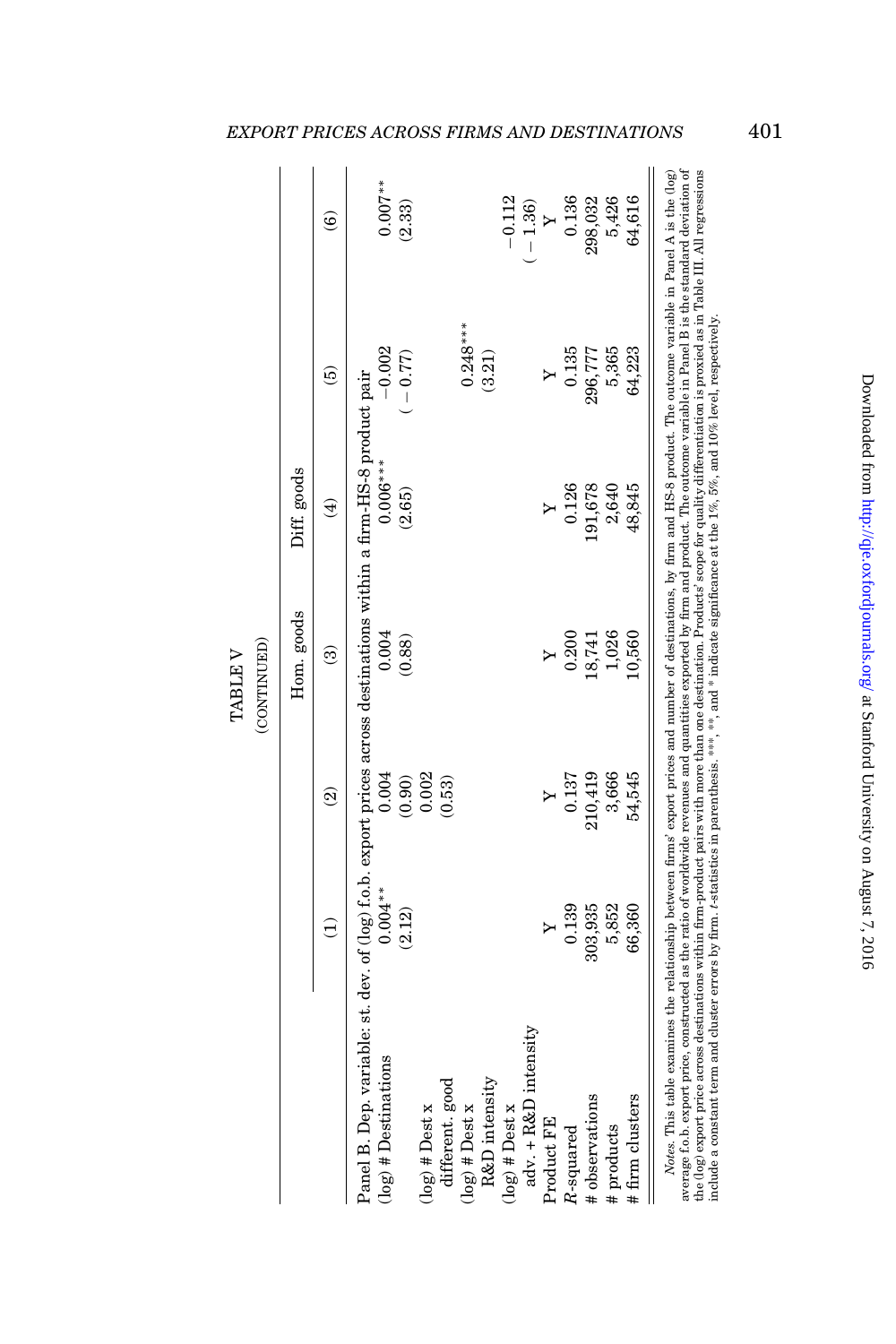distribution by  $R&D$  intensity, however, they would reach  $3%$  and 2%, respectively, for a sector at the top of the distribution.

### *IV.D. Export Prices across Destinations within Firms*

The analysis so far has focused on the variation in export prices across firms within narrowly defined product categories or destination-product markets. This subsection instead documents systematic patterns in the variation of export prices across trade partners within firm-product pairs.

We first study the correlation between f.o.b. export prices and revenues across importing countries within an exporter with the following specification:

### (5)  $\log price_{\text{fpd}} = \alpha + \beta \cdot \log revenue_{\text{fpd}} + \delta_{\text{fp}} + \varepsilon_{\text{fpd}}.$

We now include firm-product pair fixed effects  $\delta_{fp}$ . In addition to subsuming the role of product characteristics common to all firms, these fixed effects also control for firm attributes such as overall production efficiency, managerial talent, labor force composition, general input quality, and so on, that affect the firm's export performance equally across products. Crucially, the  $\delta_{fn}$ 's account for firm-product specific characteristics that are invariant across export markets.<sup>28</sup> The coefficient of interest,  $\beta$ , is thus identified purely from the variation in prices across destinations within a given manufacturer and product line. We cluster errors at the destination-product level, but our findings are robust to alternative clustering, such as by firm, product, or destination.

In Table [VI,](#page-24-0) we consistently find that firms earn bigger revenues from a given HS-8 product in markets where they set higher f.o.b. prices. This result cannot simply be attributed to firms' market power, as they are robust to controlling for firms' market share in each country and product (column  $(3)$ ).<sup>29</sup> The remainder of the table further shows that the positive correlation

28. In the models in Section [VI](#page-40-0), all products enter the utility function symmetrically. The models' predictions are thus for prices per utility-adjusted unit of output. Firm-product pair fixed effects help address the concern that consumers get different utils from the products of different firms.

29. We measure firm *f*'s market share with the share of *f*'s exports of product *p* to destination *d* in total Chinese exports of *p* to *d*. *f*'s true market share is our measure, multiplied by the share of Chinese exports in total consumption of  $p$  in  $d$ , which is invariant across Chinese exporters. Although imperfect, this is the best proxy for market power in these data.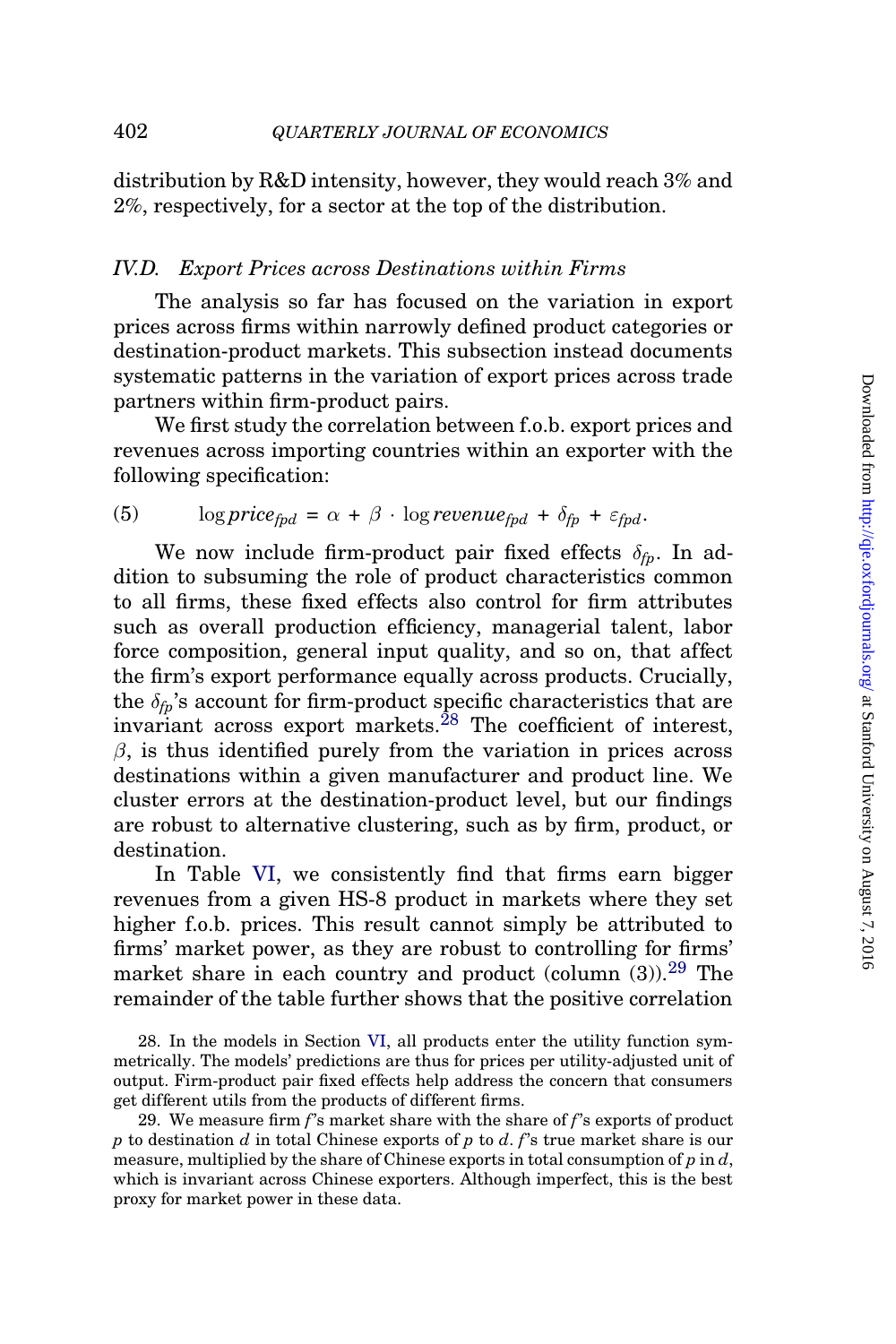| <b>IV ABLEY</b> | PENDENT VARIABLE: (LOG) F.O.B. EXPORT PRICE, BY FIRM, DESTINATION, AND HS-8 PRODUCT.<br>VARIATION IN EXPORT PRICES ACROSS DESTINATIONS WITHIN A |
|-----------------|-------------------------------------------------------------------------------------------------------------------------------------------------|
|-----------------|-------------------------------------------------------------------------------------------------------------------------------------------------|

|                                         |                       |                          |                      | Variation across destinations |                       |                        |                      |
|-----------------------------------------|-----------------------|--------------------------|----------------------|-------------------------------|-----------------------|------------------------|----------------------|
|                                         |                       |                          |                      | Within firm-product pairs     |                       |                        |                      |
|                                         |                       | $\widehat{\mathfrak{S}}$ | ල                    | $\bigoplus$                   | $\widehat{e}$         | $\widehat{\mathbf{e}}$ | $\widehat{C}$        |
| (log) Revenue                           | $0.021***$<br>(36.34) |                          | $0.020***$<br>35.77) | $0.015***$<br>(6.52)          | $0.018***$<br>(23.79) | $0.017***$<br>(13.92)  | $0.004***$<br>(4.29) |
| (log) Quantity                          |                       | $-0.080**$<br>$-117.98$  |                      |                               |                       |                        |                      |
| Market share                            |                       |                          | $0.015***$<br>(4.53) |                               |                       |                        |                      |
| different. good<br>(log) Revenue x      |                       |                          |                      | $0.008***$ (3.27)             |                       |                        |                      |
| $(\log)$ Revenue x<br>R&D intensity     |                       |                          |                      |                               | $0.093***$<br>(3.90)  |                        |                      |
| adv. + R&D intensity<br>(log) Revenue x |                       |                          |                      |                               |                       | $0.145***$<br>(3.81)   |                      |
| (log) Revenue x                         |                       |                          |                      |                               |                       |                        | $0.002***$           |
| (log) GDP per capita<br>Firm-product FE |                       |                          |                      |                               |                       |                        | $^{(21.60)}_{\rm Y}$ |
| $R$ -squared                            | 0.954                 | 0.957                    | 0.954                | 0.950                         | 0.953                 | 0.953                  | 0.954                |
| # observations                          | 2,179,923             | 2,179,923                | 2,179,923            | ,494,839                      | 2,130,413             | 2,139,735              | 2,098,634            |
| # dest-product clusters                 | 258,056               | 258,056                  | 258,056              | 163,873                       | 247,867               | 249,874                | 242,403              |
| # firm-product pairs                    | 898,247               | 898,247                  | 898,247              | 619,357                       | 871,596               | 875,097                | 869,203              |
|                                         |                       |                          |                      |                               |                       |                        |                      |

product pair fixed effects. The outcome variable is the (log) f.o.b. export price by firm, destination, and HS-8 product. Column (3) controls for the share of each firm's exports in total<br>Chinese exports, by destination an GDP per capita. All regressions include a constant term and cluster errors by destination-product pair. t-statistics in parentheses. \*\*\*, \*\*\*, and \* indicate significance at the 1%, 5%,<br>and 10% level, respectively. Notes. This table examines the relationship between firms' bilateral export prices and revenues. It exploits the variation across destinations within a firm by including firm-HS-8 *Notes.* This table examines the relationship between firms' bilateral export prices and revenues. It exploits the variation across destinations within a firm by including firm–HS-8 product pair fixed effects. The outcome variable is the (log) f.o.b. export price by firm, destination, and HS-8 product. Column (3) controls for the share of each firm's exports in total Chinese exports, by destination and product. Products' scope for quality differentiation is proxied as in Table III. Column (7) includes the interaction of revenues with the destination's GDP per capita. All regressions include a constant term and cluster errors by destination-product pair. *t*-statistics in parentheses. \*\*\*, \*\*, and \* indicate significance at the 1%, 5%, and 10% level, respectively.

### <span id="page-24-0"></span>*EXPORT PRICES ACROSS FIRMS AND DESTINATIONS* 403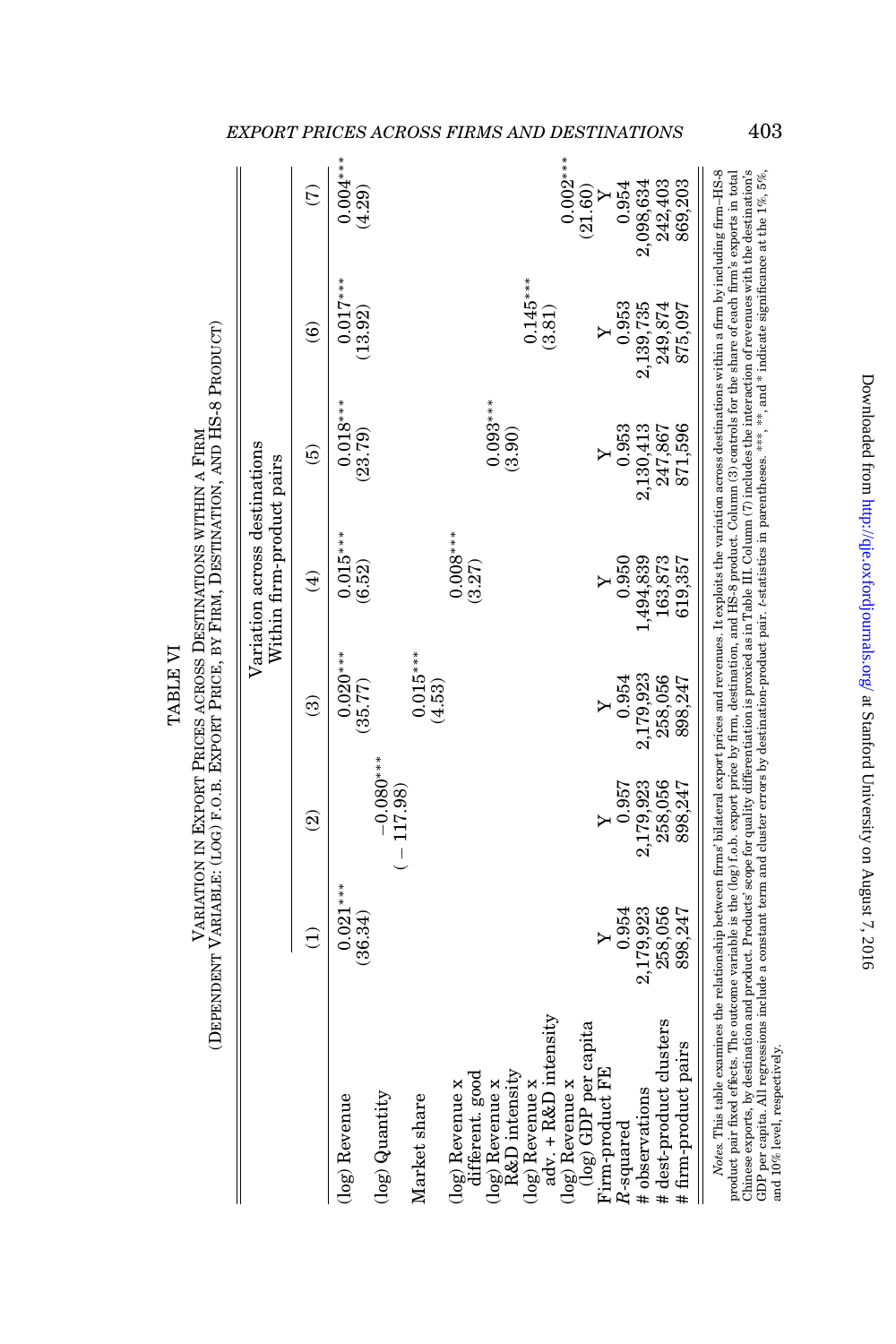between export price and sales across destinations within a firm is stronger among richer destinations and for goods with greater scope for quality differentiation.

Sofar we have largely treated destinations anonymously and symmetrically. Chinese trade partners, however, vary considerably along a number of dimensions. We focus on four country characteristics in particular: size  $(GDP_d)$ , income  $(GDP_{cd})$ , or  $GDP$ per capita), distance to China (*distance<sub>d</sub>*), and overall economic remoteness ( $remote_d$ ). To explore how these market features affect Chinese exporters' bilateral prices, we estimate the following specification:

 $\log price_{\text{fpd}} = \alpha + \beta \cdot \log GDPpc_d + \gamma \cdot \log GDP_d + \lambda \cdot \log distance_d$ 

(6) 
$$
+\mu \cdot \log remote_d + \delta_{fp} + \varepsilon_{fpd}
$$

As in (5), we include firm-product pair fixed effects  $\delta_{fp}$  such that  $\beta$ ,  $\gamma$ ,  $\lambda$ , and  $\mu$  are identified purely from the variation in unit values across destinations for a given producer and good. To account for the potential correlation in the error term across firms within a destination-product market, we cluster errors by destinationproduct.

Table [VII](#page-26-0) establishes that firms charge higher f.o.b. prices for the same product in bigger, richer, more distant, and less remote markets. These results are not driven by firms' countryproduct-specific market share (column  $(6)$ ).<sup>30</sup> They are also highly statistically and economically significant. For example, raising market size from the first quartile to the third quartile of the distribution is associated with 2.3% higher export prices. The corresponding numbers for income, distance and remoteness are 4.3%, 0.9%, and –1.1%, respectively.

Table [VIII](#page-28-0) explores how the sensitivity of export prices to a market's GDP, proximity, and centrality depends on the income level in that market, by including the interactions of the former three variables with GDP per capita. We find that market size, distance, and remoteness increase firm prices relatively more in richer countries. All three interaction terms enter positively and significantly at the 1% level. Splitting the sample into homogeneous and differentiated goods, we further observe that this result holds only for products with scope for quality upgrading but not for standardized items (columns (2) and (3)).

30. We may be over-controlling in this context since firms' market share likely rises with product quality.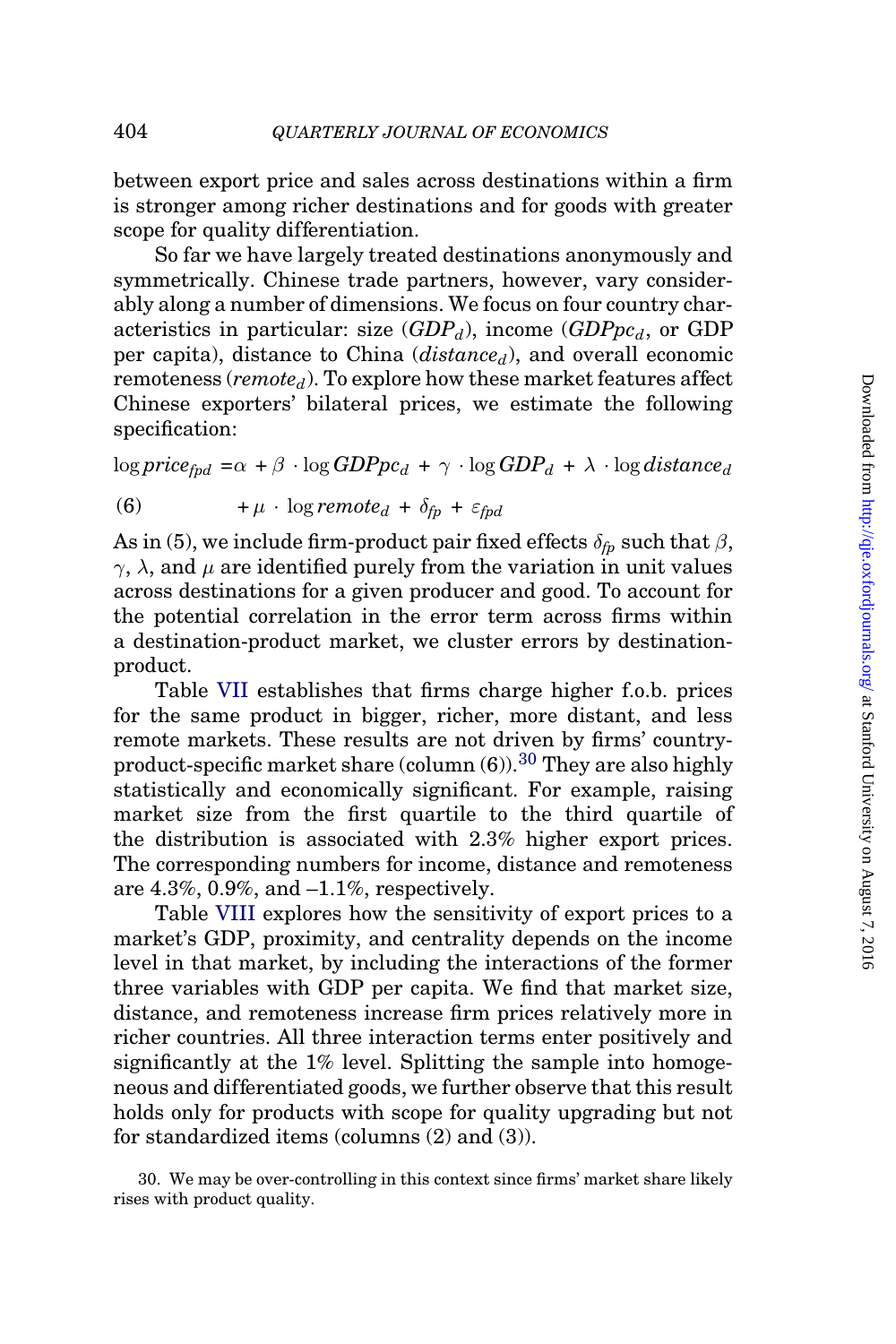| <b>IIABLE VII</b> | AND DA<br>יה ז רוה מ<br><b>THOODA</b> | $18-81$<br>EXPORT PRICE, BY FIRM, DE<br>G) F.O.B. E<br>C<br>C<br>C<br>C<br>C<br>ŗ<br>ravim V A.D.I |
|-------------------|---------------------------------------|----------------------------------------------------------------------------------------------------|
|-------------------|---------------------------------------|----------------------------------------------------------------------------------------------------|

| $0.016***$<br>(8.40)<br>$\odot$<br>$0.012***$<br>(23.30)<br>$\widehat{\mathfrak{D}}$<br>$0.021***$<br>(27.24)<br>$\ominus$<br>(log) GDP per capita<br>(log) Remoteness<br>Firm-product FE<br>(log) Distance<br>Market share<br>$(\log)$ GDP |       | $-0.062***$<br>$\widehat{E}$ | $0.012***$<br>$0.015***$<br>$0.005***$<br>$-0.027***$<br>(14.84)<br>$\left( 8.25\right)$<br>(6.01)<br>$\widehat{5}$ | $(11.75)$<br>$0.009***$<br>$0.015***$<br>$0.008***$<br>(4.52)<br>(15.42)<br>$\widehat{\mathbf{e}}$ |
|---------------------------------------------------------------------------------------------------------------------------------------------------------------------------------------------------------------------------------------------|-------|------------------------------|---------------------------------------------------------------------------------------------------------------------|----------------------------------------------------------------------------------------------------|
|                                                                                                                                                                                                                                             |       |                              |                                                                                                                     |                                                                                                    |
|                                                                                                                                                                                                                                             |       |                              |                                                                                                                     |                                                                                                    |
|                                                                                                                                                                                                                                             |       |                              |                                                                                                                     |                                                                                                    |
|                                                                                                                                                                                                                                             |       |                              |                                                                                                                     |                                                                                                    |
|                                                                                                                                                                                                                                             |       |                              |                                                                                                                     |                                                                                                    |
|                                                                                                                                                                                                                                             |       |                              |                                                                                                                     |                                                                                                    |
|                                                                                                                                                                                                                                             |       |                              |                                                                                                                     | $-0.021***$                                                                                        |
|                                                                                                                                                                                                                                             |       | $-18.75$                     | $-8.26$                                                                                                             | $(-6.60)$<br>0.067***                                                                              |
|                                                                                                                                                                                                                                             |       |                              |                                                                                                                     |                                                                                                    |
|                                                                                                                                                                                                                                             |       |                              |                                                                                                                     | $\frac{\textbf{(18.03)}}{\textbf{Y}}$                                                              |
|                                                                                                                                                                                                                                             |       |                              |                                                                                                                     |                                                                                                    |
| 0.954<br>0.954<br>R-squared                                                                                                                                                                                                                 | 0.954 | 0.954                        | 0.954                                                                                                               | 0.954                                                                                              |
| 2,177,935<br>2,098,957<br>2,098,634<br># observations                                                                                                                                                                                       |       | 2,177,935                    | 2,098,634                                                                                                           | 2,098,634                                                                                          |
| 256,772<br>242,649<br>242,403<br># dest-product clusters                                                                                                                                                                                    |       | 256,772                      | 242,403                                                                                                             | 242,403                                                                                            |
| 898,035<br>869,297<br>869,203<br># firm-product pairs                                                                                                                                                                                       |       | 898,035                      | 869,203                                                                                                             | 869,203                                                                                            |
| 210<br>180<br>179<br># destinations                                                                                                                                                                                                         |       | 210                          | 179                                                                                                                 | 179                                                                                                |

*Notes*. This table examines the effect of destination income, market size, distance, and remoteness on firms expert prices. It exploits the variation across destinations within a firm, by including firm-HS-8 product pair share of each firm's exports in total Chinese exports, by destination and product. All regressions include a constant term and cluster errors by destination-product pair. *t*-statistics in *Notes.* This table examines the effect of destination income, market size, distance, and remoteness on firms' export prices. It exploits the variation across destinations within a firm, by including firm–HS-8 product pair fixed effects. The outcome variable is the (log) f.o.b. export price by firm, destination, and HS-8 product. Column (6) controls for the parenthesis. \*\*\*, \*\*, and \* indicate significance at the 1%, 5%, and 10% level, respectively.

### <span id="page-26-0"></span>*EXPORT PRICES ACROSS FIRMS AND DESTINATIONS* 405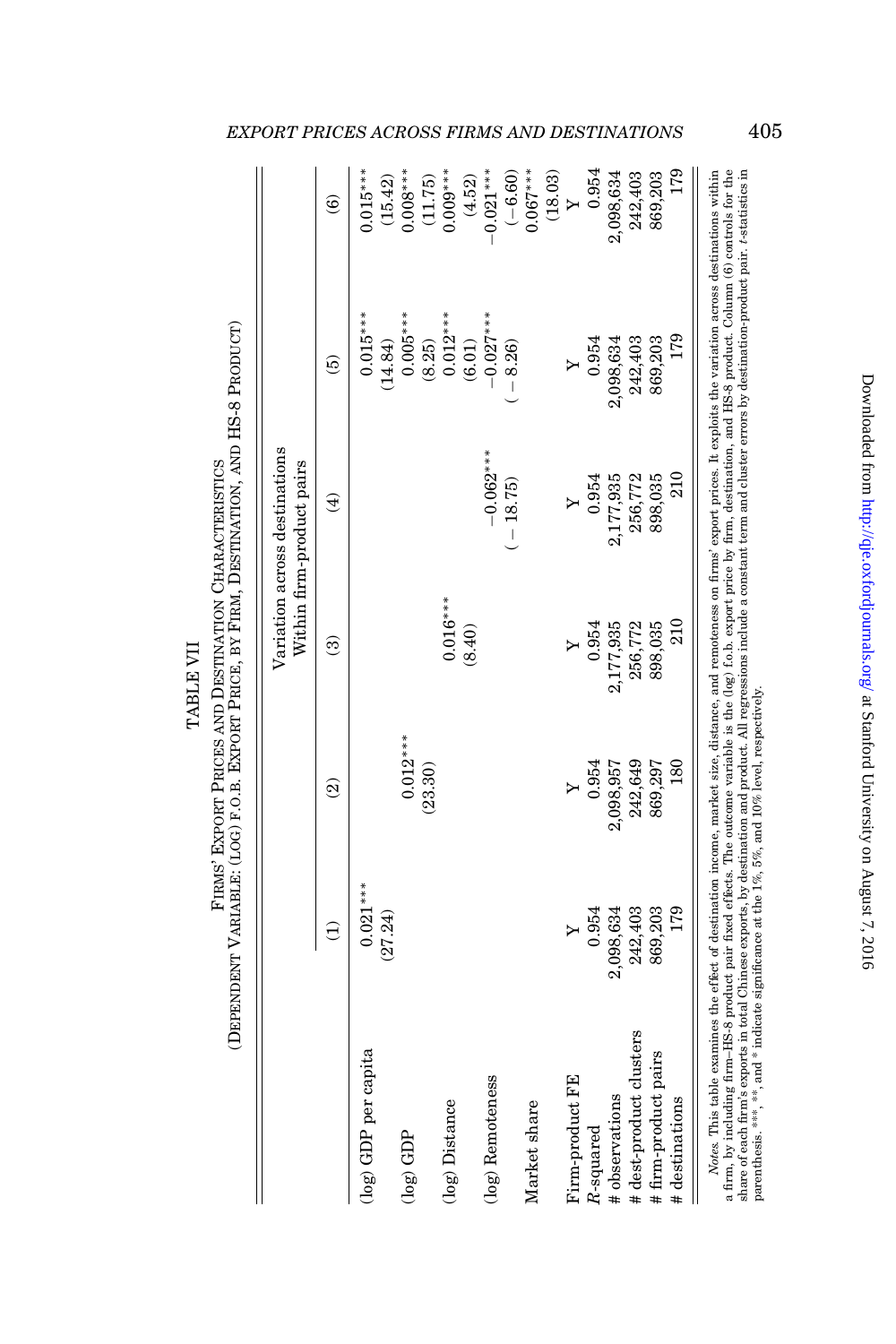|                                     | DEPENDENT VARIABLE: (LOG.) F.O.B. EXPORT PRICE, BY FIRM, DESTINATION, AND HS-8 PRODUCT)<br>DESTINATIONS'S WILLINGNESS TO PAY FOR QUALITY AND FIRMS' EXPORT PRICE DISFERSION |                                        |                         |                           |                                                        |                        |                        |
|-------------------------------------|-----------------------------------------------------------------------------------------------------------------------------------------------------------------------------|----------------------------------------|-------------------------|---------------------------|--------------------------------------------------------|------------------------|------------------------|
| Interaction Variable:               |                                                                                                                                                                             |                                        | GDP per capita          |                           | Variation across destination within firm-product pairs |                        | Firm price dispersion  |
|                                     | E<br>Ξ                                                                                                                                                                      | Hom. goods<br>$\widehat{\mathfrak{D}}$ | Diff. goods<br>$\odot$  | Rich dest.<br>$\bigoplus$ | Poor dest.<br>$\widehat{e}$                            | $\overline{a}$<br>ම    | 티<br>E                 |
| (log) GDP per capita                | $-0.505***$<br>$-4.45$                                                                                                                                                      | 0.038<br>(0.10)                        | $-0.626***$<br>$-4.25$  | $0.021***$<br>(13.49)     | $0.015***$<br>(4.37)                                   | $0.015***$<br>(8.64)   |                        |
| (log) GDP per capita<br>interaction |                                                                                                                                                                             |                                        |                         |                           |                                                        | $-0.002$<br>$-0.43$    | $-0.002$<br>$-0.35$    |
| (log) GDP                           | $-0.015***$<br>$-4.41)$                                                                                                                                                     | 0.007<br>(0.67)                        | $-0.013$ ***<br>$-2.87$ | $0.005***$<br>(6.34)      | $-0.002$<br>$-1.00$                                    | $-0.005***$<br>$-4.55$ |                        |
| (log) GDP interaction               | $0.002***$<br>(5.51)                                                                                                                                                        | 0.000<br>(0.21)                        | $0.002***$<br>(3.65)    |                           |                                                        | $0.023***$<br>(7.36)   | $0.024***$<br>(7.69)   |
| (log) Distance                      | $-0.097***$<br>$-7.92$                                                                                                                                                      | $-0.024$<br>$-0.70$                    | $-0.117***$<br>$-6.85$  | $0.014***$<br>(6.32)      | $-0.007$<br>$-1.43$                                    | $-0.022***$<br>$-8.08$ |                        |
| (log) Distance interaction          | $0.011***$<br>(8.37)                                                                                                                                                        | 0.003<br>(0.94)                        | $0.014***$<br>(7.16)    |                           |                                                        | $0.072***$<br>(8.85)   | $0.073***$<br>(9.21)   |
| (log) Remoteness                    | $-0.107***$<br>$-4.11$                                                                                                                                                      | $-0.008$<br>$-0.09$                    | $-0.134***$<br>$-3.95$  | $-0.021***$<br>$-6.04)$   | $-0.020$<br>$-1.64$                                    | $0.026***$<br>(4.31)   |                        |
| (log) Remoteness<br>interaction     | $0.009***$<br>(3.42)                                                                                                                                                        | $-0.001$<br>$-0.15$                    | $0.012***$<br>(3.38)    |                           |                                                        | $-0.112***$<br>$-6.84$ | $-0.109***$<br>$-6.68$ |
|                                     |                                                                                                                                                                             |                                        |                         |                           |                                                        |                        |                        |

TABLE VIII TABLE VIII

f Р نځ<br>م p TТ

 $\epsilon$ 

# 406 *QUARTERLY JOURNAL OF ECONOMICS*

Downloaded from <http://qje.oxfordjournals.org/> at Stanford University on August 7, 2016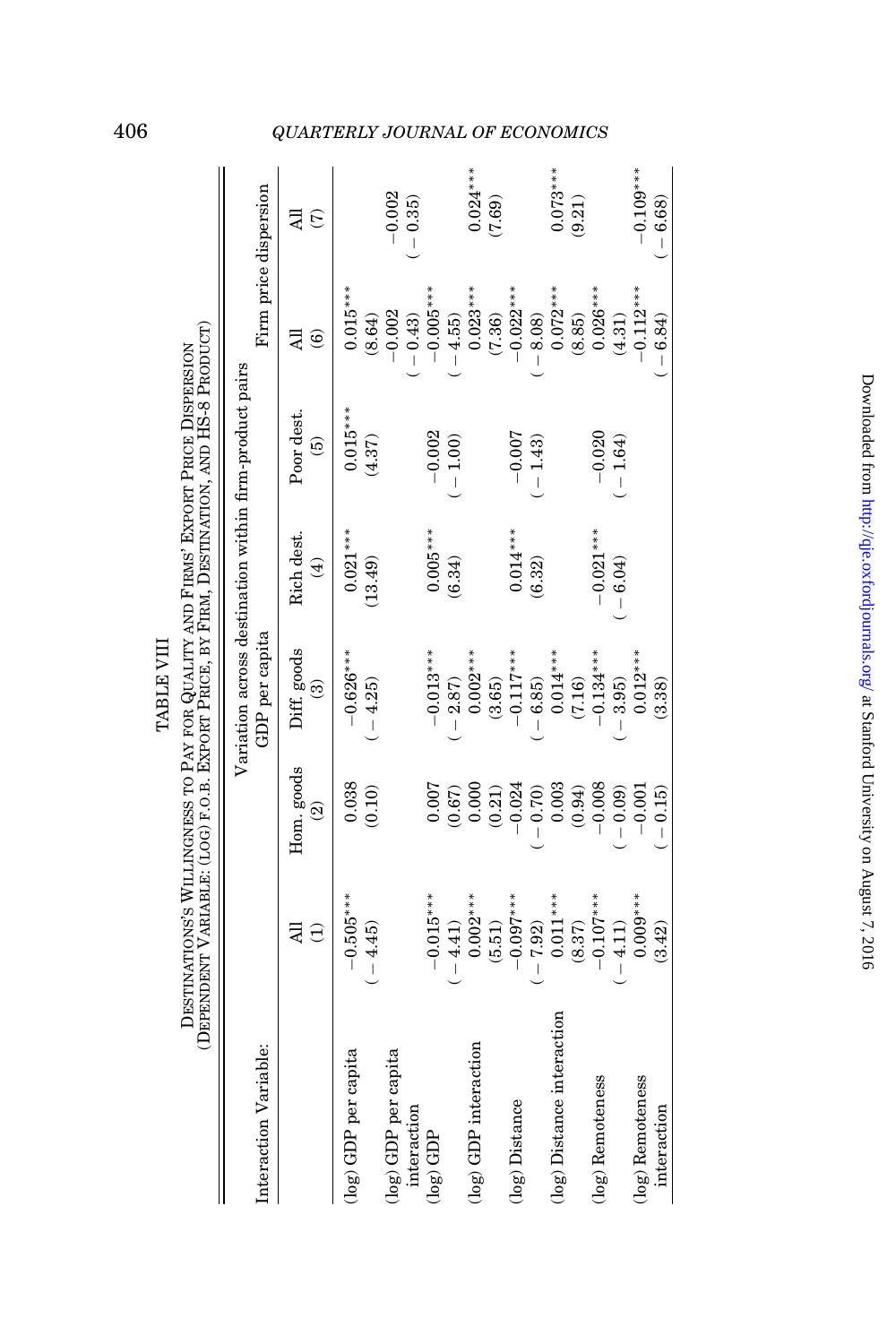<span id="page-28-0"></span>

|                         |          |         | (CONTINUED) |          |         |         |          |
|-------------------------|----------|---------|-------------|----------|---------|---------|----------|
|                         |          | $\odot$ | ల           | 4        | مب      | ڞ       | F        |
| Firm-product FE         |          |         |             |          |         |         |          |
| Destination FE          |          |         |             |          |         |         |          |
| R-squared               | 0.954    | 0.958   | 0.949       | 0.953    | 0.978   | 0.935   | 0.935    |
| #observations           | ,098,634 | 25,495  | ,315,615    | ,767,397 | 331,237 | 533,339 | ,533,339 |
| # dest-product clusters | 242,403  | 24,541  | 129,181     | 161,835  | 80,568  | 209,259 | 209,259  |
| irm-product pairs       | 869,203  | 58,732  | 541,348     | 792,906  | 181,127 | 303,908 | 303,908  |
| # destinations          | 179      | 175     | 179         |          | Ş       | 179     | 179      |
|                         |          |         |             |          |         |         |          |

TABLE VIII

TABLE VIII

| Notes. This table examines the differential effect of market income, size, distance, and remoteness on firms' export prices across destinations at different income levels and<br>across firms with different export price dispersion. It exploits the variation across destinations within a firm, by including firm-HS-8 product pair fixed effects. Column (7) also<br>includes destination fixed effects. The outcome variable is the $(\log)$ f.o.b. export price by firm, destination, and HS-8 product. Columns (1), (6), and (7) examine the full sample; column<br>(2) (column (3)) restricts the sample to homogeneous (differentiated) goods only, according to the Rauch (1999) classification; and column (4) (column (5)) restricts the sample to<br>destinations with GDP per capita above (below) the sample median. Firms' export price dispersion in columns (6) and (7) is measured by the standard deviation of the (log) export<br>price across destinations within firm-product pairs with more than one destination. All regressions include a constant term and cluster errors by destination-product pair. t-statistics<br>in parenthesis. ****, ***, and * indicate significance at the $1\%$ , $5\%$ , and $10\%$ level, respectively. |
|-------------------------------------------------------------------------------------------------------------------------------------------------------------------------------------------------------------------------------------------------------------------------------------------------------------------------------------------------------------------------------------------------------------------------------------------------------------------------------------------------------------------------------------------------------------------------------------------------------------------------------------------------------------------------------------------------------------------------------------------------------------------------------------------------------------------------------------------------------------------------------------------------------------------------------------------------------------------------------------------------------------------------------------------------------------------------------------------------------------------------------------------------------------------------------------------------------------------------------------------------------------------|
|                                                                                                                                                                                                                                                                                                                                                                                                                                                                                                                                                                                                                                                                                                                                                                                                                                                                                                                                                                                                                                                                                                                                                                                                                                                                   |
|                                                                                                                                                                                                                                                                                                                                                                                                                                                                                                                                                                                                                                                                                                                                                                                                                                                                                                                                                                                                                                                                                                                                                                                                                                                                   |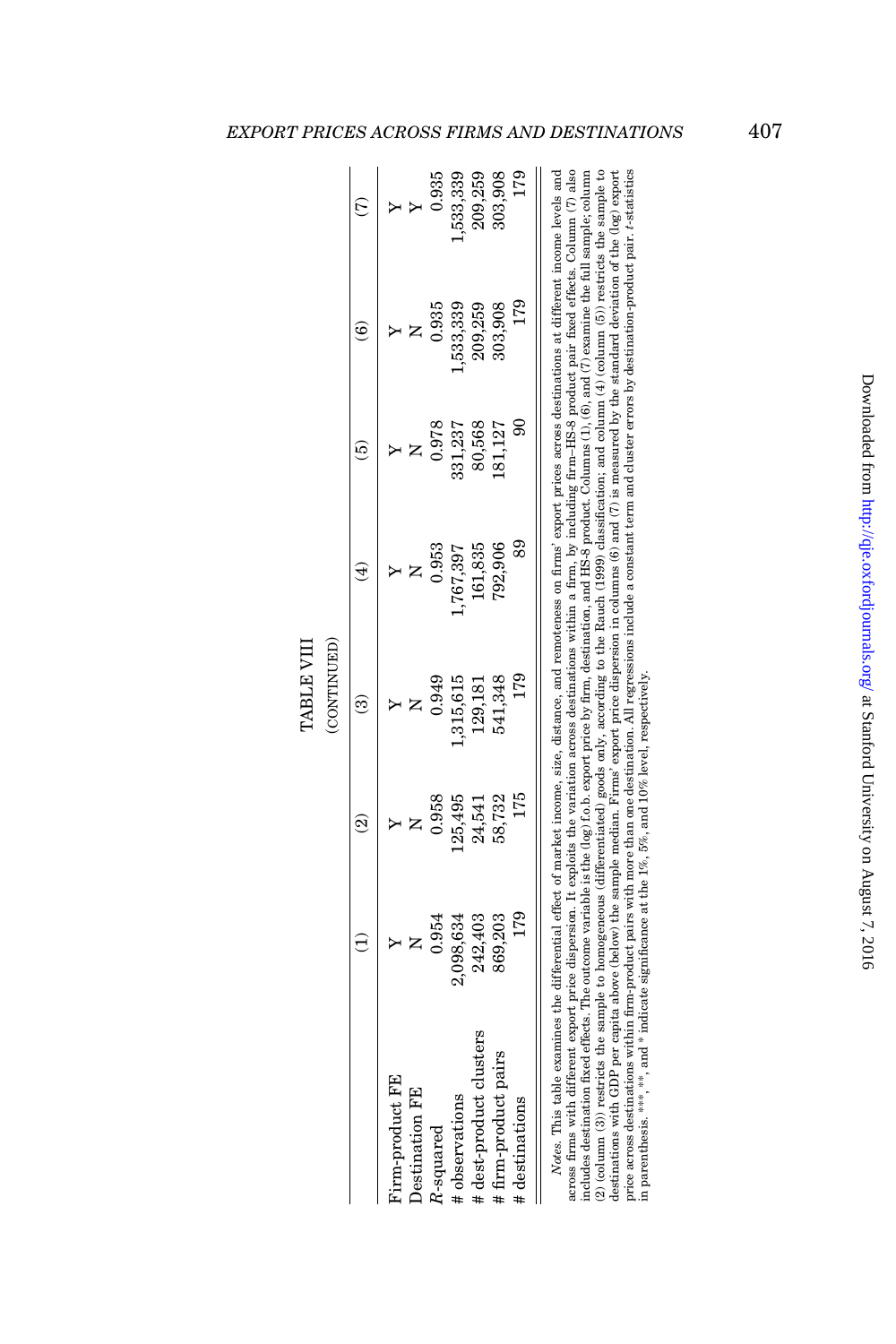The coefficients on the main effects of GDP and distance change sign when we include their interactions with GDP per capita. The overall impact of size and distance on firms' export prices is therefore positive whenever income is above a certain cut-off level, and negative otherwise. In the cross-section of 179 countries in the sample, the total effect of GDP (distance) is positive for the richest 107 (72) markets. However, in the full sample of firm-product-destination triplets, it is positive for fully 88% (82%) of all observations.<sup>31</sup>

The sign of these effects, though, says little about their economic or statistical significance. In columns (4) and (5) we therefore estimate specification (6) separately in two subsamples of rich and poor destinations, with GDP per capita above and below the median, respectively. We find significant results for all four country characteristics in the rich group, but only for GDP per capita in the poor set.<sup>32</sup> This highlights the robustness of our results for income and suggests that the effects of the other market features on firms' prices are concentrated in richer destinations.

The last two columns of Table [VIII](#page-28-0) further document that while all firms set higher export prices in richer countries, market size, distance, and remoteness have differential effects across firms. In particular, the more firms vary prices across trade partners, the likelier they are to charge more in bigger, more distant, and less remote destinations. These results are based on expanding specification (6) to include the interactions of all four country characteristics with the measure of firms' export price dispersion from Table [V](#page-22-0) (i.e., the standard deviation of prices across destinations within a firm-product pair). Note that the main effect of market size, distance, and remoteness in these regressions is opposite to that of the interaction. We have confirmed that the total effect of these variables goes in the direction of the interaction term for twothirds of all firms and observations and is not significantly different from 0 for the observations at the bottom third of the distribution by export price dispersion.

Distinguishing among firms in this way also allows us to control for systematic differences across economies with country fixed effects (column (7)). While these fixed effects subsume

<sup>31.</sup> This is because firms are substantially more likely to enter richer countries, and there are many fewer observations for poorer destinations.

<sup>32.</sup> Similar results obtain if we instead distinguish between countries with income above or below the cut-off above which the overall effects of GDP and distance turn positive in column (1).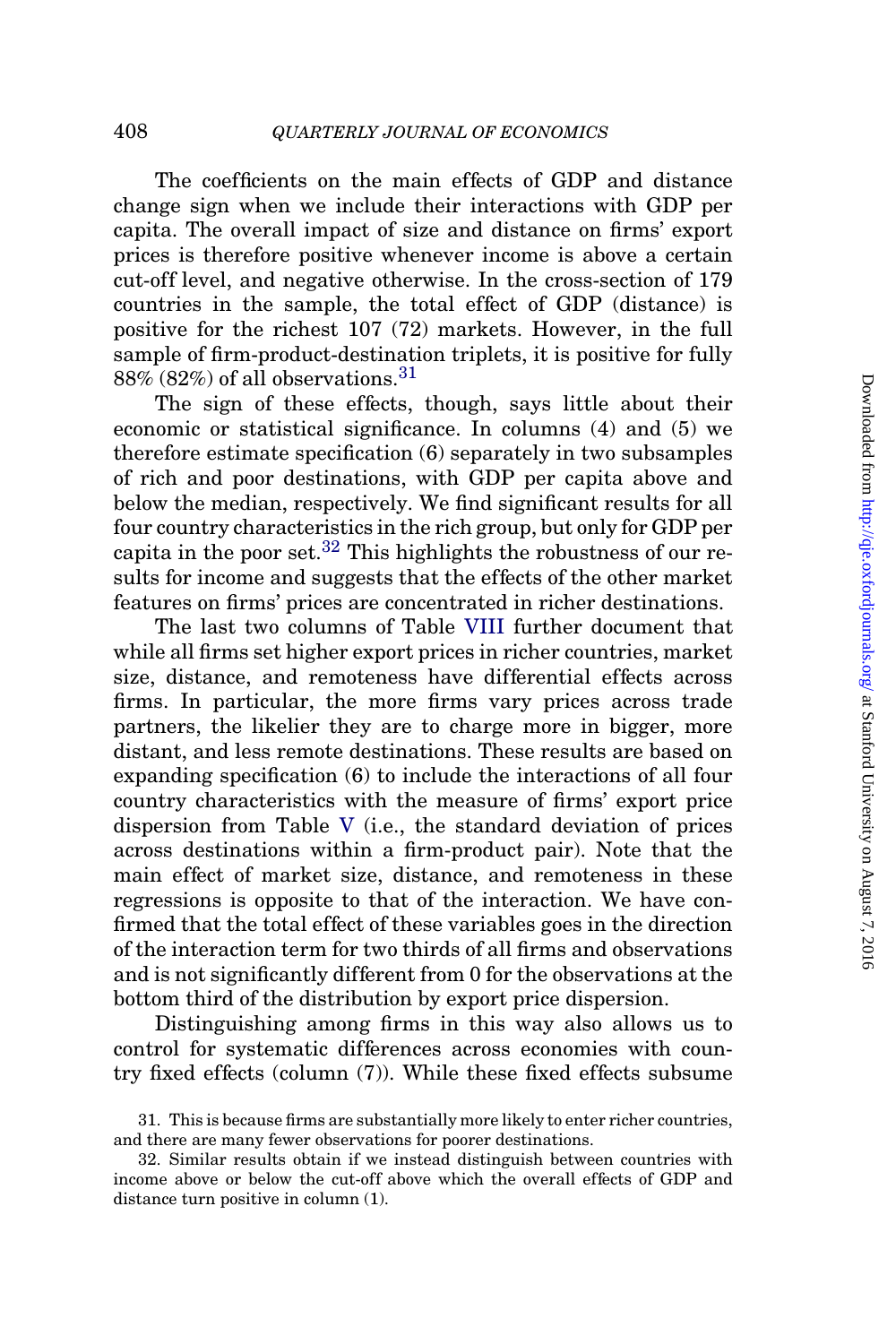the main impact of each market characteristic, the coefficients on the interaction terms can still be identified from the variation in price dispersion across firms within a given destination. Even in this stringent specification, we continue to observe that exporters that vary prices more across importers set higher prices in bigger, more distant, and less remote markets. Because the effect of income is very strong for all firms and the income elasticity of price does not vary across sellers, that interaction term is not significant as in column (6).

Finally, we have confirmed that our results are qualitatively similar when we allow for different sources of heteroskedasticity in the unobserved error term. There might be multiple dimensions along which the error is correlated across observations in our sample. ε*fpd* is likely correlated across firms in a given destinationproduct market because of unobserved demand or cost shocks common to suppliers serving that market. That is why we cluster errors by destination-product in the main specifications we report. However,  $\varepsilon_{\text{fpd}}$  might also be correlated across countries within a firm-product if the cost or demand shock operates at that level, or across countries and products within firms. As [Bertrand, Duflo,](#page-55-0) and Mullainathan (2004) argue, including fixed effects at the level at which the error term is correlated addresses this problem in part, but not fully. Separately, our regressions of firm-productdestination level prices on destination characteristics may be subject to the Moulton (1990) problem if the variance of  $\varepsilon_{\text{fnd}}$  differs across countries, because multiple observations share the same values for the right-hand-side variables.

Because the econometrician cannot be certain about the source of heteroskedasticity in the data, an agnostic approach is to use Huber-White heteroskedasticity-robust standard errors. This allows for a flexible structure of clusters in the data, where errors are correlated within each cluster. Reassuringly, all of our results obtain at similar or higher levels of significance when we estimate them with robust standard errors. Our results also hold when we alternatively cluster by firm, product, firm-product, or firm-destination. When we cluster by country, we continue to observe statistically significant coefficients on GDP, GDP per capita, and remoteness if we estimate the effect of each characteristic separately in Table [VII](#page-26-0). When we group economies in three bins according to their proximity to China, we also recover a positive and significant coefficient on distance for markets at intermediate distances (see also Section [V.](#page-36-0)C). When we instead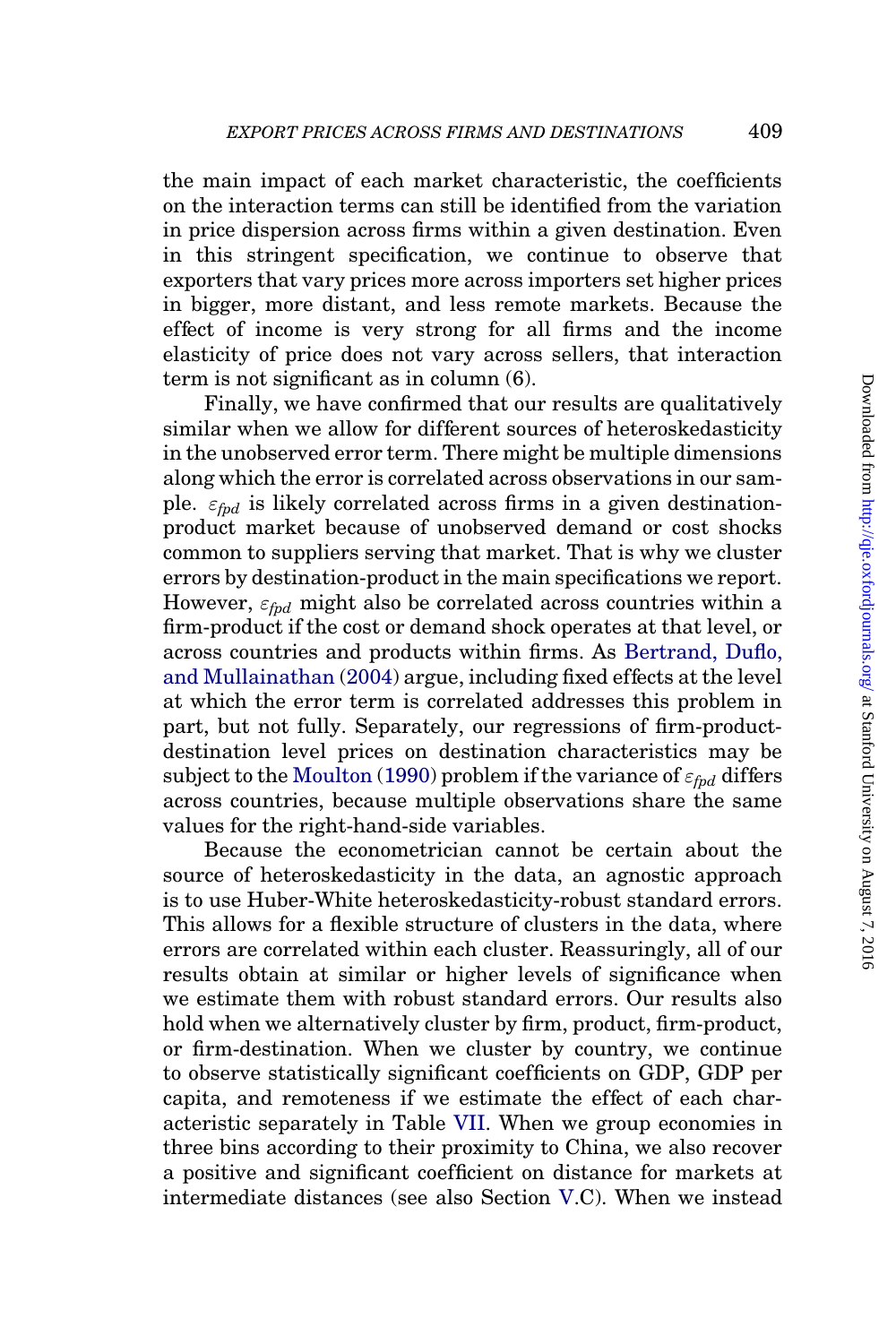jointly estimate the effect of all four country measures, we find that only destination income and size are significant, and remoteness has a significant impact if it enters nonlinearly. However, all of our results for the differential effects of country characteristics across firms with different export price dispersion in Table [VIII](#page-28-0) are robust to clustering by destination.

#### *IV.E. Imported-Input Prices and Export Performance*

The last set of stylized facts we uncover concern the relationship between firms' input purchases and export performance. In the absence of detailed figures on domestic input orders, we use data on producers' imported intermediates as an imperfect but informative signal for all of their inputs. We examine three aspects of exporters' import activity: input prices, number of suppliers, and input price dispersion across source countries.

The detailed nature of our data allows us to distinguish between imported inputs used in the production of goods for the home and foreign markets. In particular, the Chinese customs records discriminate between "ordinary" trade and trade under the "processing-and-assembly" regime. We exploit information only on firms' imports in the latter category to ensure that we can correctly interpret them as inputs to the goods firms sell abroad.<sup>33</sup> Of the 96,522 exporting firms in our sample, 37,647 also import under processing and assembly. We observe all of their import values, quantities, and hence unit prices by HS-8 product and country of origin. We examine the correlation between import prices and export performance for this subset of firms.

Many firms import and export multiple products, and we cannot match specific inputs to output categories. For this reason, we use four different firm-level measures of export performance that have been aggregated across export goods and destinations: total exports worldwide; number of countries to which the firm ships at least one product; the average export price across products and destinations; and the standard deviation of export prices across products and markets. For each firm, the average export price is the weighted average of all (log) firm-product-destination prices which have been demeaned by their product-specific average, with export revenue shares as weights. The standard deviation of the

<sup>33.</sup> All of our results hold if we instead use data on all imported inputs and not only those under the processing-and-assembly regime. We can then study 58,337 firms.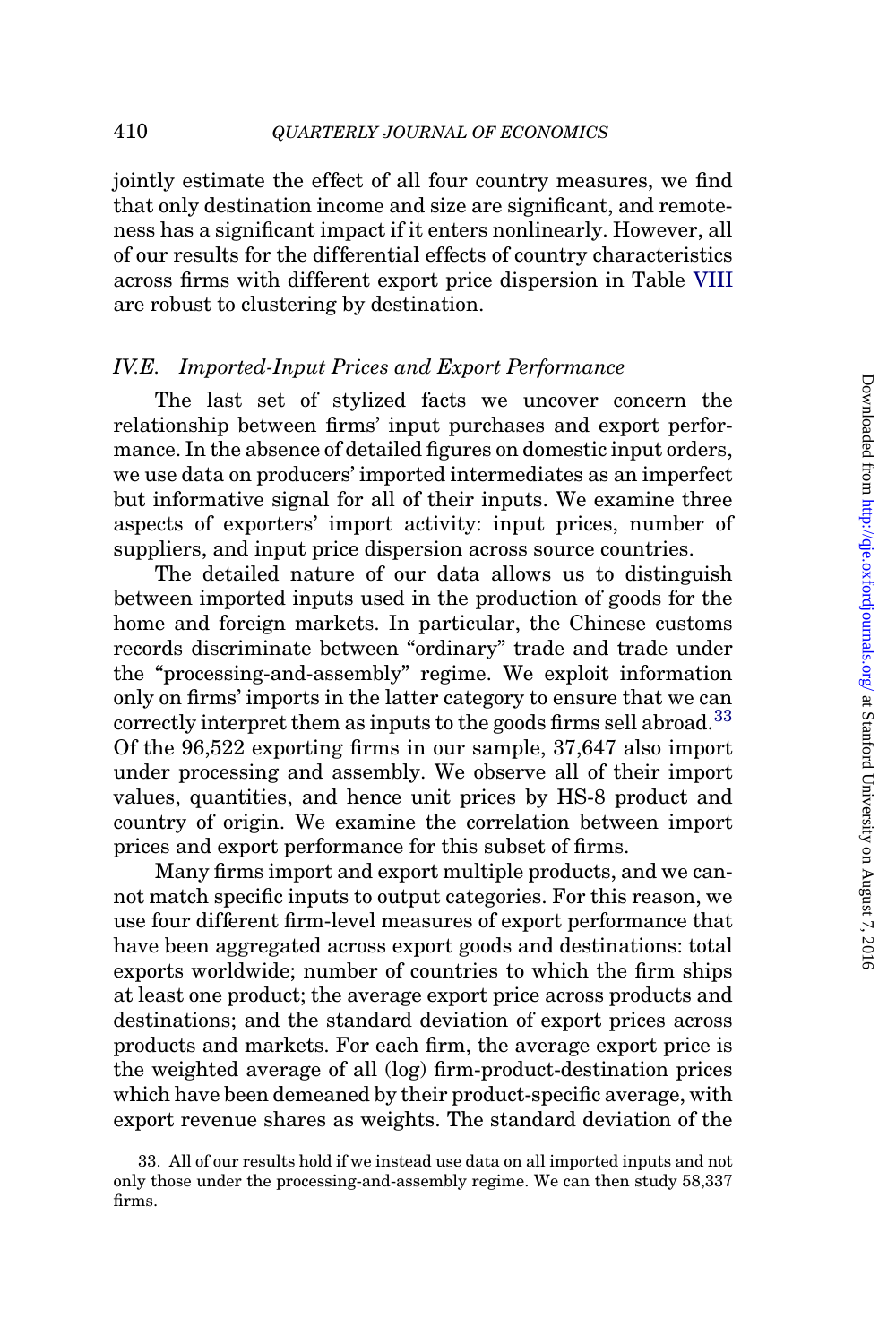(log) export price within a firm across goods and markets is also based on demeaned unit values.

We first study the relationship between imported-input prices and export activity with the following specification:

# (7)  $\log price_{fpo} = \alpha + \beta \cdot export\ performance_f + \delta_p + \varepsilon_{fpo}$ ,

where *pricefpo* is the price that firm *f* pays for import product  $p$  from origin country  $o$ , and *export performance<sub>f</sub>* is one of the four firm-level measures just described. At this level of disaggregation, the sample spans 724,790 observations. All regressions in this subsection cluster errors by firm, and are robust to alternative levels of clustering.

The product fixed effects  $\delta_p$  in (7) control for characteristics of each imported good that are common across firms, such as average value and quality, import restrictions, domestic distribution costs, the measurement unit for quantities, or the need for specialized labor or equipment to process the input.  $\beta$  is thus identified from the variation across exporters that buy a given intermediate product. We are only interested in the sign of  $\beta$  as the sign of a conditional correlation, since we expect that unobserved firm characteristics determine both input choices and export performance.

We find that firms paying more for their imported inputs have consistently higher export prices, larger worldwide export revenues, and a bigger number of export destinations (Panel A of Table [IX](#page-34-0)). Exporters that vary prices more across markets also tend tobuy more expensive inputs on average. All of these results are highly statistically andeconomically significant. For example, a firm that exports twice as much typically uses inputs that are 10% more expensive, whereas a firm whose exports are twice as expensive pays 38% higher prices for its imported inputs.

We next examine the spread (standard deviation) of prices that firms are willing to incur for a given imported input:

### (8)  $sd_{fp}(\log price_{fpo}) = \alpha + \beta \cdot export\ performance_f + \delta_p + \varepsilon_{fp}.$

The unit of observation is now a firm-product pair, for  $129,059$ data points. The left-hand-side variable is the standard deviation of (log) import unit values across origin countries *o* within a firm *f* and import product *p*.

We systematically observe that firms paying a broader range of import prices for a given good export more to more markets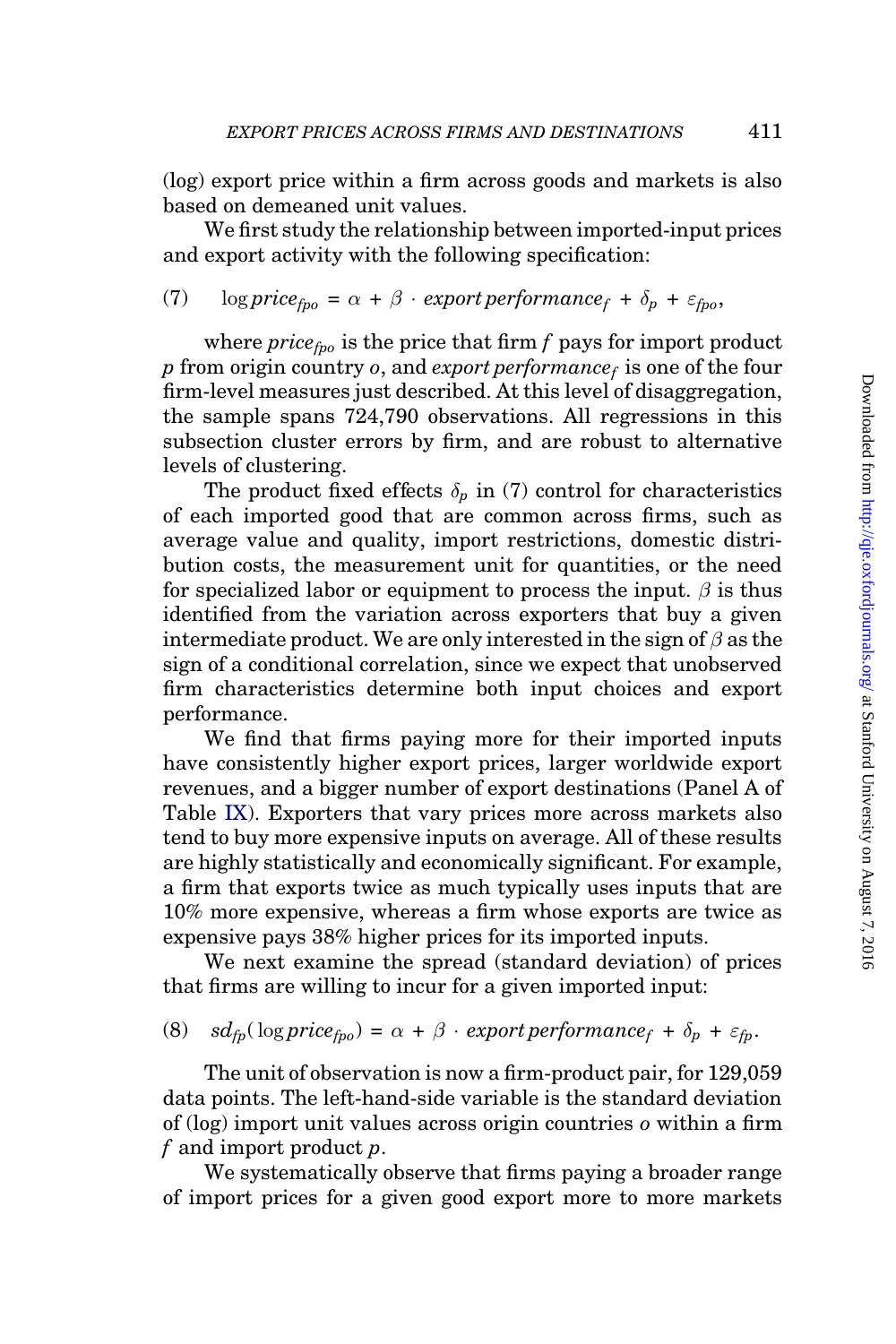| FIRMS' IMPORTED-INPUT PRICES AND EXPORT PERFORMANCE                                                                                           |            |            |            |            |
|-----------------------------------------------------------------------------------------------------------------------------------------------|------------|------------|------------|------------|
|                                                                                                                                               | (1)        | (2)        | <b>(3)</b> | (4)        |
| Panel A. Dep. variable: (log) import price, by firm, source country,                                                                          |            |            |            |            |
| and HS-8 product                                                                                                                              |            |            |            |            |
| (log) Total firm exports                                                                                                                      | $0.139***$ |            |            |            |
|                                                                                                                                               | (25.45)    |            |            |            |
| $(\log)$ # Export destinations                                                                                                                |            | $0.047***$ |            |            |
|                                                                                                                                               |            | (4.58)     |            |            |
| Average (log) export price                                                                                                                    |            |            | $0.459***$ |            |
|                                                                                                                                               |            |            | (44.30)    |            |
| St. dev. of (log) export price                                                                                                                |            |            |            | $0.669***$ |
|                                                                                                                                               |            |            |            | (33.05)    |
| Product FE                                                                                                                                    | Y          | Y          | Y          | Y          |
| $R$ -squared                                                                                                                                  | 0.603      | 0.589      | 0.630      | 0.599      |
| # observations                                                                                                                                | 724,790    | 724,790    | 724,790    | 587,110    |
| # products                                                                                                                                    | 5,351      | 5,351      | 5,351      | 5,142      |
| # firm clusters                                                                                                                               | 37,647     | 37,647     | 37,647     | 27,291     |
| Panel B. Dep. variable: st. dev. of (log) import prices across source<br>countries within a firm and HS-8 product<br>(log) Total firm exports | $0.042***$ |            |            |            |
|                                                                                                                                               | (24.07)    |            |            |            |
| $(\log)$ # Export destinations                                                                                                                |            | $0.051***$ |            |            |
|                                                                                                                                               |            | (17.04)    |            |            |
| Average (log) export price                                                                                                                    |            |            | $0.076***$ |            |
|                                                                                                                                               |            |            | (21.39)    |            |
| St. dev. of (log) export price                                                                                                                |            |            |            | $0.147***$ |
|                                                                                                                                               |            |            |            | (19.48)    |
| <b>Product FE</b>                                                                                                                             | Y          | Y          | Y          | Y          |
| $R$ -squared                                                                                                                                  | 0.193      | 0.182      | 0.191      | 0.185      |
| # observations                                                                                                                                | 129,059    | 129,059    | 129,059    | 125,828    |
| # products                                                                                                                                    | 3,760      | 3,760      | 3,760      | 3,738      |
| # firm clusters                                                                                                                               | 21,248     | 21,248     | 21,248     | 20,027     |
|                                                                                                                                               |            |            |            |            |
| Panel C. Dep. variable: (log) number of source countries<br>within a firm and HS-8 product                                                    |            |            |            |            |
|                                                                                                                                               | $0.059***$ |            |            |            |
| (log) Total firm exports                                                                                                                      | (41.37)    |            |            |            |
| $(\log)$ # Export destinations                                                                                                                |            | $0.065***$ |            |            |
|                                                                                                                                               |            | (26.77)    |            |            |
| Average (log) export price                                                                                                                    |            |            | $0.013***$ |            |
|                                                                                                                                               |            |            | (4.68)     |            |
| St. dev. of (log) export price                                                                                                                |            |            |            | $0.026***$ |
|                                                                                                                                               |            |            |            | (4.86)     |
| Product FE                                                                                                                                    | Y          | Y          | Y          | Y          |
| $R$ -squared                                                                                                                                  | 0.189      | 0.159      | 0.138      | 0.141      |
| # observations                                                                                                                                | 460,213    | 460,213    | 460,213    | 443,702    |
| # products                                                                                                                                    | 5,362      | 5,362      | 5,362      | 5,326      |
| # firm clusters                                                                                                                               | 37,671     | 37,671     | $37,\!671$ | 34,584     |

### TABLE IX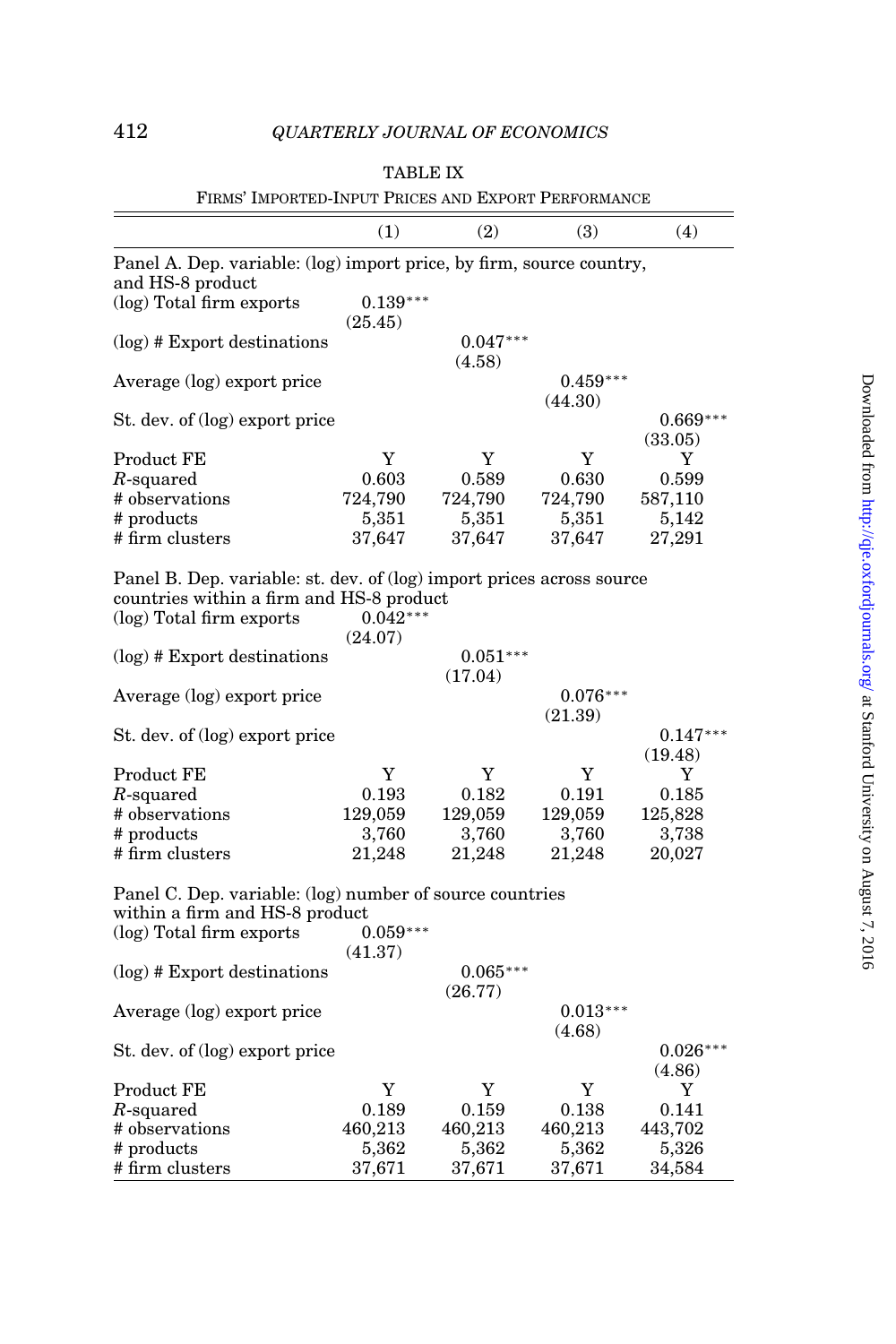$TATETIT$ 

<span id="page-34-0"></span>

|                                                                                                                    | TADLE IA<br>(CONTINUED) |                      |                       |                       |
|--------------------------------------------------------------------------------------------------------------------|-------------------------|----------------------|-----------------------|-----------------------|
|                                                                                                                    | (1)                     | (2)                  | (3)                   | (4)                   |
| Panel D. Dep. variable: st. dev. of (log) import prices within a firm across<br>source countries and HS-8 products |                         |                      |                       |                       |
| (log) Total firm exports                                                                                           | $0.045***$<br>(29.70)   |                      |                       |                       |
| $(\log)$ # Export destinations                                                                                     |                         | $0.022***$<br>(8.04) |                       |                       |
| Average (log) export price                                                                                         |                         |                      | $0.074***$<br>(25.53) |                       |
| St. dev. of (log) export price                                                                                     |                         |                      |                       | $0.349***$<br>(64.73) |
| $R$ -squared<br># observations (# firms)                                                                           | 0.027<br>32,187         | 0.002<br>32,187      | 0.074<br>32,187       | 0.123<br>29,803       |

*Notes*: This table examines the relationship between firms' imported-input prices, export performance, and export prices for the subset of Chinese exporters that import inputs under the processing and assembly regime. The dependent variable in Panel A is the (log) import price by firm, source country and HS-8 product. In Panel B, it is the standard deviation of (log) import prices across source countries within a firm and HS-8 product pair. In Panel C, it is the (log) number of source countries within a firm and HS-8 product pair. All regressions in Panels A, B, and C include HS-8 product fixed effects and cluster errors by firm. The dependent variable in Panel D is the standard deviation of (log) import prices within a firm across source coutries and HS-8 products, after these prices have been demeaned by their HS-8 product average. The right-hand-side variables include (log) worldwide firm exports and the (log) number of export destinations. For each firm, the average (log) export price is the weighted average of (log) (firm, destination, HS-8 product) prices which have been demeaned by their HS-8 product average, with export shares as weights. The standard deviation of (log) export prices within a firm across destinations and HS-8 products is also based on product-demeaned (log) export prices. All regressions include a constant term. *t*-statistics in parenthesis. \*\*\*, \*\*, and \* indicate significance at the 1%, 5%, and 10% level, respectively.

at a higher average price (Panel B of Table IX). They also offer a broader menu of export prices across destinations. These results obtain even after controlling for product fixed effects, which capture, among other things, the average amount of price dispersion and scope for quality differentiation in each imported input. Similar patterns emerge in Panel D, where we collapse the data to the firm level and study the total variation in import prices across all products and source countries within a  $firm.<sup>34</sup>$ 

Because  $sd_{fp}(\log price_{fpo})$  is only defined for firms that purchase input *p* from multiple countries of origin, in Panel C we also look directly at the (log) number of countries from which producers source *p*. Consistently with the foregoing results, firms

<sup>34.</sup> In particular, we estimate  $sd_f$  ( $log price_{fpo}$ ) =  $\alpha + \beta$  • *export performance<sub>f</sub>* +  $\varepsilon_f$  in the cross-section of firms. The left-hand-side variable is now the standard deviation of (log) import unit values across origin countries *o* and products *p* within a firm f, after these prices have been demeaned with their product-specific average.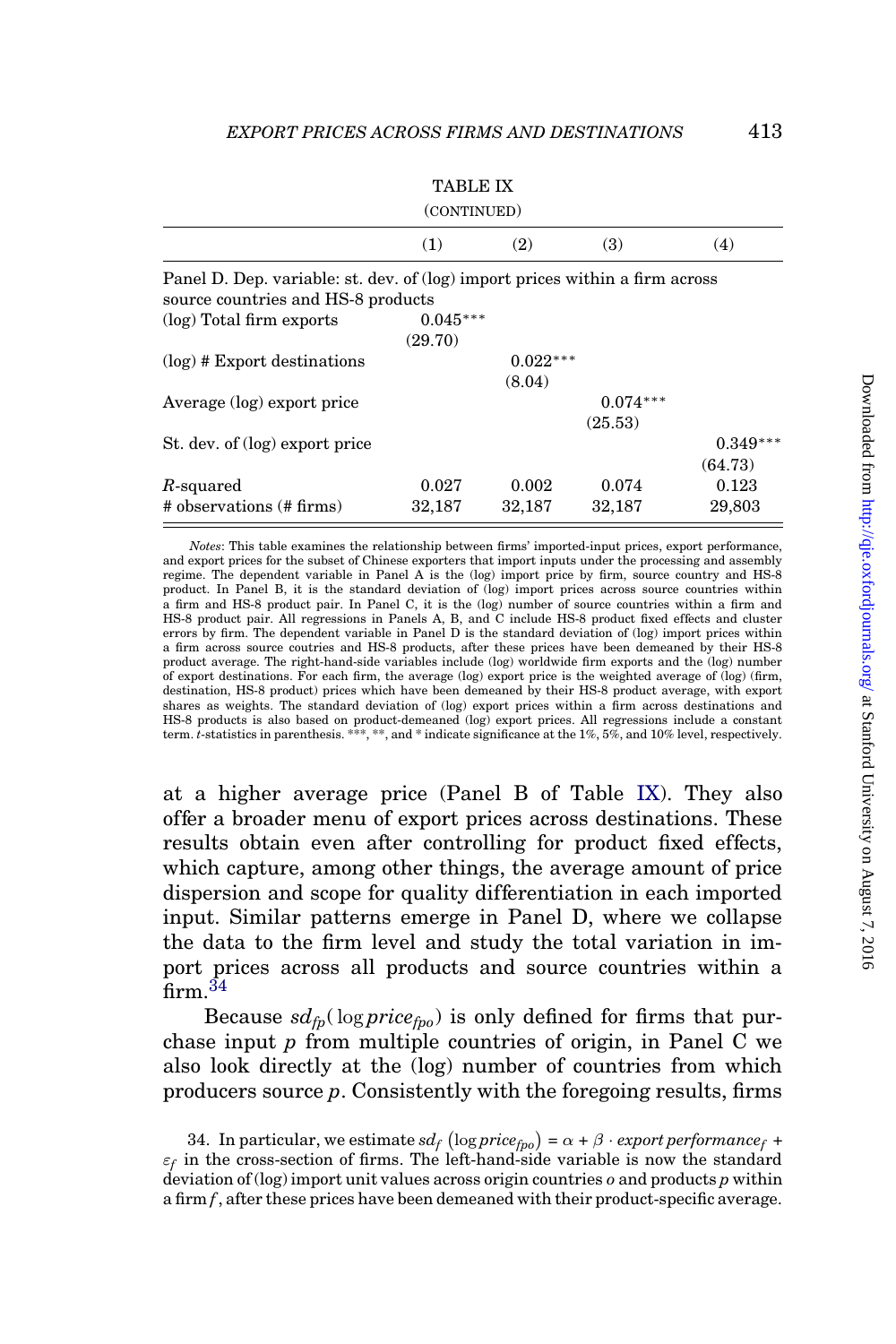that employ more suppliers offer a wider menu of export prices and ship more to more destinations at a higher average price.

### *IV.F. Summary of Stylized Facts*

We summarize the systematic patterns we have established with six stylized facts.

FACT 1. Across firms selling a given product, exporters that charge higher prices earn greater revenues in each destination, have bigger worldwide sales, and enter more markets. These patterns are more pronounced for products with greater scope for quality differentiation and for richer destinations.

FACT 2. Firms that export more, that enter more markets, and that charge higher export prices use more expensive imported inputs.

FACT 3. Across countries within a firm-product, firms set higher prices in richer, bigger, more distant, and less remote markets. The effects of size, distance, and remoteness are concentrated in rich destinations and among firms that vary prices more across markets.

FACT 4. Across countries within a firm-product, firms earn more revenues in markets where they set higher prices. This pattern is more pronounced for products with greater scope for quality differentiation and for richer destinations.

FACT 5. Across firms within a product, firms with more destinations offer a wider range of export prices. This pattern is more pronounced for products with greater scope for quality differentiation.

FACT 6. Firms that export more, that enter more markets, and that offer a wider range of export prices pay a wider range of input prices and source inputs from more origin countries.

Some of these facts confirm that patterns recently established for a subsample of exporters (in other countries) hold in comprehensive data on the universe of (China's) export transactions. Focusing on the wine industry in France, for example, [Crozet,](#page-56-0) [Head, and Mayer](#page-56-0) [\(2009\)](#page-56-0) show that highly ranked French wine makers export more to more destinations at a higher average price. In a sample of Portuguese exporters, [Bastos and Silva](#page-55-0) [\(2010](#page-55-0)) document that firms set higher prices in bigger, richer, and more distant countries. Aside from these two findings, all other stylized facts are novel.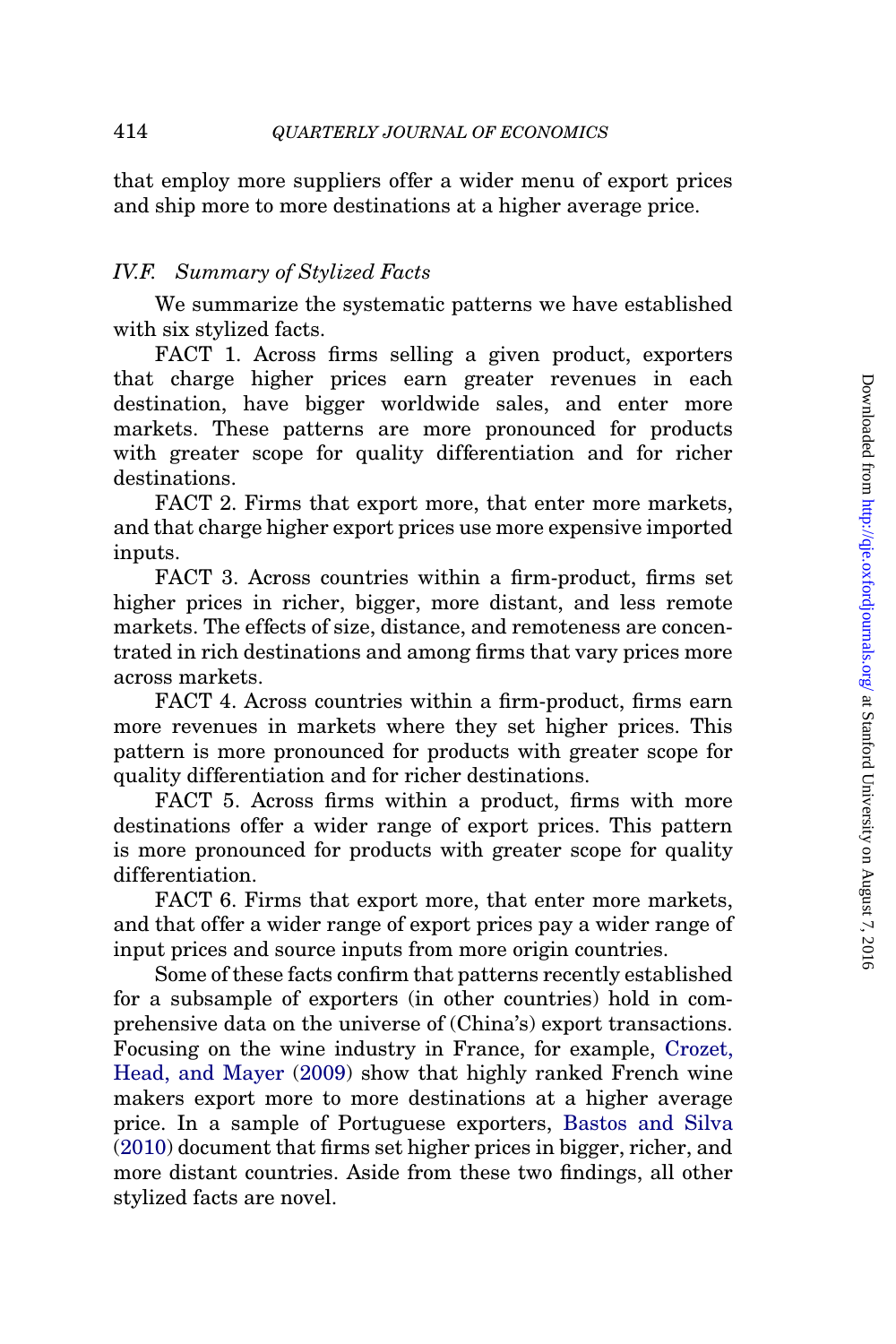#### V. ROBUSTNESS

#### <span id="page-36-0"></span>*V.A. Measurement Error*

A potential concern with the analysis is that export revenues or quantities may be measured with error. If there is classical measurement error (ME) in revenues, it would generate attenuation bias in the regressions of export prices on export sales (Tables [III,](#page-16-0) [IV,](#page-18-0) and [VI\)](#page-24-0). Because unit values are the ratio of revenues to quantities, however, measurement error may also be nonclassical and appear on both sides of these regressions. By contrast, such ME cannot affect any of the other specifications. In particular, it does not pose a challenge for the correlations between export prices and country characteristics (Tables [II,](#page-13-0) [VII,](#page-26-0) and [VIII\)](#page-28-0), between export prices and the number of destinations (Table [V\)](#page-22-0), or between import and export activity (Table [IX](#page-34-0)).

Nonclassical measurement error in export prices may introduce either positive or negative bias in Tables [III,](#page-16-0) [IV,](#page-18-0) and [VI](#page-24-0). To understand why the direction of the bias is ex ante ambiguous, consider first ME in export quantities. Recall that the coefficient  $\beta$  from a regression of log prices on log revenues equals the ratio of the covariance of measured price and revenues to the variance of measured revenues. If log actual quantities were *q*<sup>∗</sup> but one observed  $q = q^* + \eta$ , measured log unit prices would be  $p = r^* - q = (r^* - q^*) - \eta = p^* - \eta$ . One would then estimate  $\beta = \frac{cov(p^* - \eta, r^*)}{var(r^*)} = \frac{cov(p^*, r^*)}{var(r^*)} - \frac{cov(\eta, r^*)}{var(r^*)} = \beta^* - \frac{cov(\eta, r^*)}{var(r^*)}.$  If  $\eta$  is uncorrelated with actual revenues *r*<sup>∗</sup>, it would not affect the coefficient point estimates but potentially reduce precision. Downward bias would arise, though, if  $\eta$  is positively correlated with  $r^*$ , that is, if quantities are systematically inflated in high-revenue transactions. Conversely,  $\beta$  would be overestimated if the opposite were true. Measurement error in revenues could similarly generate either positive or negative bias, depending on how it correlates with the true values of price and revenues.

The extensive set of fixed effects in the regressions help alleviate concerns with ME to a certain degree. The product fixed effects in all specifications ensure that the results are not driven by some goods being easier to monitor by customs officers. Firm-product fixed effects further control for the fact that some exporters might systematically misreport in certain goods. Similarly, destinationproduct fixed effects account for the possibility that all firms have more incentives to be truthful about exports of some products to certain markets, or that customs officials are more conscientious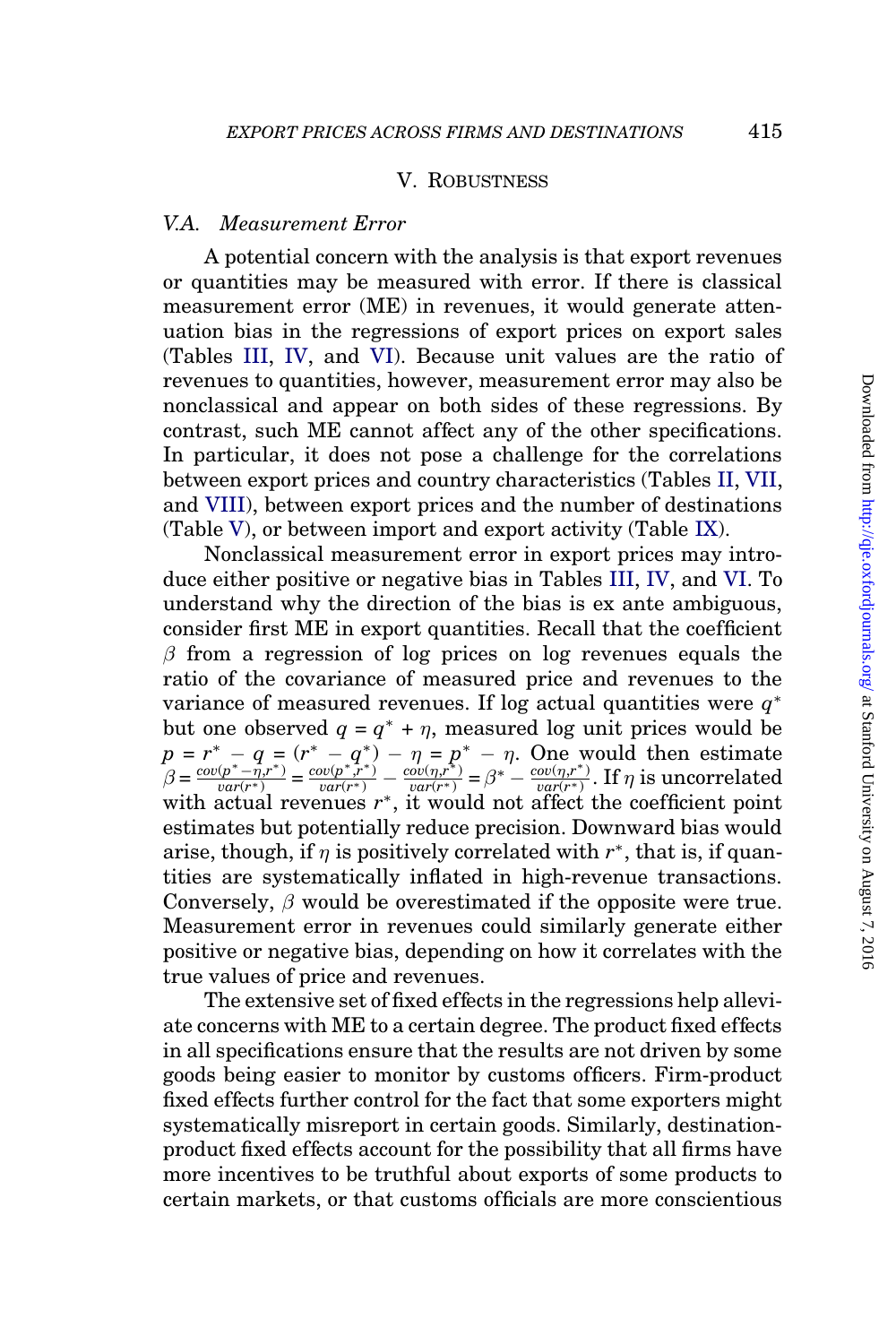about given goods in some countries. ME would thus have to vary in very particular ways across firms, products, and markets to explain our findings.

Exploiting the variation across products with varying scope for quality differentiation and across destinations with dissimilar income levels is also useful in dealing with potential measurement error. For example, the ME in quantity would not only have to be negatively correlated with revenue in general, but this correlation would have to be systematically stronger in richer markets and in differentiated, R&D- and advertising-intensive goods to explain the findings in Tables [III,](#page-16-0) [IV,](#page-18-0) and [VI.](#page-24-0) In other words, ME is more likely to affect the coefficients on the main effects than on the interaction terms in the regressions.

To address concerns with ME, we nevertheless perform a number of robustness checks and find that our results continue to hold at comparable levels of economicand statistical significance. Unless reported in the Appendix, the results from these specifications are available on request.

First, all results in Tables [II–](#page-13-0)[IX](#page-34-0) obtain when outliers are removed from the sample. Following common practice in the literature, we identified outliers as firm-product-destination triplets with export value, quantity and/or unit price below the 1st percentile or above the 99th percentile of the respective distribution.<sup>35</sup> This is a conservative classification because observations are labeled as outliers even if only one of these three variables lies in the bottom or top percentile, while the other two do not. Such outliers likely reflect severe measurement error, and it is reassuring that they do not drive the results. Our findings also hold when we instead winsorize the data and set outliers equal to the value at the 1st (99th) percentile of the distribution if they were below (above) this cut-off point.

Second, our results are based on annual data that have been aggregated from raw data at the monthly level. The stylized facts remain unchanged, however, when we instead estimate all specifications in Tables [II–](#page-13-0)[IX](#page-34-0) at the monthly frequency, including month fixed effects. In fact, all coefficients are of comparable magnitudes but often become statistically more significant. It is

<sup>35.</sup> Qualitatively and quantitatively, the same patterns emerge whether we choose cut-off points in the full distribution in the sample or in product-specific distributions. When the analysis called for aggregation to the firm, firm-product, or product-destination level, we first excluded outliers at the firm-productdestination level before aggregating up.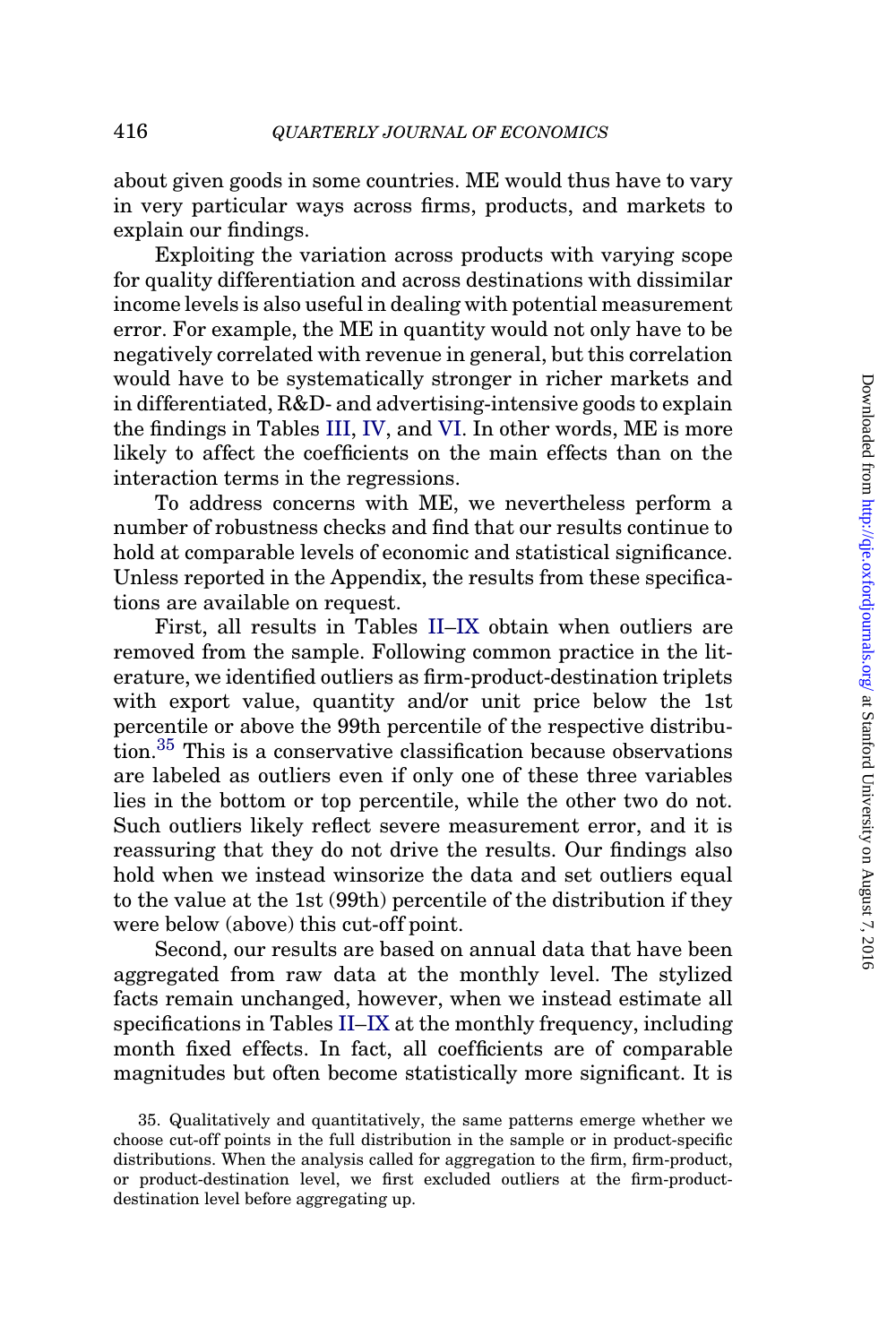ex ante unclear whether monthly data are more or less subject to measurement error than annual data, but it is encouraging that the same systematic patterns emerge at both frequencies.

Third, turning specifically to the potential for ME in Tables [III,](#page-16-0) [IV](#page-18-0), and [VI,](#page-24-0) our results are robust to using the *ranking* of firms' export price and revenues instead of price and revenue *levels*. This approach allows us to rely much less directly on the construction of unit prices. For space considerations, Panel A of Appendix Table A.II reports the rank results only for Table [IV](#page-18-0); as Section [VII](#page-44-0) explains, this is the most important of the three tables in question. There is a strong positive correlation between firms' rank by price and rank by revenue across firms within a productdestination. It is moreover higher in goods with greater scope for quality differentiation and in richer markets. This sensitivity analysis suggests that our findings are not driven by ME bias, because such bias would have to be quite severe to distort firm rankings in a systematic way.

Fourth, the positive correlation between price and revenue across firms in a destination-product market (Table [IV\)](#page-18-0) holds when we change the outcome variable from firms' bilateral price by product and destination to firms' average export price by product (Panel B of Appendix Table A.II). The latter is constructed as the ratio of firms' worldwide export sales and quantity, by product. Because this average price is not directly related to firms' bilateral revenues on the right-hand side of the regression, this specification is less likely to be affected by nonclassical measurement error bias. On the other hand, classical ME may still introduce attenuation bias. The fact that we continue to observe a significant positive coefficient and that it is higher in richer countries and in goods with greater scope for quality upgrading is thus further indication that our results are not driven by ME. This robustness check cannot be applied to Table [III,](#page-16-0) where the unit of observation is at the firm-product level already, or to Table [VI,](#page-24-0) where we include firm-product pair fixed effects.

Finally, the patterns in Tables [III,](#page-16-0) [IV,](#page-18-0) and [VI](#page-24-0) are equally well pronounced in a subsample of sectors that are less likely to suffer from measurement error: textiles and apparel. In these industries, China faced restrictive export quotas under the Multi-Fiber Agreement. These quotas were relaxed on January 1, 2005, but textile and apparel exports remained under scrutiny throughout 2005 (the year of our sample) as many importing countries were concerned about China's rapid export growth. For this reason,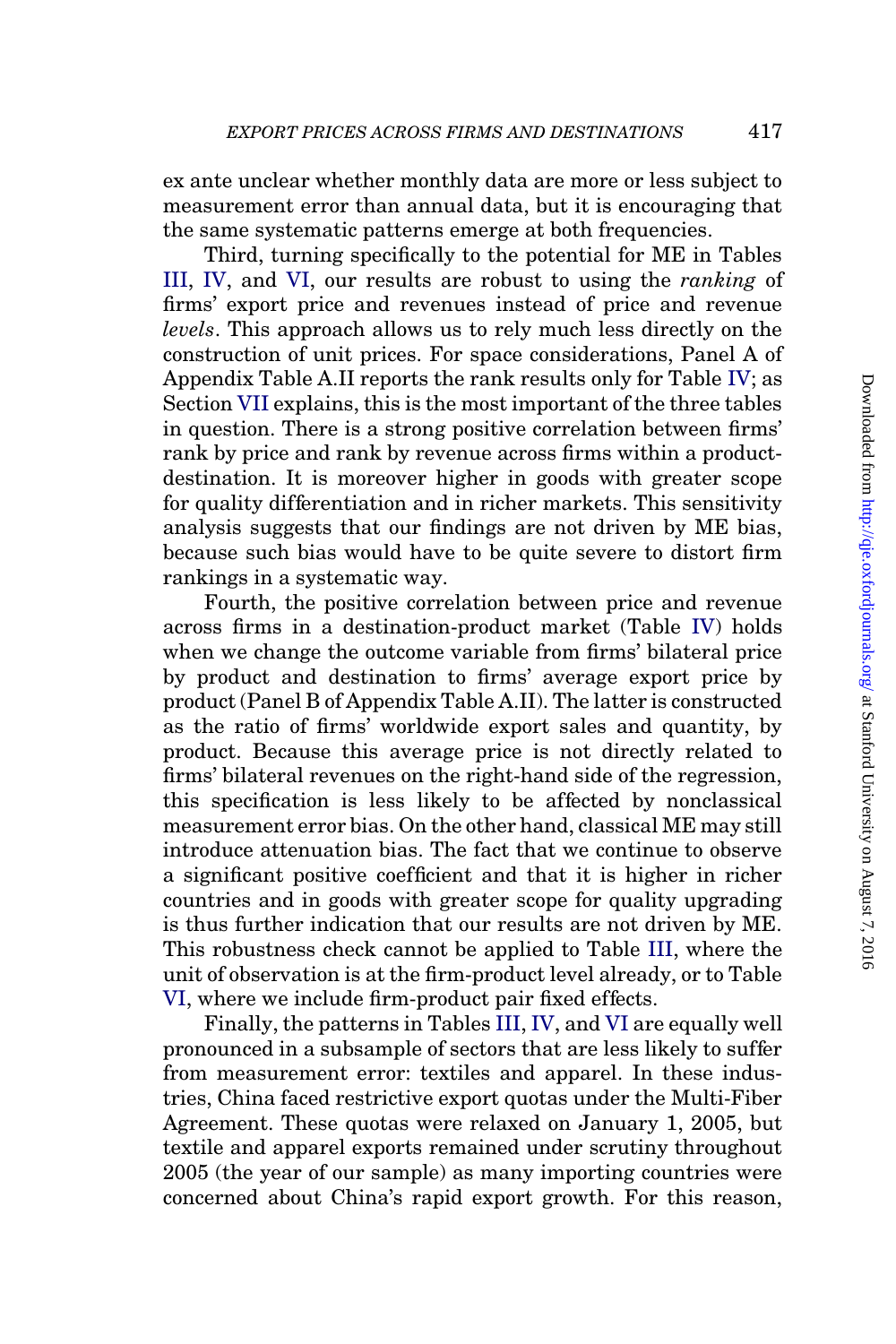firms and customs authorities arguably recorded trade flows in these industries with considerable precision. The robustness of our results in these sectors gives us further confidence in our conclusions.

### *V.B. Wholesalers vs. Retailers*

Our analysis has focused on the operations of firms that both make and trade goods because we are ultimately interested in how firms' production efficiency and product quality affect their export activities. However, since wholesalers and producers compete in the same destination-product markets, their export success should be governed by the same market conditions and underlying mechanisms. In particular, their export prices should exhibit the same patterns across firms in a destination andacross destinations within a firm.

In unreported regressions, we have confirmed that all of our results in Tables [II–](#page-13-0)[VIII](#page-28-0) indeed hold in the full sample of Chinese exporting firms that includes both manufacturers and wholesalers. The point estimates in these specifications are almost always qualitatively and quantitatively the same. The only notable exception is Panel A of Table [V,](#page-22-0) where many of the coefficients turn insignificant. As will become clearer, however, this table examines the theoretically ambiguous relationship between firms' average export price and number of export destinations, by product. Because we cannot interpret wholesalers' import transactions as input purchases, we are also not interested in the correlations in Table [IX](#page-34-0) for these firms.

### *V.C. Functional Form for Distance*

Prior researchers have suggested that trade costs as proxied by bilateral distance might have a nonlinear effect on trade flows and unit values (see [Baldwin and Harrigan](#page-55-0) [\(2011\)](#page-55-0)). In robustness checks, we have allowed the elasticity of export prices with respect to distance to vary nonlinearly in Tables [II,](#page-13-0) [VII,](#page-26-0) and [VIII](#page-28-0). In particular, we grouped the 179 countries in our sample into three tertiles by distance from China. We then regressed (log) prices on (log) distance and the interactions of (log) distance with dummies for countries that are in the second and third (top) tertile in the distribution. In these specifications, the coefficient on distance captures the baseline elasticity of price to distance in the first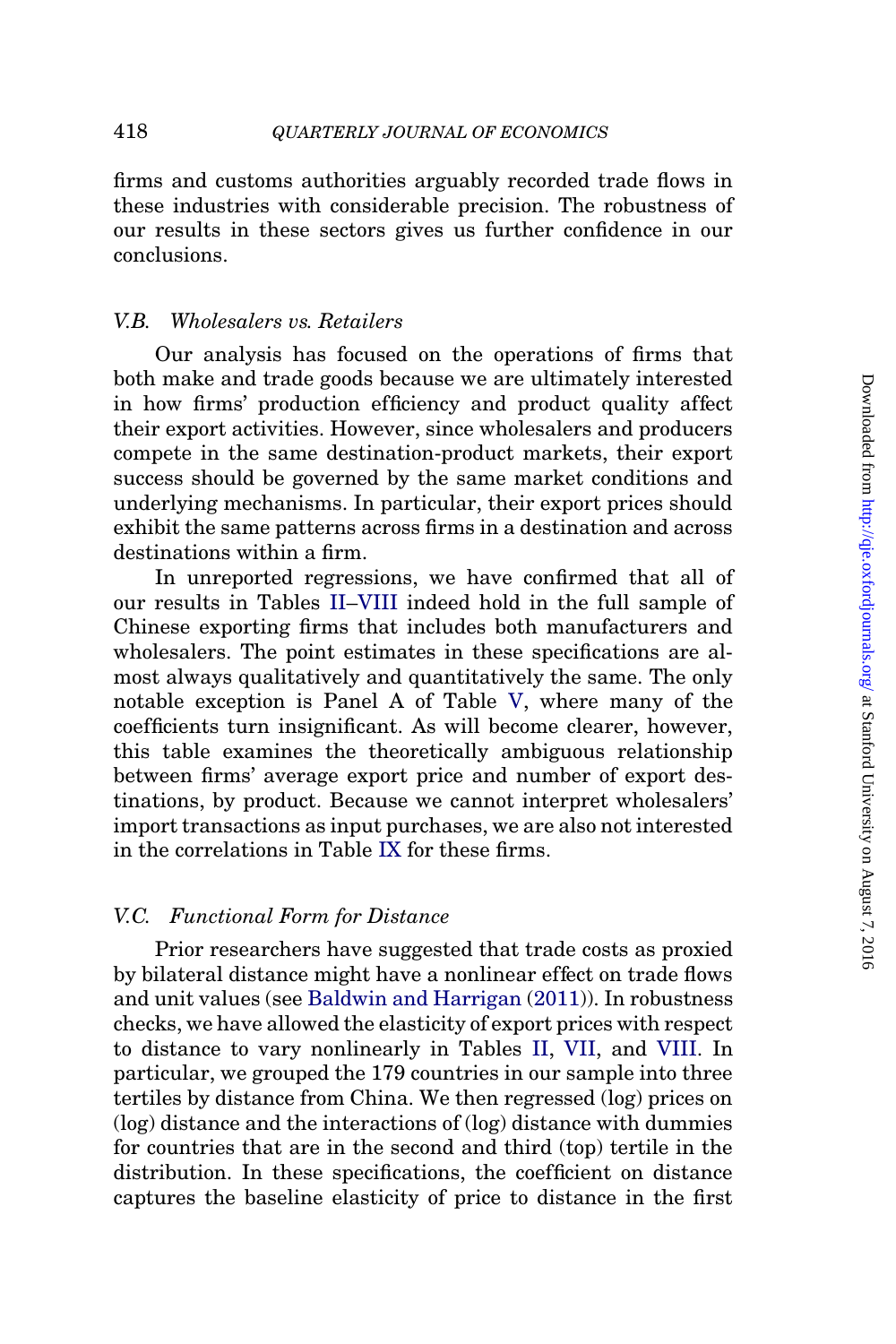<span id="page-40-0"></span>tertile of the distribution, and the two interaction terms show whether this elasticity is significantly different for countries at higher tertiles.

The point estimates on the main effect of distance double when we allow for nonlinearity in Table [VII](#page-26-0), but are less affected in Tables [II](#page-13-0) and [VIII](#page-28-0) (results available on request). The interaction terms typically enter with the opposite sign but are an order of magnitude smaller. This implies that although the elasticity of export prices with respect to distance remains of the same sign at all distance levels, it is generally lower at higher distances.

### VI. HETEROGENEOUS FIRM MODELS IN THE LITERATURE

To interpret the stylized facts we have documented, we first review different models in the literature that feature firm heterogeneity in production efficiency and product quality. We focus on the models' implications for firms' export prices and summarize them in Table  $\rm \bar{X}.^{36}$ 

In all models we consider, firms can be ranked according to a single exogenous attribute, productivity, which uniquely determines their export status, pricing, revenues, and profits. In the absence of quality differentiation across firms, all producers are assumed to use identical inputs to manufacture symmetric outputs, but more productive firms have lower marginal costs. Models with quality heterogeneity further allow firms to select the quality of their product by choosing the quality of their inputs. We refer to these two frameworks as efficiency and quality sorting.

We focus on four country characteristics in the models we consider: consumer income, total expenditure, bilateral iceberg trade costs, and aggregate price index. These are widely viewed as the theoretical counterparts to our empirical measures of GDP per capita, GDP, bilateral distance, and overall economic remoteness. To see the latter, note that a country that is relatively far from most other economies has high shipping costs, high c.i.f. (cost, insurance, and freight inclusive) import prices, and thus a high aggregate price index.

<sup>36.</sup> Each comparative static in Table  $X$  is ceteris paribus, and holds when the single-product firm, single-sector models we consider are extended to multiproduct companies in a multisector world. See [Bernard, Redding, and Schott](#page-55-0) [\(2007,](#page-55-0) [2009\)](#page-55-0); [Mayer, Melitz, and Ottaviano](#page-57-0) [\(2009](#page-57-0)), and [Eckel et al.](#page-56-0) [\(2010](#page-56-0)).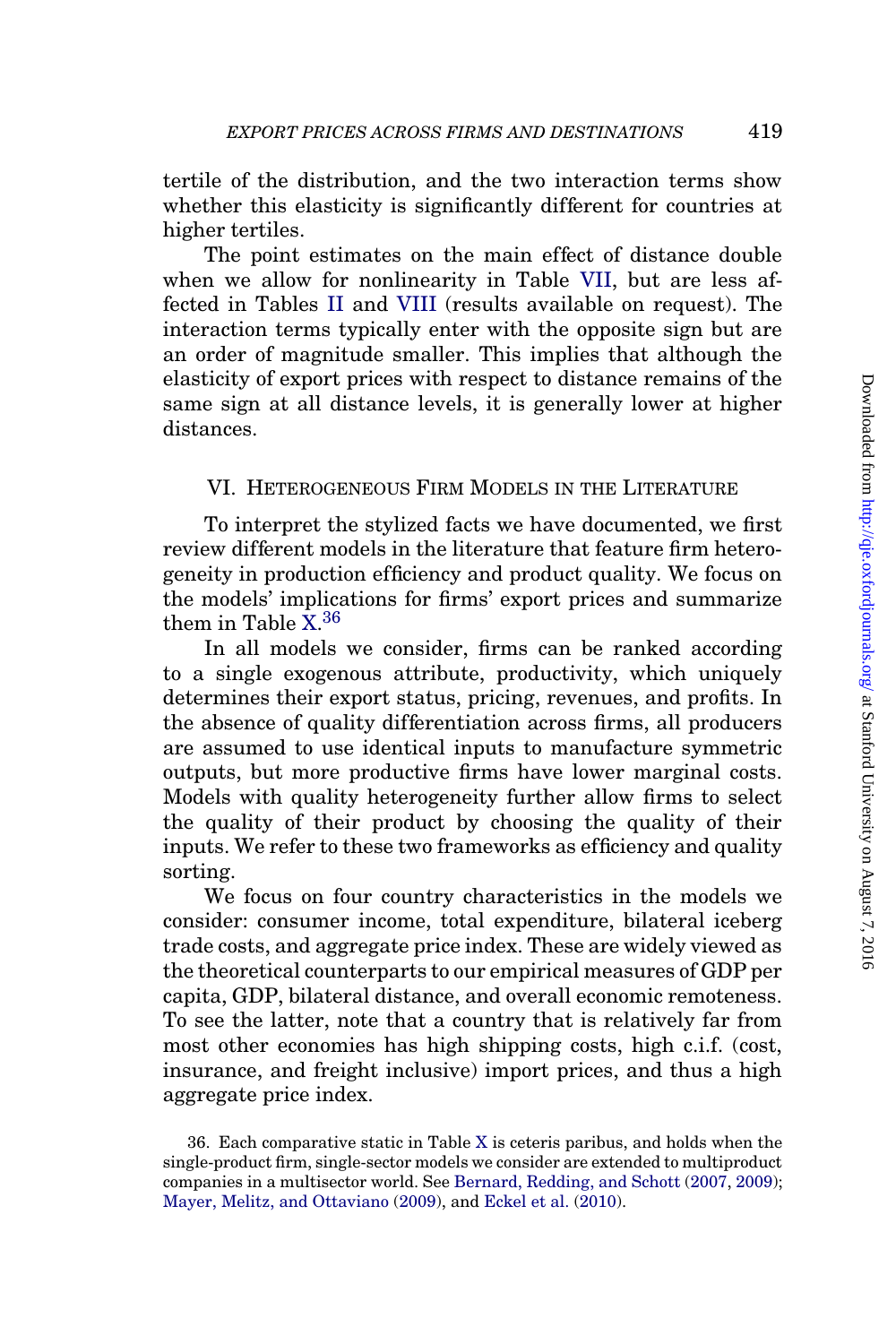|                                          |                               |             |               | Firm price   |                                                                                                                                                                                                                                                                                                                                                                                                                |                |   |               |                          |                |                                                                            |
|------------------------------------------|-------------------------------|-------------|---------------|--------------|----------------------------------------------------------------------------------------------------------------------------------------------------------------------------------------------------------------------------------------------------------------------------------------------------------------------------------------------------------------------------------------------------------------|----------------|---|---------------|--------------------------|----------------|----------------------------------------------------------------------------|
|                                          |                               | Across      |               |              | Across                                                                                                                                                                                                                                                                                                                                                                                                         |                |   |               |                          | Avg. price     |                                                                            |
|                                          |                               | firms in a  |               |              | destinations within                                                                                                                                                                                                                                                                                                                                                                                            |                |   |               |                          | across         |                                                                            |
|                                          |                               | destination |               |              | a firm                                                                                                                                                                                                                                                                                                                                                                                                         |                |   |               |                          | destinations   |                                                                            |
| Nature of firm                           | Relevant papers               | Export      |               |              |                                                                                                                                                                                                                                                                                                                                                                                                                |                |   |               |                          |                | Export Income Market Distance Remoteness Income Market Distance Remoteness |
| heterogeneity                            |                               | revenue     | revenue       |              | size                                                                                                                                                                                                                                                                                                                                                                                                           |                |   |               | S1Ze                     |                |                                                                            |
| Efficiency sorting,<br><b>CES</b> demand | Melitz (2003)                 |             |               |              |                                                                                                                                                                                                                                                                                                                                                                                                                |                |   |               |                          |                |                                                                            |
| Efficiency sorting,                      | Melitz and                    | Ï           | $\frac{1}{4}$ | $\downarrow$ |                                                                                                                                                                                                                                                                                                                                                                                                                | I              |   | $\frac{1}{4}$ | Ī                        | I              |                                                                            |
| linear demand                            | Ottaviano (2008)              |             |               |              |                                                                                                                                                                                                                                                                                                                                                                                                                |                |   |               |                          |                |                                                                            |
| Quality sorting,                         | Baldwin and                   |             |               |              |                                                                                                                                                                                                                                                                                                                                                                                                                |                |   |               | I                        | $\overline{ }$ | Ï                                                                          |
| <b>CES</b> demand                        | Harrigan (2011)               |             |               |              |                                                                                                                                                                                                                                                                                                                                                                                                                |                |   |               |                          |                |                                                                            |
|                                          | Johnson (2007),<br>Kugler and |             |               |              |                                                                                                                                                                                                                                                                                                                                                                                                                |                |   |               |                          |                |                                                                            |
|                                          |                               |             |               |              |                                                                                                                                                                                                                                                                                                                                                                                                                |                |   |               |                          |                |                                                                            |
|                                          | Verhoogen (2011)              |             |               |              |                                                                                                                                                                                                                                                                                                                                                                                                                |                |   |               |                          |                |                                                                            |
|                                          | Verhoogen (2008)              |             |               |              |                                                                                                                                                                                                                                                                                                                                                                                                                |                |   |               |                          |                |                                                                            |
| Quality sorting,                         | Kneller and                   |             | $\downarrow$  | $\downarrow$ | $\begin{array}{c} \rule{0pt}{2ex} \rule{0pt}{2ex} \rule{0pt}{2ex} \rule{0pt}{2ex} \rule{0pt}{2ex} \rule{0pt}{2ex} \rule{0pt}{2ex} \rule{0pt}{2ex} \rule{0pt}{2ex} \rule{0pt}{2ex} \rule{0pt}{2ex} \rule{0pt}{2ex} \rule{0pt}{2ex} \rule{0pt}{2ex} \rule{0pt}{2ex} \rule{0pt}{2ex} \rule{0pt}{2ex} \rule{0pt}{2ex} \rule{0pt}{2ex} \rule{0pt}{2ex} \rule{0pt}{2ex} \rule{0pt}{2ex} \rule{0pt}{2ex} \rule{0pt}{$ | $\overline{1}$ |   | $\downarrow$  | $\downarrow$             | $\downarrow$   | $\downarrow$                                                               |
| linear demand                            | Yu(2008).                     |             |               |              |                                                                                                                                                                                                                                                                                                                                                                                                                |                |   |               |                          |                |                                                                            |
|                                          | Antoniades (2008)             |             |               |              |                                                                                                                                                                                                                                                                                                                                                                                                                |                |   |               |                          |                |                                                                            |
| Data                                     |                               | $\ddot{}$   | $^{+}$        |              | $\ddot{}$                                                                                                                                                                                                                                                                                                                                                                                                      | $^{+}$         | Ī | $\ddot{}$     | $\overline{\phantom{a}}$ | $\downarrow$   |                                                                            |

FIRM HETEROGENEITY IN EFFICIENCY AND QUALITY **TABLEX** TABLE X

# <span id="page-41-0"></span>420 *QUARTERLY JOURNAL OF ECONOMICS*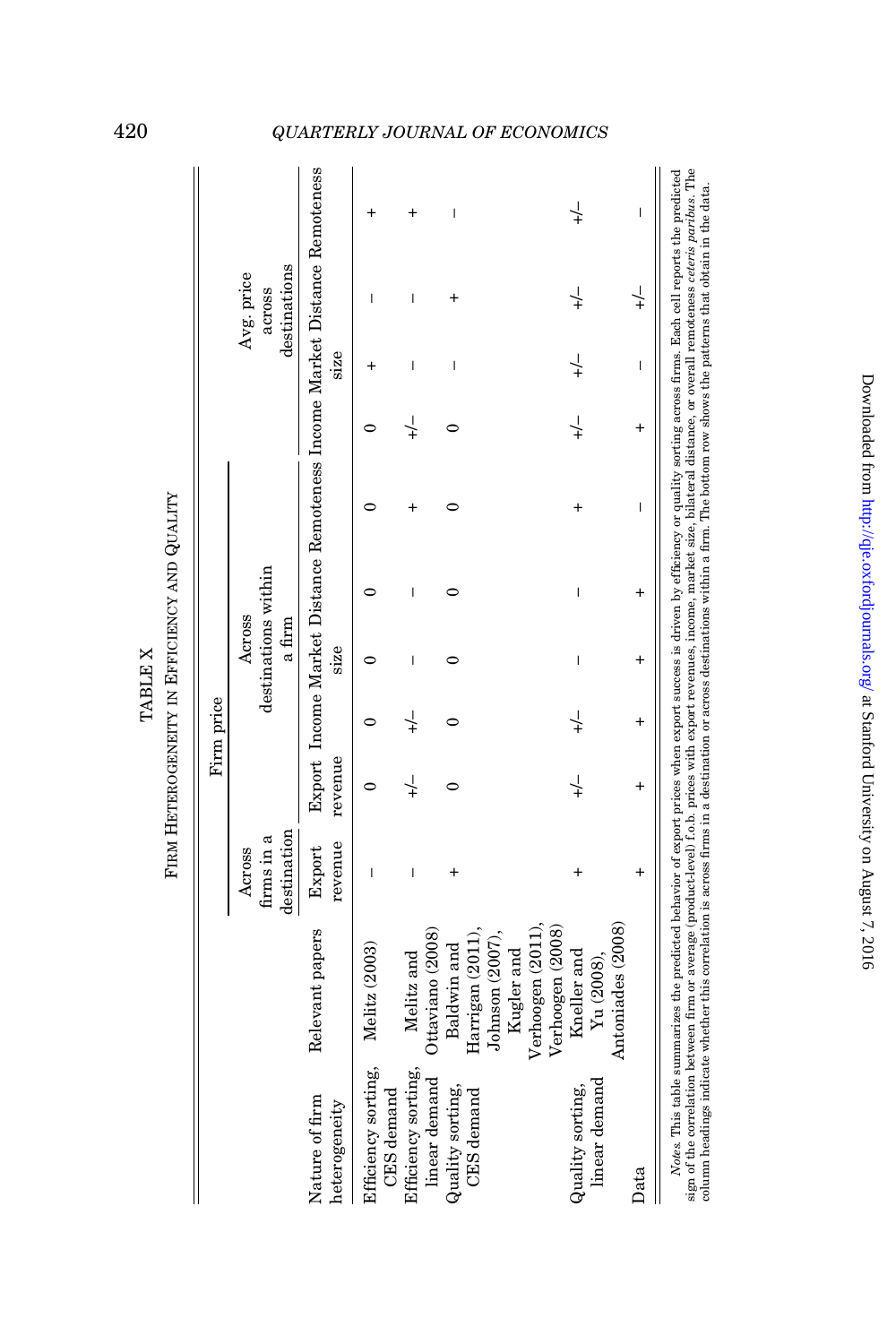### *VI.A. Efficiency and Quality Sorting with CES Demand*

Under efficiency sorting and CES demand (Melitz 2003), more productive firms have lower marginal costs, set lower prices, sell higher quantities, and earn larger revenues. This generates a negative correlation between f.o.b. export prices and export revenues across firms offering a particular good in a given destination.

A number of recent publications have incorporated quality differentiation across firms into this framework. In these models, product quality enters the utility function through a quantityaugmenting term and quality-adjusted prices behave as in [Melitz](#page-57-0) [\(2003](#page-57-0)). While the micro-foundations of firms' quality choice differ across papers, more successful firms always sell higher-quality goods. For example, quality upgrading may entail a fixed cost that only more productive firms can afford [\(Johnson 2007\)](#page-56-0), or firms may choose the quality of their inputs [\(Kugler and Verhoogen](#page-57-0) [2011;](#page-57-0) [Verhoogen 2008\)](#page-57-0). In view of our results, we discuss the latter framework shortly.

Although more productive firms can process any given input more efficiently, they optimally use more expensive, betterquality inputs to produce higher-quality goods. If quality increases in productivity sufficiently quickly, so will marginal costs and f.o.b. prices. F.o.b. export prices would then be positively correlated with revenues across sellers in a given market. On the other hand, when the elasticity of marginal costs with respect to quality is not sufficiently high, all predictions of the quality-augmented model would be identical to those of [Melitz](#page-57-0) [\(2003\)](#page-57-0). In Table [X](#page-41-0) and the following discussion, we summarize the former case.

With CES demand, firms optimally charge a constant markup above variable cost in every market. Thus, an exporter's f.o.b. price does not depend on the identity of its trade partner, and does not vary systematically with revenues, market size, income, distance, or remoteness across destinations. This holds under both efficiency and quality sorting.

In the presence of fixed trade costs, only firms above a certain productivity threshold make positive profits and become exporters. Because firm revenues increase with aggregate spending and with the aggregate price index in an economy, this cut-off is lower for bigger<sup>37</sup> and more remote markets. On the other hand,

37. This result holds with free entry in general equilibrium. See [Helpman,](#page-56-0) [Melitz, and Yeaple](#page-56-0) [\(2004\)](#page-56-0); [Helpman, Melitz, and Rubinstein](#page-56-0) [\(2008](#page-56-0)); [Chaney](#page-55-0) [\(2008\)](#page-55-0); and [Baldwin and Harrigan](#page-55-0) [\(2011](#page-55-0)).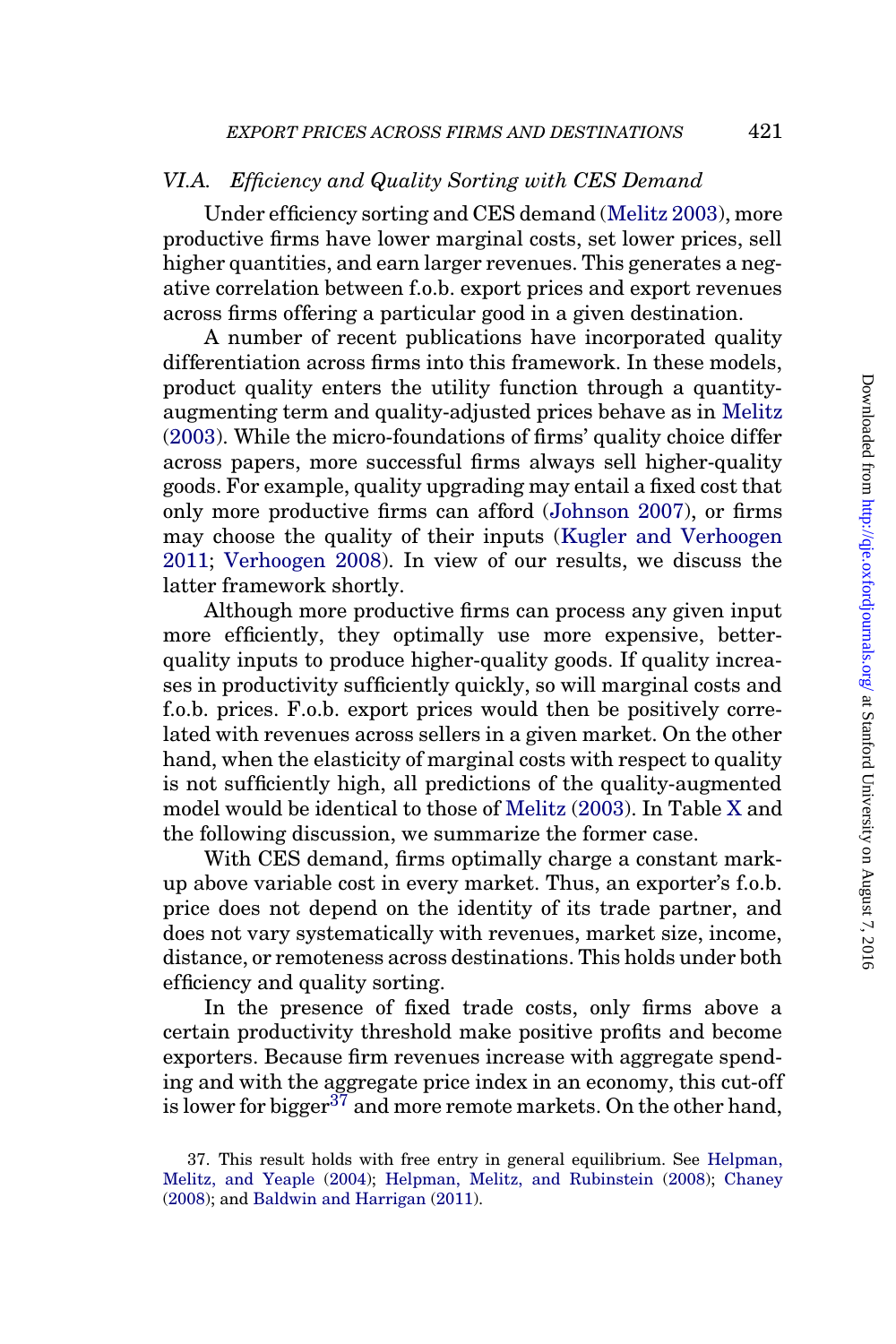it rises with bilateral distance because servicing more distant countries entails higher transportation costs and lower profits. This implies that under efficiency sorting, the average export price across all Chinese firms selling in a given country-product market should rise with destination size and remoteness and fall with bilateral distance. The opposite would hold under quality sorting. Since CES preferences are homothetic, however, GDP per capita would not affect firm selection into exporting or the average price across exporters, all else equal.

### *VI.B. Efficiency and Quality Sorting with Linear Demand*

Melitz and Ottaviano (2008) provide an alternative treatment of efficiency sorting in which firms face linear demand as in [Ottaviano, Tabuchi, and Thisse](#page-57-0) [\(2002](#page-57-0)). [Kneller and Yu](#page-56-0) [\(2008](#page-56-0)) extend this framework to embed quality differentiation across firms. In both models, the price elasticity of residual demand is not constant as with CES preferences but depends on the toughness of competition in a market. Chinese firms would then optimally charge lower mark-ups and lower f.o.b. prices for the same product in bigger and more distant destinations. This occurs because larger markets attract a greater number of competitors, while countries further away from China are supplied by relatively more productive Chinese firms that set lower prices. Both forces reduce the aggregate price index and incentivize Chinese exporters to cut their mark-ups. On the other hand, the aggregate price index is higher in remote destinations. Holding bilateral distance from China fixed, a Chinese exporter would thus charge more in remote markets.<sup>38</sup> Because export revenues increase with market size but fall with distance, however, unit values may be either positively or negatively correlated with sales within a firm across destinations.

Because more productive firms have lower marginal costs in [Melitz and Ottaviano](#page-57-0) [\(2008\)](#page-57-0), they offer lower prices, sell higher quantities, and earn larger revenues, even though they charge higher mark-ups. This efficiency-sorting model thus also delivers a negative correlation between f.o.b. export prices and sales across Chinese exporters in a given market. Quality sorting in [Kneller](#page-56-0) [and Yu](#page-56-0) [\(2008\)](#page-56-0), on the other hand, implies that better-quality

<sup>38.</sup> These predictions are not limited to models of variable mark-ups based on linear demand. The translog expenditure function in [Feenstra](#page-56-0) [\(2003](#page-56-0)), for example, would deliver similar results.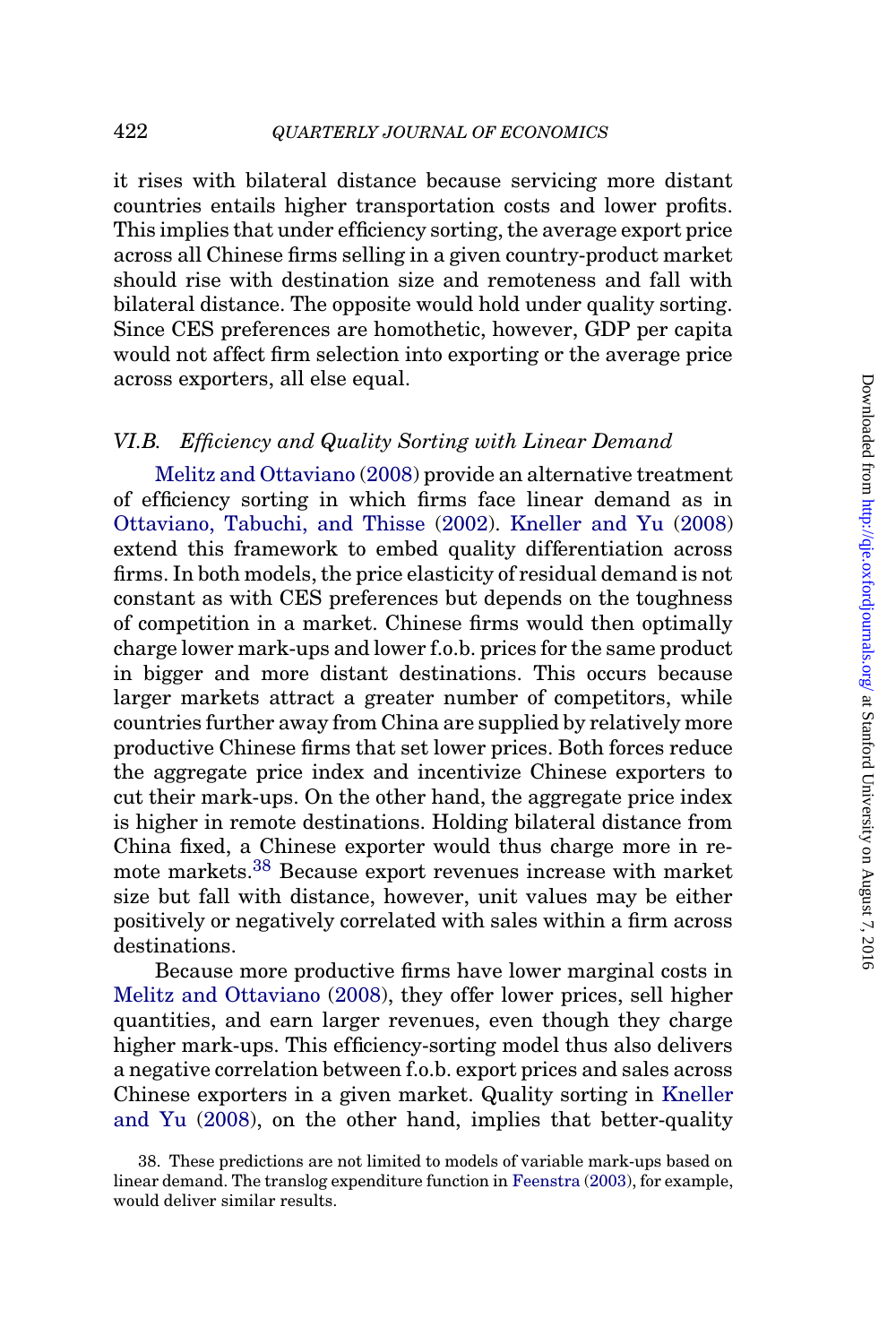<span id="page-44-0"></span>firms set higher prices because of their larger variable costs, as well as because they charge a bigger mark-up.<sup>39</sup> When quality rises sufficiently quickly with marginal costs, higher-quality firms capture a bigger market share, and f.o.b. prices and revenues are positively correlated across firms in a given destination. Otherwise, the correlation remains negative, as in Melitz and Ottaviano [\(2008](#page-57-0)).

With linear demand, demand for any product is zero above a given price and only firms above a certain productivity or quality cut-off become exporters. This threshold is higher for bigger, more distant, and less remote destinations where competition is tougher. Under efficiency sorting, tougher markets both select firms with lower marginal costs and force each exporter to set a lower mark-up. The average f.o.b. price across Chinese exporters to a given country would thus fall with its GDP, bilateral distance, and centrality. On the other hand, the behavior of aggregate prices is ambiguous under quality sorting: while tougher competition attracts firms above a higher quality cut-off that charge higher prices, it also induces lower mark-ups. Finally, since linear demand preferences are not homothetic, the impact of destinations' income on export prices at the firm level, as well as on the average price across Chinese exporters, is theoretically ambiguous.

#### VII. INTERPRETING THE STYLIZED FACTS

We next interpret the stylized facts we have established in view of the models already described and conclude that none of the existing theoretical frameworks can match all empirical results. We suggest that a successful model should incorporate quality differentiation across firms, as well as across destinations within firms, to rationalize the systematic patterns in the data.

### *VII.A. Quality Differentiation across Firms*

The observed variation in trade activity across Chinese exporters is strongly indicative of quality differentiation across firms. In particular, exporters that charge higher prices earn greater revenues within narrowly defined destination-product

<sup>39.</sup> [Kneller and Yu](#page-56-0) [\(2008\)](#page-56-0) directly assume that firms with higher marginal costs produce higher quality. See [Antoniades](#page-55-0) [\(2008\)](#page-55-0) and Auer and Sauré [\(2009\)](#page-55-0) for explicit models of firms' quality choice under linear demand.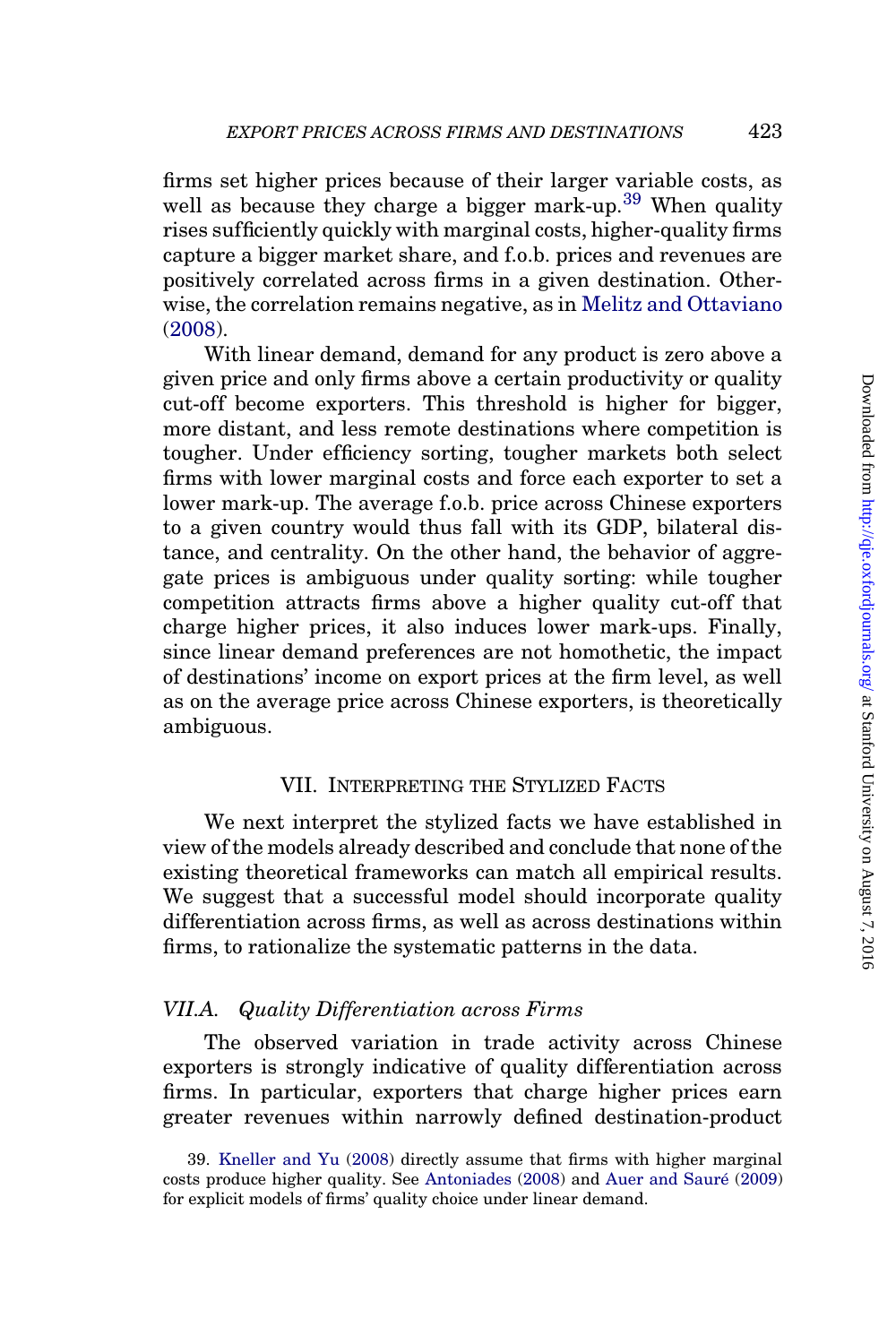markets (stylized fact 1). Moreover, firms that sell more abroad and that charge higher export prices import more expensive inputs (stylized fact 2).<sup>40</sup> These results are consistent with the idea that firms using higher-quality inputs, as proxied by steeper input prices, are able to produce more expensive, higher-quality products and thereby enjoy superior export performance. This does not imply that efficiency is unimportant for firms' export success, since productivity can determine firms' optimal choice of input and output quality.

Our results for firms' worldwide sales and number of export destinations provide further support for this quality interpretation. Heterogeneous-firm models predict that more productive firms not only have bigger revenues in any given country but also enter more markets because they are above the exporting cut-off for more trade partners. More productive firms thus also enjoy higher global revenues. With quality sorting, export and input prices should thus be positively correlated with worldwide sales and number of destinations across manufacturers of a given product. This is indeed what we find in the data (stylized facts 1 and 2). These correlations would instead have been negative in the absence of quality differentiation across firms.

The systematic variation we document across products with varying scope for quality differentiation and across countries with different income levels further corroborates these conclusions. Though stylized fact 1 holds for all products, it applies to a greater degree to nonhomogeneous goods and sectors intensive in R&D and advertising—precisely the cases where we believe the elasticity of marginal costs and prices with respect to quality to be high.<sup>41</sup> We also expect firms to have greater incentives to invest in quality when serving richer consumers with a higher willingness

40. Exporters who import inputs have bigger sales, more export destinations, and higher prices than exporters who do not (available on request). This suggests that foreign inputs are of higher quality than local inputs, and that more productive firms are able to incur the costs of sourcing inputs from abroad. See also [Kugler and Verhoogen](#page-56-0) [\(2009](#page-56-0)). We have also found mixed evidence that firms might improve output quality by buying higher input quantities per unit of output. Although this quantity ratio is positively correlated with firms' export price, it is negatively correlated with firms' export revenues and number of destinations.

41. While the Rauch classification does not distinguish between horizontal and vertical differentiation, R&D and advertising intensity proxy the latter. The robustness of our results across these three measures, as well as the findings for firms' imported inputs, suggest that the variation identified by the Rauch dummy in our data is of a quality nature.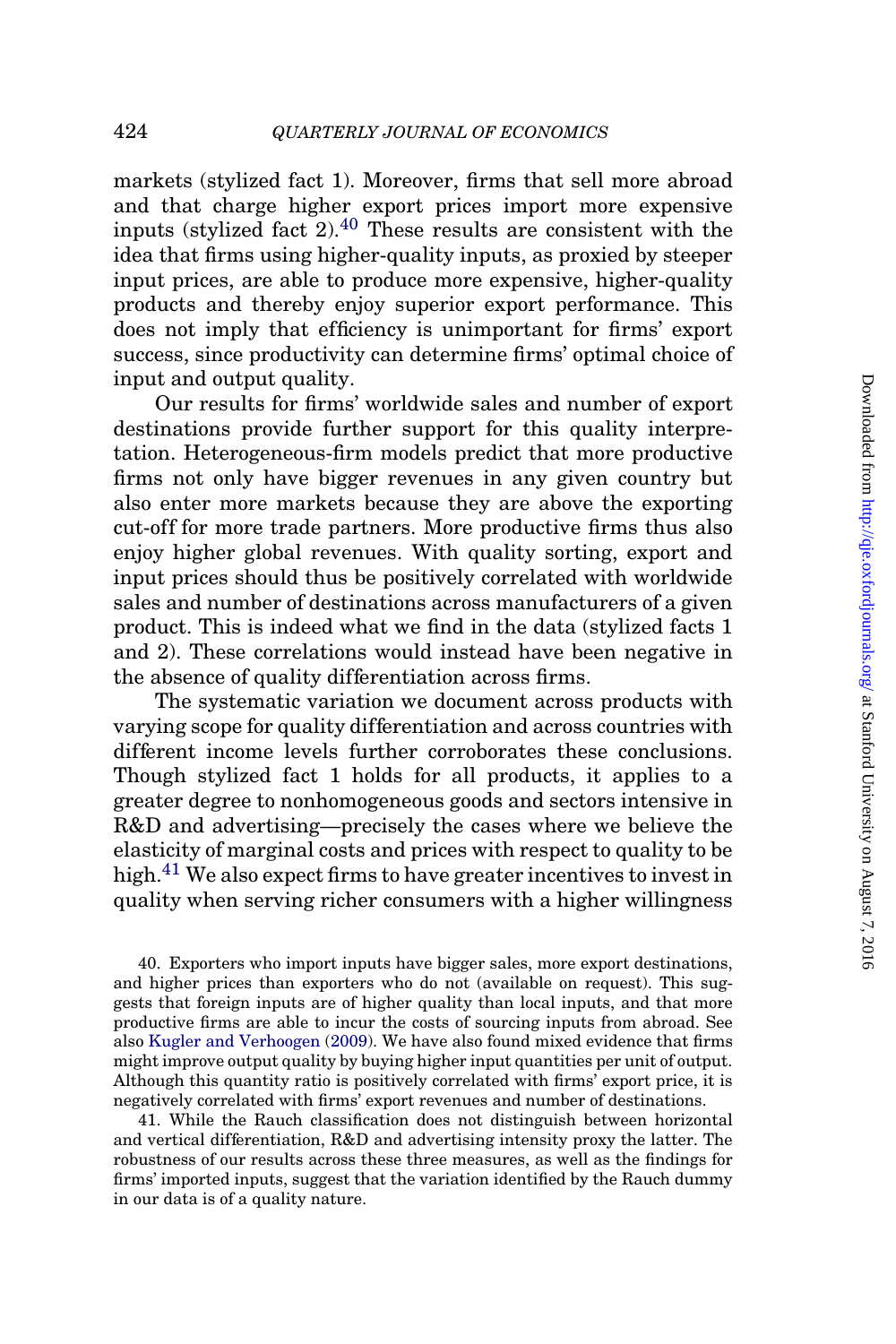to pay for quality. The next subsection discusses this point in more detail.

The results for firms' imported inputs and number of export destinations are crucial for establishing the quality story. This is because we have considered a prominent yet specific class of models, and frameworks with other market structures could deliver a positive correlation between prices and sales across firms in a market even in the absence of quality differentiation. Conversely, in some environments the correlation might be negative even when firms do in fact differ in product quality.<sup>42</sup> Separately, our robustness checks notwithstanding, measurement error in export unit values could affect the estimated sign of this correlation. Different market structures, however, cannot rationalize the relationship of export performance with input prices or with trade partner intensity. Neither could ME bias, because the data on input values are unrelated to those on export activity, and the number of export markets is unrelated to export values.

### *VII.B. Quality Differentiation across Destinations within Firms*

Although the variation across firms in the data is consistent with existing models of quality sorting, the variation across destinations within a firm cannot be reconciled with any of the heterogeneous-firm models we have examined. In particular, firms charge higher f.o.b. prices for the same product in richer, larger, more distant, and less isolated economies (stylized fact 3). The models we have discussed assume that each firm exports an identical product to all of its trade partners. If so, the firm-product pair fixed effects in our regressions would capture the marginal cost and quality characteristics of the firm's good. Any residual variation in f.o.b. prices across destinations would then have to be due to variable mark-ups. Extant models, however, predict either constant mark-ups (CES demand) or a pattern exactly opposite to that in the data (linear demand).

What can explain our results is that firms adjust not only mark-ups but also the quality of their products to the destination market by varying the quality of their inputs. Firms might thus

<sup>42.</sup> Price and revenue might be more positively correlated across firms at the lower end of the quality spectrum and less positively or even negatively correlated at the high end. If so, the patterns we document might hold because Chinese producers differ in product quality but nevertheless remain at the bottom of the worldwide quality distribution.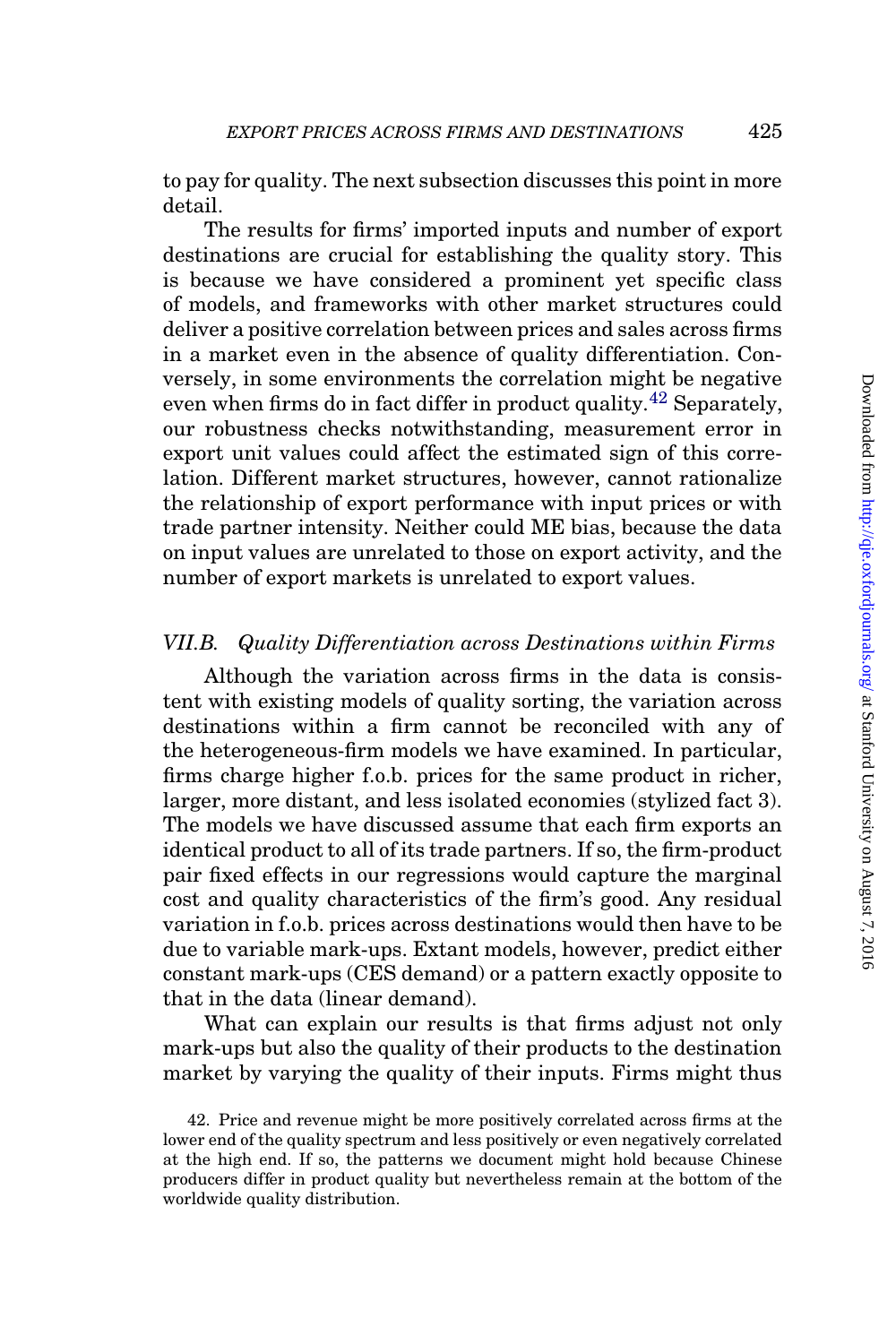respond to market competition in two ways that are not mutually exclusive: by lowering mark-ups (for a given quality level) and by increasing product quality (for a given mark-up). Both strategies would reduce the quality-adjusted price for their product, thereby making them more competitive and their good more appealing to consumers. If quality upgrading requires more expensive sophisticated inputs, it could raise marginal costs sufficiently to dominate the mark-up reduction. We would then observe firms charging higher export prices in bigger, more distant, and less remote destinations where market competition is tougher.<sup>43</sup> Because our results would capture the net price effect of both the quality and mark-up adjustments, they would provide a lower bound for the former without ruling out the latter.

The positive correlation between f.o.b. prices and destinations' GDP per capita can also be attributed to quality differentiation across markets within a firm. Exporters might offer higher quality versions of their product and/or charge a higher markup for it in richer countries because wealthier consumers have a lower marginal utility of income and a greater willingness to pay for quality. This is consistent with the theoretical predictions [Verhoogen](#page-57-0) [\(2008\)](#page-57-0), [Fajgelbaum, Grossman, and Helpman](#page-56-0) [\(2009\)](#page-56-0), and [Simonovska](#page-57-0) [\(2010\)](#page-57-0) derive using nonhomothetic preferences. It can also explain why the effects of market size, proximity, and remoteness are concentrated in richer countries: in response to market toughness, firms have a greater incentive to upgrade quality when prospective consumers are willing to pay more for it. $44$ 

To illustrate these mechanisms, consider a Chinese shoe maker. This manufacturer can choose cheap man-made upper and low-quality soles to produce a cheap pair of shoes for export to Malaysia. He can then use high-quality leather uppers and expensive waterproof soles to build shoes for the German or U.S. market. This could be optimal because Malaysia is a poor country

43. Depending on modeling assumptions, bilateral distance may or may not affect market toughness once overall remoteness is controlled for.

44. Firms might offer more quality versions of a product in countries with greater income inequality to cater to different consumer segments of the market. We can measure this imperfectly with (i) the standard deviation of export prices across months within a firm, product, and destination triplet; and (ii) the standard deviation of export prices across months and firms within a product-destination pair. Although both are negatively correlated with countries' Gini coefficient on average, the correlation is indeedmore positive for products with greater scope for quality upgrading.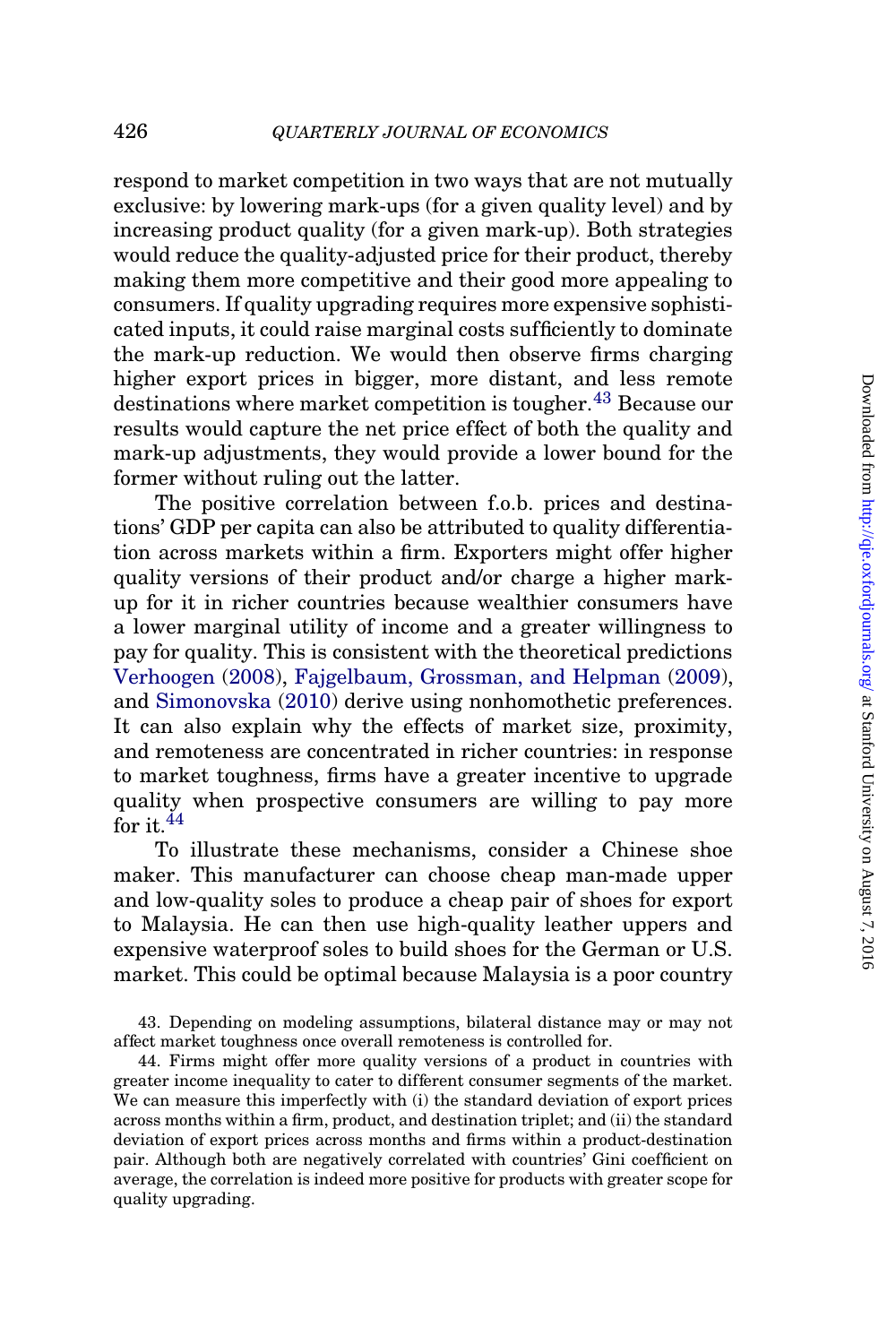where consumers have little taste for quality and the market is not very tough because it is relatively small and close to China but otherwise quite remote. By contrast, U.S. and German buyers are richer and have lower marginal utilities of income. The shoe maker also faces more competition in those big, distant, and more central markets, but could increase profits by improving quality and charging a higher price. Moreover, he need not incur fixed costs for each quality line, but could simply use different inputs and the same assembly technology.

This quality interpretation is furthermore consistent with the other empirical patterns we document. According to stylized fact 5, firms entering more markets offer a broader menu of export prices. This could emerge if firms adjust either mark-ups and/or quality across destinations. However, the relationship is more pronounced for products with greater potential for quality upgrading, which speaks to quality discrimination across countries. Stylized fact 6 in turn provides indirect evidence that firms vary input quality to manufacture multiple quality versions of their output product. In particular, firms that export more, sell to more destinations, andoffer a broader menu of export prices buy inputs from more origin countries and pay a wider range of input prices. In the absence of detailed information on firms' domestic input purchases, this evidence is an imperfect signal of the quality range of all their inputs.

The positive correlation between f.o.b. prices and revenue across markets within a firm-product pair is also consistent with firms tailoring quality to each destination (stylized fact 4). Two factors can generate this pattern. First, firms offer higher quality versions of a good in bigger markets, where revenues are higher, and in more distant markets, where sales are lower. If product quality is sufficiently sensitive to market size, the former effect would dominate. Second, if firms both increase quality and lower mark-ups in tougher markets, their quality-adjusted price would fall, raising firm revenues precisely in markets where export prices are high.

While market size, bilateral distance, and centrality are positively correlated with the toughness of competition in the linear demand models we have considered, they need not be more generally. We therefore emphasize that the stylized facts are consistent with firms varying product quality in response to these destination characteristics without arguing that market toughness is necessarily the driving force behind these adjustments.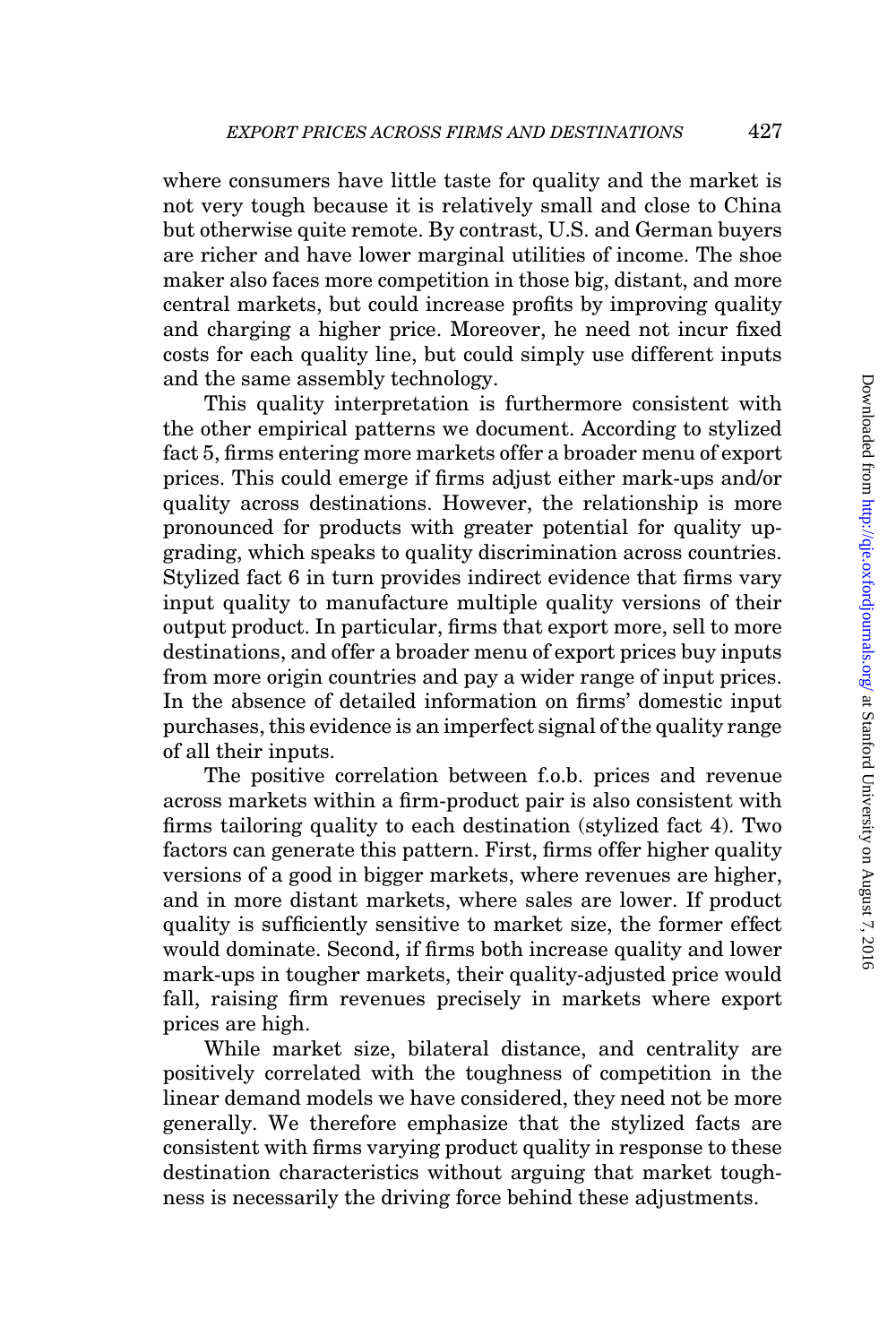For example, firms might offer superior quality to bigger markets because of economies of scale in the production or delivery of quality goods. On the production side, upgrading product quality might entail fixed investments in specialized equipment or hiring skilled workers. On the delivery side, goods of expert quality might have higher fixed costs of marketing and distribution because of more sophisticated packaging, costlier transportation, or better trained local sales managers. As long as firms expect to earn higher revenues in larger markets and the destination-specific fixed costs of exporting rise with product quality, firms have an incentive to improve the quality of goods shipped to bigger countries.

Firms might also export products of higher quality to more distant nations if they face per-unit transportation costs instead of the iceberg shipping costs assumed in the models above. Perunit costs lower the relative price of and raise relative demand for high-quality goods. Hence, if firms sell multiple quality versions of a product in each market, they would optimally export relatively more of their expensive, better-quality varieties to less proximate destinations.<sup>45</sup>

Finally, we briefly discuss two peripheral results. First, exporters who vary prices more across markets tend to import more expensive inputs on average (column (4) of Panel A in Table [IX\)](#page-34-0). Firms with greater export price dispersion are also more likely to set higher prices in big, distant, and central markets (stylized fact) 3). Second, producers charging a higher average export price pay a wider range of import prices and source inputs from more countries (column (3) of Panels B, C, and D in Table [IX\)](#page-34-0). This suggests that successful exporters both offer higher-quality products on average and are better at varying product quality across markets.<sup>46</sup>

To summarize, we conclude that theory will have to incorporate both quality differentiation across firms and across destinations within a firm to be consistent with the stylized facts in the data. A successful framework will likely inherit properties of existing heterogeneous-firm models with quality sorting and

45. [Alchian and Allen](#page-55-0) [\(1964\)](#page-55-0) and [Hummels and Skiba](#page-56-0) [\(2004\)](#page-56-0) study this effect at the aggregate product level.

<sup>46.</sup> Exporters that sell more goods also offer more quality versions within each product (available on request). This suggests that a characteristic such as managerial talent may jointly determine firms' capacity to expand their product scope and quality range. [Eckel et al.](#page-56-0) [\(2010](#page-56-0)) and [Manova and Zhang](#page-57-0) [\(2011](#page-57-0)) study multiproduct, multiquality firms.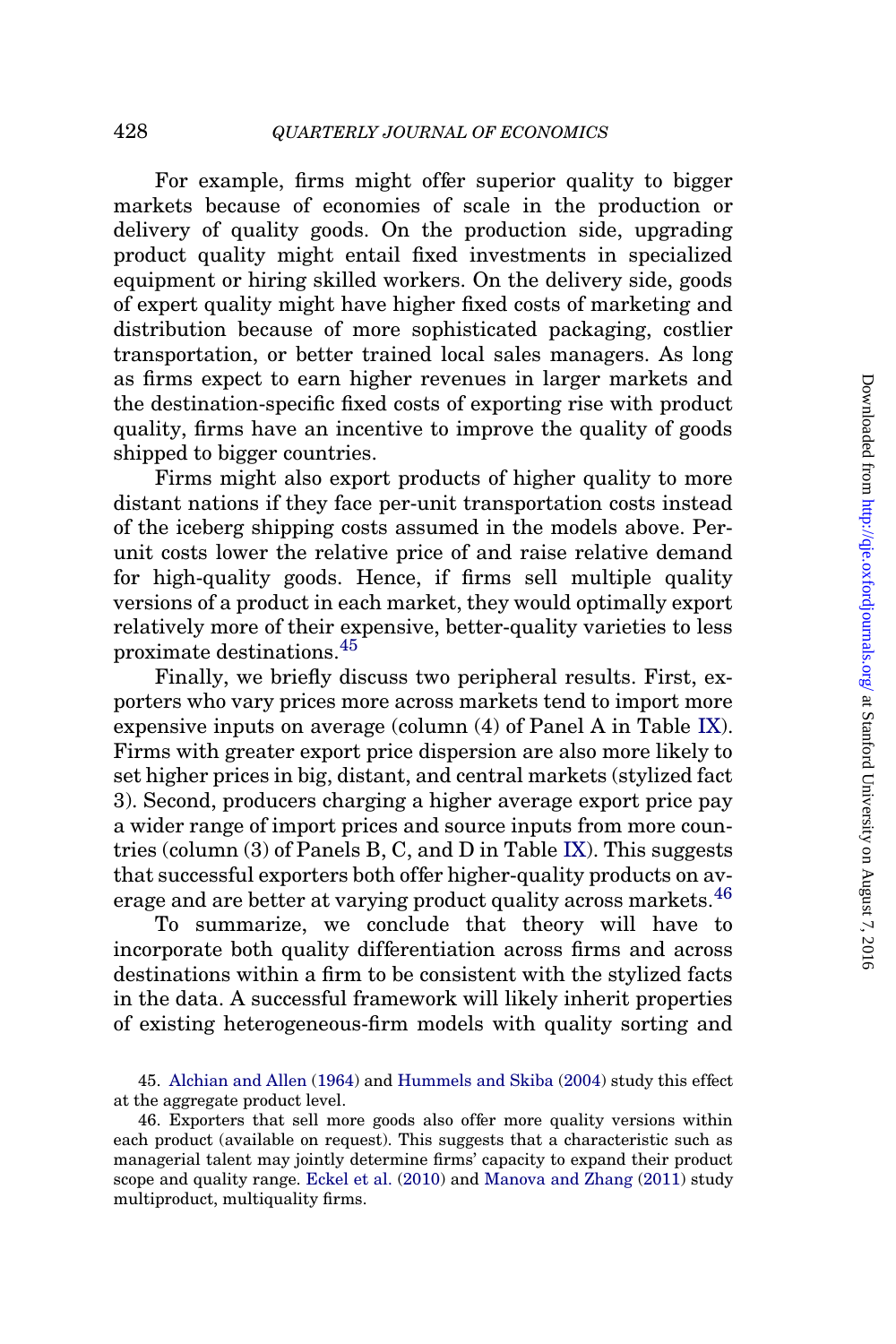endogenous input choice, but also rationalize why firms offer higher quality to richer, bigger, more distant, and less remote markets.

### *VII.C. Alternative Explanations*

Because we do not observe product quality directly, we consider two alternative explanations for our results and find that each of them can match some but not all of the patterns in the data.

First, with CES preferences and per-unit transportation costs, it is optimal for firms to charge higher mark-ups in more distant countries, even in the absence of quality differentiation across firms [\(Martin 2009\)](#page-57-0). This framework, however, cannot generate a positive correlation between export prices and revenues across firms in a given market or rationalize the systematic patterns we find for firms' imported input prices.

Second, the positive correlation between sales and unit values across firms could be induced by firm-product-destination–specific demand shocks. Combined with market power in input markets, such demand shocks could also produce some of our results for import prices. For example, if exporters have monopsony power in input markets, a positive demand shock could increase their demand for inputs and explain why import prices are positively correlated with export prices and export revenues. Alternatively, if input producers have market power, a positive demand shock could reduce exporters' elasticity of input demand, allowing upstream suppliers to extract a higher price. This explanation, however, cannot rationalize the higher prices exporters charge in richer, bigger, more distant, and less remote markets, unless demand shocks vary systematically across countries. Neither can it account for the relationships we find between firms' range of import prices, range of export prices, and export performance. It also does not explain why the positive correlation between price and revenues increases with goods' scope for quality differentiation or with destination income.

### VIII. CONCLUSION

This article examines the variation in export and import prices across firms, products, and trade partners to shed light on the determinants of firms' export success. We establish six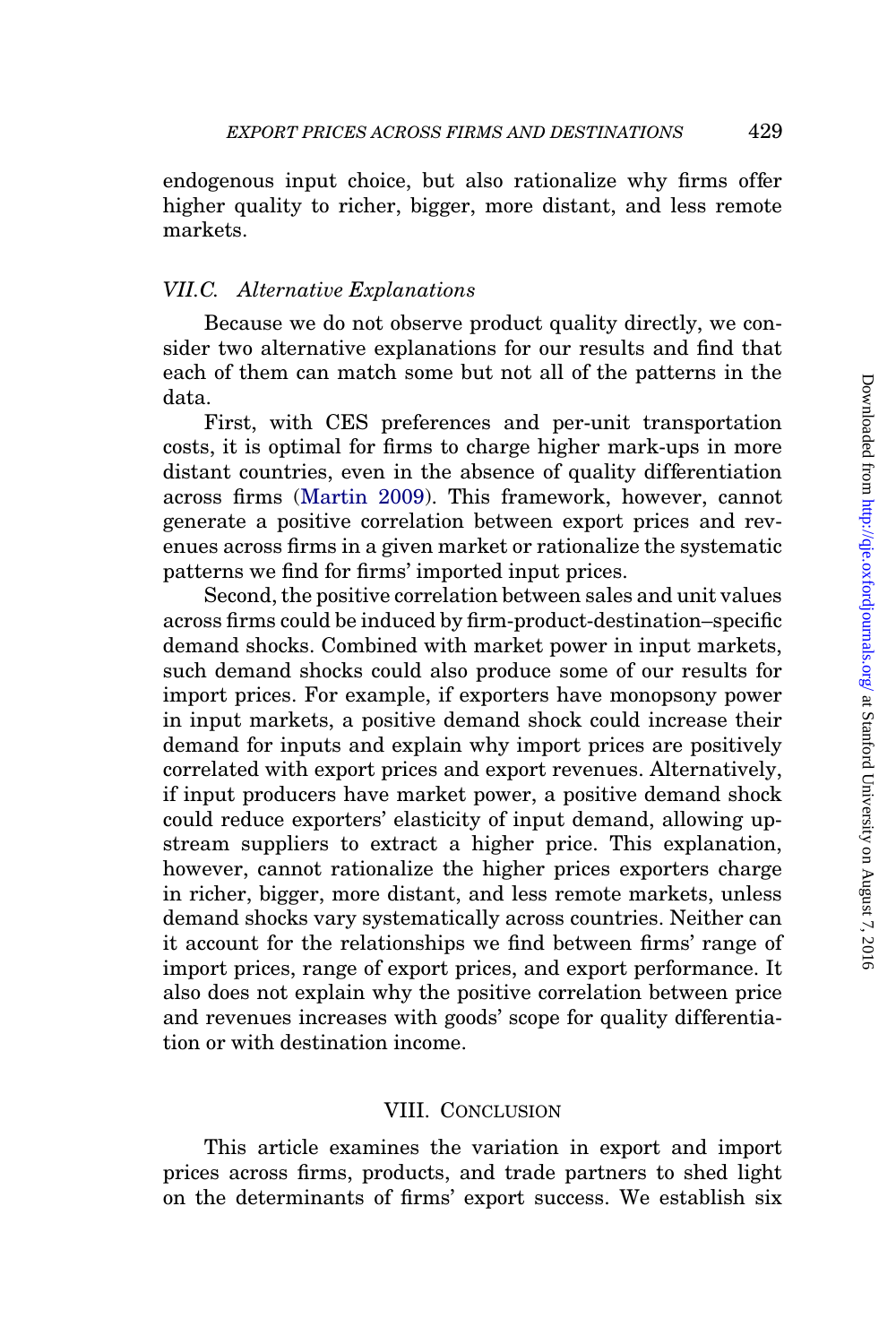stylized facts using rich data on the universe of Chinese trading firms. These facts have two main implications. First, more successful exporters use higher-quality inputs to produce higherquality goods. Second, firms vary the quality of their products across destinations with different market size, income, bilateral distance, and overall remoteness by using inputs of different quality levels. We conclude that international trade models should incorporate both of these features to rationalize the systematic patterns in the data. Though we discuss alternative explanations for the effects of country characteristics on firms' quality choice, we remain agnostic about the underlying mechanism driving this decision. Our findings thus point to previously unexplored dimensions of firm heterogeneity and adjustments on the quality margin within firms across destinations that future theoretical and empirical work should pursue.

Understanding the nature of firm heterogeneity is important because of its implications for aggregate trade patterns and growth. Our results raise the possibility that in addition to modifying trade volumes, product scope, and export destinations, firms might also vary product quality within and across markets in response to trade reforms. A fruitful area for future research is how this new margin of adjustment impacts the effects of globalization on aggregate welfare and inequality.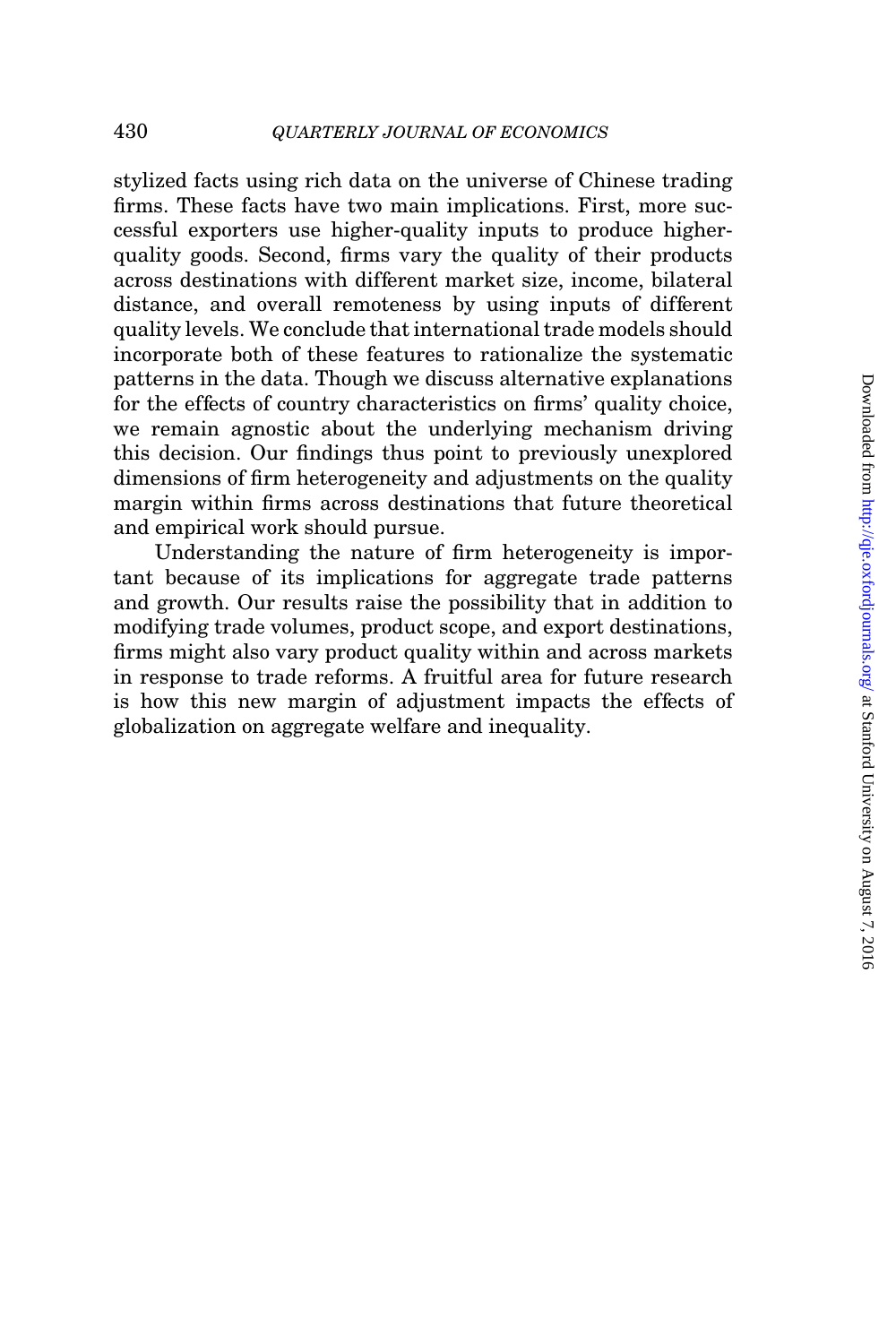|                                                                                                                                                                                    |                   |                                                        | THE CORRELATION BETWEEN PRICE, REVENUE, AND QUANTITY: AN ILLUSTRATION |                               |                                                            |                     |
|------------------------------------------------------------------------------------------------------------------------------------------------------------------------------------|-------------------|--------------------------------------------------------|-----------------------------------------------------------------------|-------------------------------|------------------------------------------------------------|---------------------|
| Observation                                                                                                                                                                        | Revenue<br>Case 1 | Quantity                                               | $Price = RQ$                                                          | Revenue<br>Case <sub>2</sub>  | Quantity                                                   | Price = $R/Q$       |
| ∔လံက                                                                                                                                                                               | <b>28845</b>      |                                                        | S                                                                     | 88888                         |                                                            | $\sim$              |
| Corr. (price,quantity)<br>Corr. (price, revenue)                                                                                                                                   |                   | 2222200X                                               |                                                                       |                               | ទី<br>ទីក្នុង ដូច ទី                                       | LC)                 |
|                                                                                                                                                                                    | Revenue<br>Case 3 | Quantity                                               | $Price = RQ$                                                          | Case4<br>Revenue              | Quantity                                                   | $Price = R/Q$       |
| $\begin{array}{c} \textrm{Corr.} \left( \textrm{price,} \textrm{queue} \right) \ \textrm{Corr.} \left( \textrm{price,} \textrm{quantity} \right) \end{array}$<br>$\sim$<br>4.<br>ю | 323865            | 09500<br>1991<br>0950<br>00500                         | S                                                                     | 22234                         | $-0.277$<br>$\frac{80}{11}$ $\frac{10}{10}$ $\frac{6}{10}$ | ന                   |
|                                                                                                                                                                                    | Revenue<br>Case 5 | Quantity                                               | $Price = RQ$                                                          | Case 6<br>Revenue             | Quantity                                                   | $Price = R/Q$       |
| Corr. (price,quantity)<br>Corr. (price,revenue)<br>்வ்ல்<br>4. ro                                                                                                                  | 158888            | $-0.902$<br>0.643<br>$\frac{15}{10}$ o $\frac{15}{11}$ | က<br>4                                                                | $\frac{6}{10}$ $\frac{6}{10}$ | $0.307$<br>-0.307<br>$\frac{3}{2}$                         | ന<br>4 ro<br>$\sim$ |
| Notes. This table illustrates that constructing unit prices as the ratio of revenues and quantities does not restrict the sign of the correlation                                  |                   |                                                        |                                                                       |                               |                                                            |                     |

 ILLUSTRATIO NUANTITY: A  $\zeta$ APPENDIX TABLE A.I APPENDIX TABLE A.I PRICE, REVENUE, AND  $\frac{1}{2}$ HE CORRELATION BETWEEN

between price and revenue or between price and quantity. The table shows six hypothetical scenarios in which five observations have the between price and revenue or between price and quantity. The table shows six hypothetical scenarios in which five observations have the same price profile but very different revenue and quantity profiles. same price profile but very different revenue and quantity profiles.

## *EXPORT PRICES ACROSS FIRMS AND DESTINATIONS* 431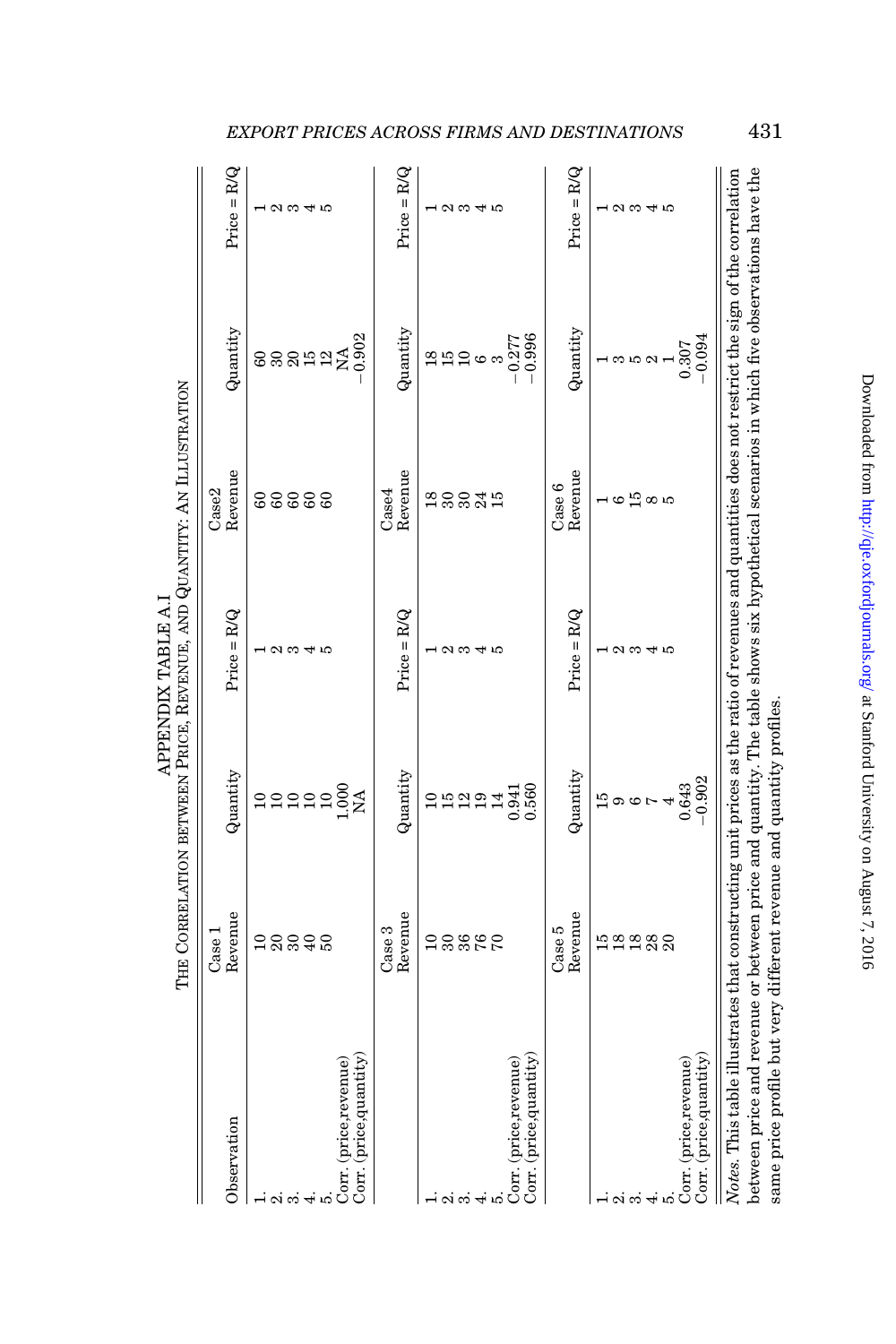|                                                                                                     |                       |                            | Within destination-product pairs<br>Variation across firms |                       |                       |                      |
|-----------------------------------------------------------------------------------------------------|-----------------------|----------------------------|------------------------------------------------------------|-----------------------|-----------------------|----------------------|
|                                                                                                     |                       | $\widehat{\mathfrak{D}}$   | $\widehat{\mathbf{e}}$                                     | $\widehat{E}$         | $\widehat{e}$         | ම                    |
| Panel A. Dep. variable: (log) rank of a firm's f.o.b. export price, by HS-8 product and destination |                       |                            |                                                            |                       |                       |                      |
| (log) Revenue rank                                                                                  | $0.077***$<br>(41.63) |                            | $0.026***$<br>(3.05)                                       | $0.073***$<br>(30.06) | $0.051***$<br>(13.60) | $0.057***$<br>(5.53) |
| (log) Quantity rank                                                                                 |                       | $-0.254***$<br>$(-189.44)$ |                                                            |                       |                       |                      |
| (log) Revenue rank x<br>different. good                                                             |                       |                            | $0.059***$<br>(6.69)                                       |                       |                       |                      |
| (log) Revenue rank x<br>R&D intensity                                                               |                       |                            |                                                            | $0.192***$<br>(2.65)  |                       |                      |
| $adv. + R&D$ intensity<br>(log) Revenue rank x                                                      |                       |                            |                                                            |                       | $0.973***$<br>(8.49)  |                      |
| (log) Revenue rank x                                                                                |                       |                            |                                                            |                       |                       | $0.002*$             |
| Destination-product FE<br>(log) GDP per capita                                                      |                       |                            |                                                            |                       |                       | $\frac{1.85}{Y}$     |
| R-squared                                                                                           | 0.796                 | 0.808                      | 0.795                                                      | 0.796                 | 0.796                 | 0.796                |
| # observations                                                                                      | 2,179,923             | 2,179,923                  | 1,494,839                                                  | 2,130,413             | 2,139,735             | 2,098,634            |
| # dest-product pairs                                                                                | 258,056               | 258,056                    | 163,873                                                    | 247,867               | 249,874               | 242,403              |

APPENDIX TABLE A.II ALTERNATIVE SPECIFICATIONS FOR TABLE IV

# 432 *QUARTERLY JOURNAL OF ECONOMICS*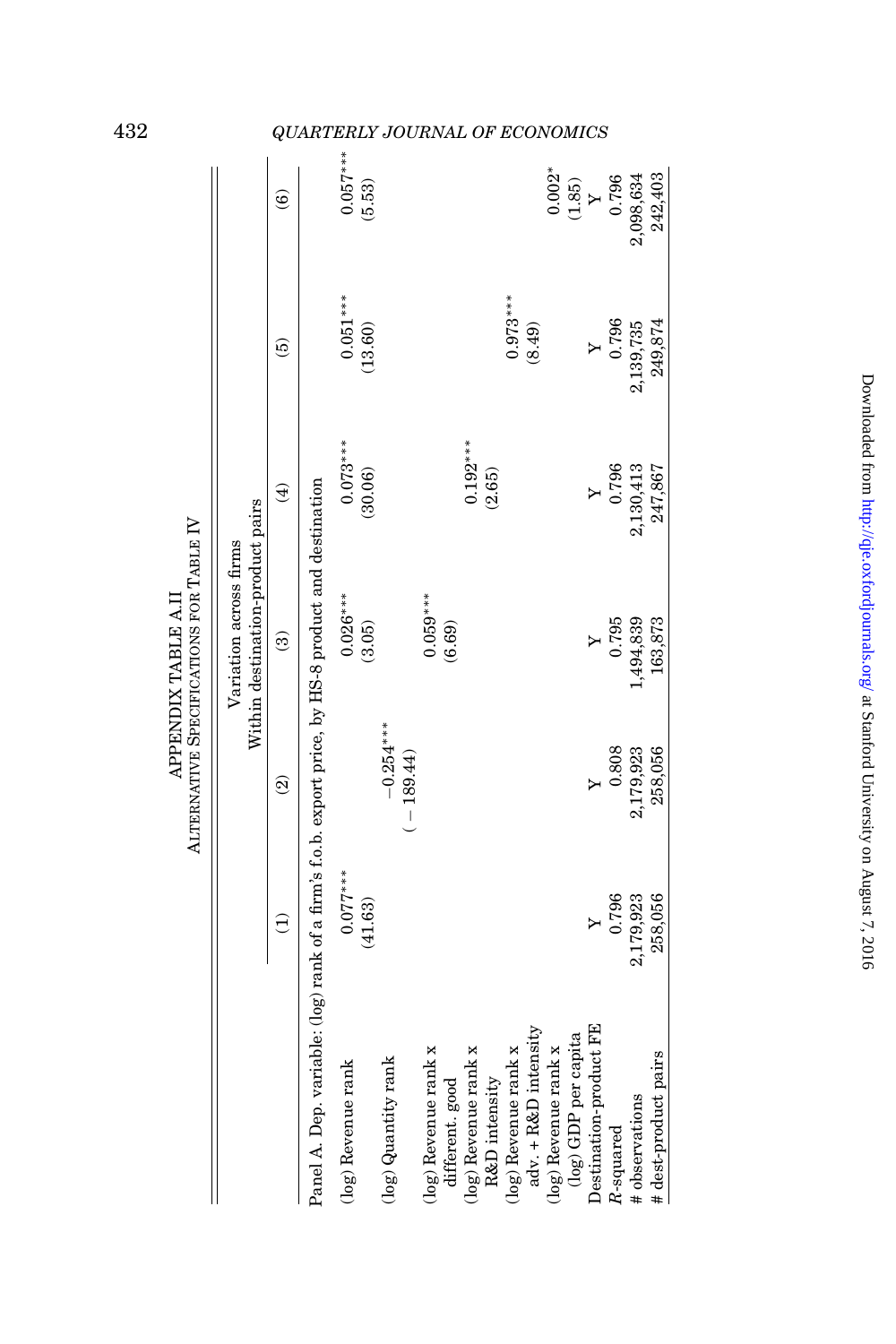|                                                                                                                                                                                                                                                                                                                                                                                                                                                                                             |                       |                          | APPENDIX TABLE A.II<br>(CONTINUED) |                          |                       |                        |                                                          |
|---------------------------------------------------------------------------------------------------------------------------------------------------------------------------------------------------------------------------------------------------------------------------------------------------------------------------------------------------------------------------------------------------------------------------------------------------------------------------------------------|-----------------------|--------------------------|------------------------------------|--------------------------|-----------------------|------------------------|----------------------------------------------------------|
|                                                                                                                                                                                                                                                                                                                                                                                                                                                                                             | $\widehat{\Xi}$       | $\widehat{\mathfrak{D}}$ | $\widehat{\mathbf{e}}$             | $\widehat{\mathfrak{A}}$ | $\widehat{5}$         | $\widehat{\mathbf{e}}$ | $\widehat{L}$                                            |
| Panel B. Dep. variable: (log) f.o.b. export price, by firm and HS-8 product                                                                                                                                                                                                                                                                                                                                                                                                                 |                       |                          |                                    |                          |                       |                        |                                                          |
| (log) Revenue                                                                                                                                                                                                                                                                                                                                                                                                                                                                               | $0.065***$<br>(58.85) |                          | $0.023***$<br>(6.38)               | $0.065***$<br>(48.40)    | $0.061***$<br>(53.05) | $0.054***$<br>(30.22)  | $0.061***$<br>(3.61)                                     |
| (log) Quantity                                                                                                                                                                                                                                                                                                                                                                                                                                                                              |                       | $-0.154***$<br>$-126.72$ |                                    |                          |                       |                        |                                                          |
| different. good<br>(log) Revenue x                                                                                                                                                                                                                                                                                                                                                                                                                                                          |                       |                          | $0.050***$<br>(13.02)              |                          |                       |                        |                                                          |
| (log) Revenue x                                                                                                                                                                                                                                                                                                                                                                                                                                                                             |                       |                          |                                    | 0.007                    |                       |                        |                                                          |
| R&D intensity                                                                                                                                                                                                                                                                                                                                                                                                                                                                               |                       |                          |                                    | (0.11)                   |                       |                        |                                                          |
| (log) Revenue x                                                                                                                                                                                                                                                                                                                                                                                                                                                                             |                       |                          |                                    |                          | $0.009***$            |                        |                                                          |
| high R&D intensity                                                                                                                                                                                                                                                                                                                                                                                                                                                                          |                       |                          |                                    |                          | (4.00)                |                        |                                                          |
| (log) Revenue x                                                                                                                                                                                                                                                                                                                                                                                                                                                                             |                       |                          |                                    |                          |                       | $0.417***$             |                                                          |
| adv. + R&D intensity                                                                                                                                                                                                                                                                                                                                                                                                                                                                        |                       |                          |                                    |                          |                       | (7.41)                 |                                                          |
| (log) Revenue x                                                                                                                                                                                                                                                                                                                                                                                                                                                                             |                       |                          |                                    |                          |                       |                        |                                                          |
| Destination-product FE<br>(log) GDP per capita                                                                                                                                                                                                                                                                                                                                                                                                                                              |                       |                          |                                    |                          |                       |                        | $\begin{array}{c} 0.005*** \ (7.23) \ V \ Y \end{array}$ |
| R-squared                                                                                                                                                                                                                                                                                                                                                                                                                                                                                   | 0.762                 | 0.784                    | 0.748                              | 0.758                    | 0.758                 | 0.758                  | 0.760                                                    |
| # observations                                                                                                                                                                                                                                                                                                                                                                                                                                                                              | 2,185,553             | 2,185,553                | 1,499,163                          | 2,136,030                | 2,136,030             | 2,145,355              | 2,103,953                                                |
| # dest-product pairs                                                                                                                                                                                                                                                                                                                                                                                                                                                                        | 258,382               | 258,382                  | 164,083                            | 248,190                  | 248,190               | 250,199                | 242,710                                                  |
| Notes. This table examines the relationship between firms' bilateral export prices and revenues. It exploits the variation across firms within a destination-<br>in a destination and HS-8 product; the (log) revenue rank on the right-hand side is similarly defined. The outcome variable in Panel B is the (log) average<br>product market by including country–H3-8 product pair fixed effects. The outcome variable in Panel A is the (log) rank of the f.o.b. export price of a firm |                       |                          |                                    |                          |                       |                        |                                                          |
|                                                                                                                                                                                                                                                                                                                                                                                                                                                                                             |                       |                          |                                    |                          |                       |                        |                                                          |

in a destination and HS-8 product; the (log) revenue rank on the right-hand side is similarly defined. The outcome variable in Panel B is the (log) average f.o.b. export price by firm and HS-8 product, constructed as the ratioof worldwide revenues and quantities exported by firm and product; the right-hand-side variable is the firm's (log) revenue by HS-8 product and destination. Products' scope for quality differentiation is proxied as in Table III. All regressions include a constant term and cluster errors by destination-product. *t*-statistics in parentheses. \*\*\*, \*\*, and \* indicate significance at the 1%, 5%, and 10%

 $f \circ h$ . export price by firm and HS-8 product, constructed as the ratio of worldwide revenues and quantities exported by firm and product; the right-hand-side

variable is the firm's (log) revenue by HS-8 product and destination. Products' scope for quality differentiation is proxied as in Table III. All regressions include a constant term and cluster errors by destination-product. t-statistics in parentheses. \*\*\*, \*\*, and \* indicate significance at the 1%,  $5\%$ , and  $10\%$ 

level, respectively.

level, respectively.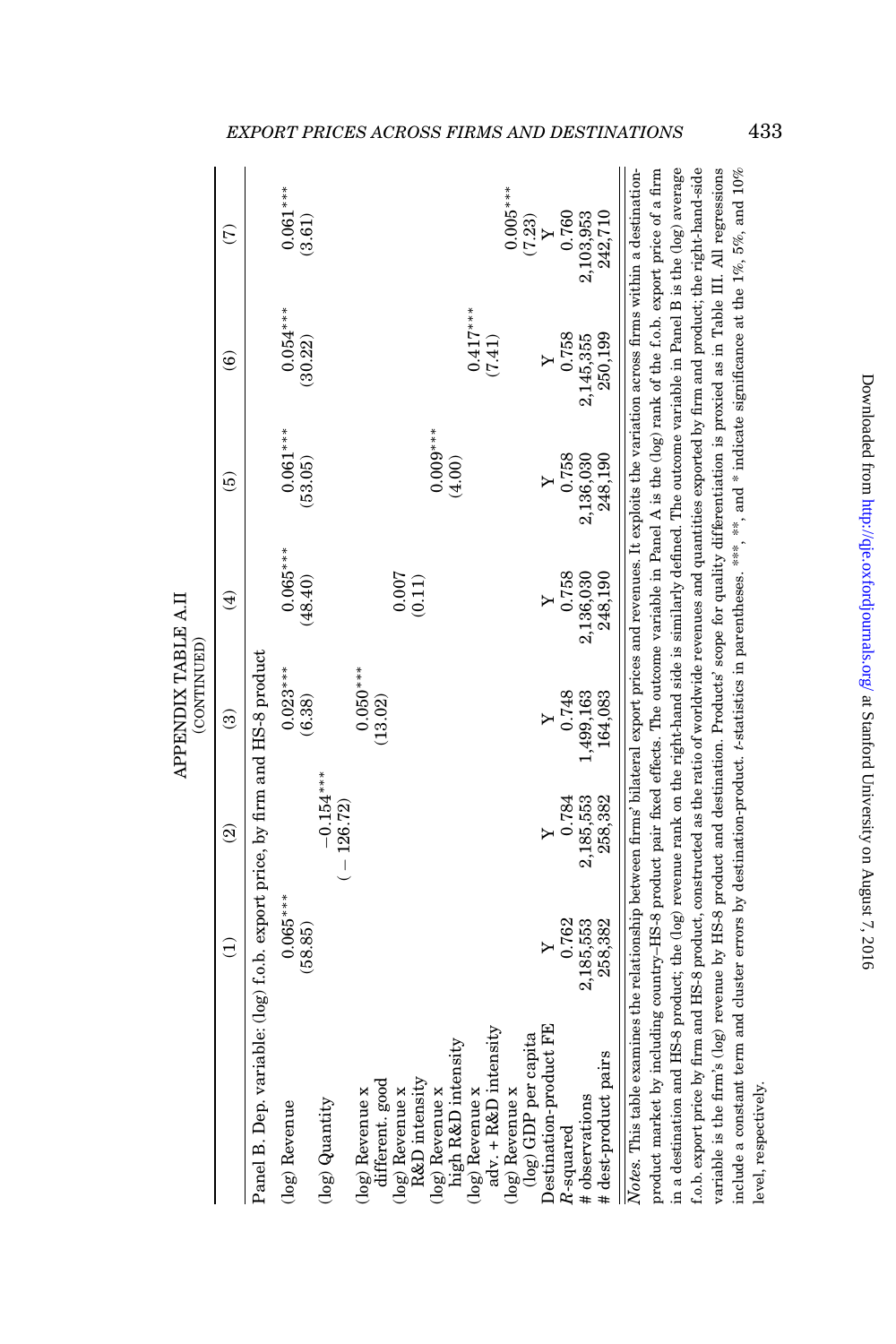### <span id="page-55-0"></span>STANFORD UNIVERSITY AND NATIONAL BUREAU OF ECONOMIC RESEARCH NOMURA ASSET MANAGEMENT AND INTERNATIONAL MONETARY FUND

#### **REFERENCES**

Ahn, JaeBin, Amit Khandelwal, and Shang-Jin Wei, "The Role of Intermediaries in Facilitating Trade," *Journal of International Economics*, 84 (2011), 73–85.

- Alchian, Armen, and William Allen, University Economics (Boston: Wadsworth, 1964).
- Antoniades, Alexis, "Heterogeneous Firms, Quality, andTrade,"Mimeo, Columbia University, (2008).
- Arkolakis, Costas, Arnaud Costinot, and Andrés Rodríguez-Clare, "New Trade Models, Same Old Gains?" *American Economic Review*, forthcoming, (2010).
- Auer, Raphael, and Philip Sauré, "Spatial Competition in Quality," Mimeo, Swiss National Bank, 2009.
- Aw, Bee Yan, Sukkyun Chung, and Mark Roberts, "Productivity and Turnover in the Export Market: Micro-level Evidence from the Republic of Korea and Taiwan (China)," *World Bank Economic Review*, 14 (2000), 65–90.
- Baldwin, Richard, and James Harrigan, "Zeros, Quality and Space: Trade Theory and Trade Evidence," *American Economic Journal: Microeconomics*, 3 (2011), 60–88.
- Bastos, Paulo, and Joana Silva, "The Quality of a Firm's Exports: Where You Export to Matters," *Journal of International Economics*, 82 (2010), 99–111.
- Bernard, Andrew, Jonathan Eaton, Bradford Jensen, and Samuel Kortum, "Plants<br>and Productivity in International Trade," *American Economic Review*, 93<br>(2003), 1268–1290.
- Bernard, Andrew, and Bradford Jensen, "Exporters, Jobs, and Wages in U.S. Manufacturing, 1976–1987," *Brookings Papers on Economic Activity*, Microeconomics, (1995), 67–112.
- Bernard, Andrew, Bradford Jensen, Stephen Redding, and Peter Schott, "Firms in International Trade," *Journal of Economic Perspectives*, 21 (2007), 105–130.
- Bernard, Andrew, Bradford Jensen, and Peter Schott, "Trade Costs, Firms and Productivity," *Journal of Monetary Economics*, 53 (2006), 917–937.
- ---------, "Importers, Exporters, and Multinationals: A Portrait of Firms in the U.S. that Trade Goods," in Producer Dynamics: New Evidence from Micro Data, Timothy Dunne, Bradford Jensen, and Mark Roberts, eds. (Chicago:
- University of Chicago Press, 2009). Bernard, Andrew, Stephen Redding, and Peter Schott, "Comparative Advan-tage and Heterogeneous Firms," *Review of Economic Studies*, 74 (2007), 31–66.

———, "Multiproduct Firms and Trade Liberalization," *Quarterly Journal of Economics*, 126 (2011), 1271–1318.

- Bertrand, Marianne, Esther Duflo, and Sendhil Mullainathan, "How Much Should We Trust Differences-in-Differences Estimates?" *Quarterly Journal of Economics*, 119 (2004), 249–275.
- Brambilla, Irene, Daniel Lederman, and Guido Porto, "The Quality of Trade: Exports, Export Destinations, and Wages," Mimeo, Universidad de San Andrés, 2009.
- Burstein, Ariel, and Nir Jaimovich, "Understanding Movements in Aggregate and Product-Level Real-Exchange Rates," Mimeo, Duke University, 2009. Burstein, Ariel, and Marc Melitz, "Trade Liberalization and Firm Dynamics,"
- Mimeo, Harvard University, 2011.
- Bustos, Paula, "Trade Liberalization, Exports, and Technology Upgrading: Eidence on the Impact of MERCOSUR on Argentinian Firms," *American Economic Review*, 101 (2011), 304–340.
- Chaney, Thomas, "Distorted Gravity: The Intensive and Extensive Margins of International Trade," *American Economic Review*, 98 (2008), 1707–1721.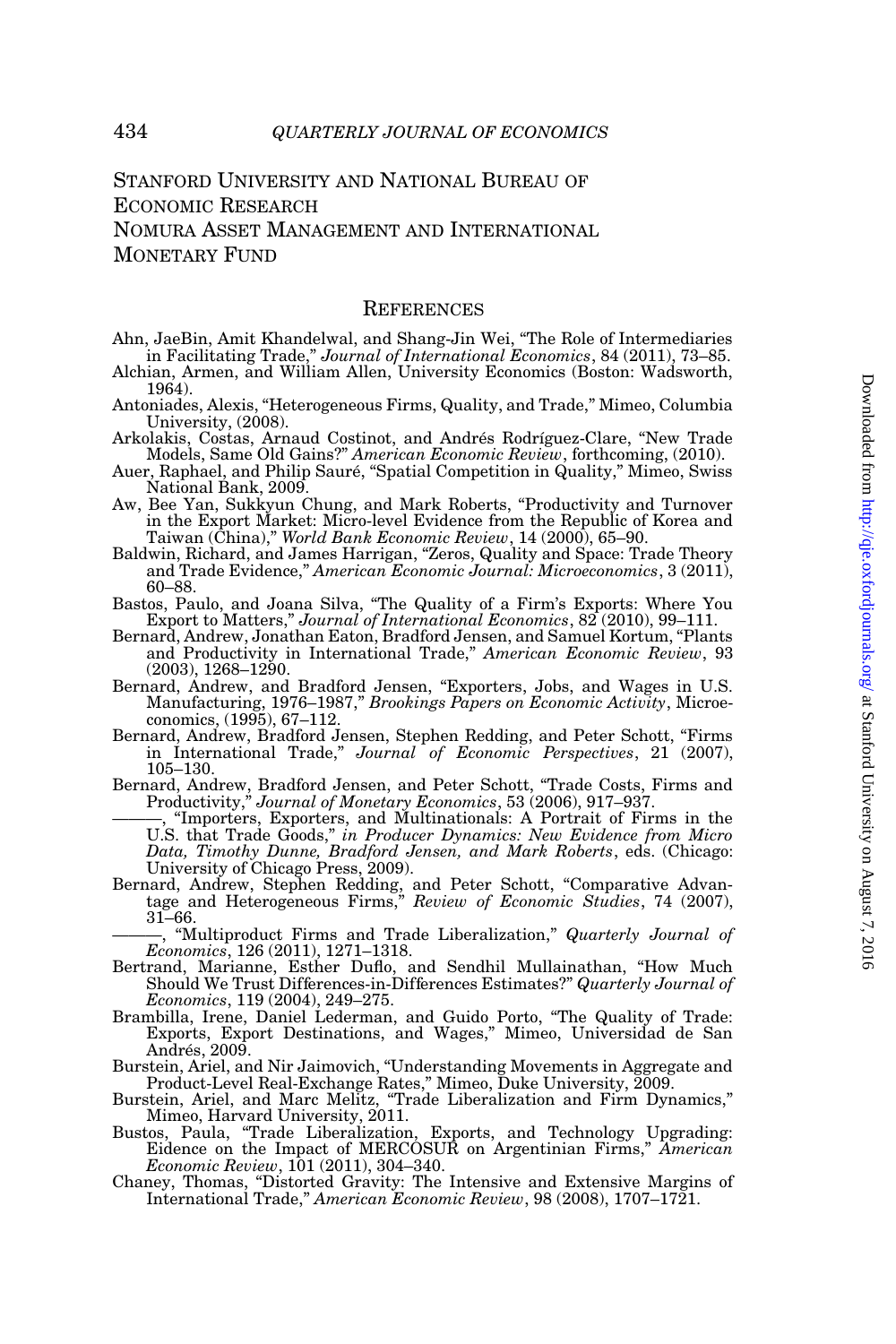- <span id="page-56-0"></span>Clerides, Sofronis, Saul Lach, and James Tybout, "Is Learning by Exporting Important? Micro-dynamic Evidence from Colombia, Mexico, and Morocco,"
- *Quarterly Journal of Economics*, 113 (1998), 903–947. Crozet, Matthieu, Keith Head, and Thierry Mayer, "Quality Sorting and Trade: Firm-level EvidenceforFrenchWine,"Mimeo, UniversityofBritishColumbia, 2009.
- Eaton, Jonathan, Samuel Kortum, and Francis Kramarz, "Dissecting Trade: Firms, Industries, and Export Destinations," *American Economic Review Papers and Proceedings*, 94 (2004), 150–154.
	- ———, "An Anatomy of International Trade: Evidence from French Firms," *Econometrica*, 79 (2008), 1453–1498.
- Eckel, Carsten, Leonardo Iacovone, Beata Javorcik, and Peter Neary, "Multi-Product Firms at Home and Away: Cost- versus Quality-Based Competence," Mimeo, Oxford University, 2010.
- Fajgelbaum, Pablo, Gene Grossman, and Elhanan Helpman, "Income Distribution, Product Quality and International Trade,"  $NBER$  Working Paper no. w15329, 2009.
- Feenstra, Robert, "A Homothetic Utility Function for Monopolistic Competition Models, Without Constant Price Elasticity," *Economic Letters*, 78 (2003), 79–86.
- Fernandes, Ana, and Caroline Paunov, "Does Tougher Import Competition Foster Product Quality Upgrading?" *World Bank Policy Research Working Paper No. w4894*, 2009.
- Fitzgerald, Doireann, and Stefanie Haller, "Pricing-to-Market: Evidence from Producer Prices," Mimeo, Stanford University, 2010.
- Gervais, Antoine, "Product Quality and Firm Heterogeneity in International Trade," *Mimeo, University of Maryland*, 2009.
- Gopinath, Gita, Oleg Itskhoki, and Roberto Rigobon, "Currency Choice and Exchange Rate Pass-through," American Economic Review, 100 (2010), 304–336.<br>Görg, Holger, László Halpern, and Balász Muraközy, "Why Do within Firm-
- Product Export Prices Differ across Markets?"Kiel Working Paper no. w1596, 2010.
- Hallak, Juan-Carlos, "Product Quality and the Direction of Trade," *Journal of*
- International Economics, 68 (2006), 238–265.<br>Hallak, Juan-Carlos, and Peter Schott, "Estimating Cross-Country Differences in<br>Product Quality," *Quarterly Journal of Economics*, 126 (2011), 417–474.<br>Hallak, Juan-Carlos, and
- Quality Constraints," Mimeo, University of San Andrés, 2008.
- Helpman, Elhanan, Marc Melitz, and Yona Rubinstein, "Estimating Trade Flows: TradingPartners andTradingVolumes,"*Quarterly Journal of Economics*, 123 (2008), 441–487.
- Helpman, Elhanan, Marc Melitz, and Stephen Yeaple, "Export versus FDI with Heterogeneous Firms," *American Economic Review*, 94 (2004), 300–316.
- Hummels, David, and Peter Klenow, "The Variety and Quality of a Nation's Exports," *American Economic Review*, 95 (2005), 704–723. Hummels, David, and Alexandre Skiba, "Shipping the Good Apples Out? An
- Empirical Confirmation of the Alchian-Allen Conjecture," *Journal of Political Economy*, 112 (2004), 1384–1402.
- Iacovone, Leonardo, and Beata Javorcik, "Getting Ready: Preparing for Export-ing," Mimeo, University of Oxford, 2010.
- Johnson, Robert, "Trade and Prices with Heterogeneous Firms," Mimeo, Dartmouth College, 2007. Khandelwal, Amit, "TheLongandShort (of) QualityLadders," *Review of Economic*
- *Studies*, 77 (2010), 1450–1476.
- Klingebiel, Daniela, Randall Kroszner, and Luc Laeven, "Banking Crises, Finan-cial Dependence, and Growth," *Journal of Financial Economics*, 84 (2007), 187–228.
- Kneller, Richard, and Zhihong Yu, "Quality Selection, Chinese Exports and Theories of Heterogeneous Firm Trade," Mimeo, University of Nottingham, 2008.
- Kugler, Maurice, and Eric Verhoogen, "Plants and Imported Inputs: New Facts and an Interpretation," *American Economic Review Papers and Proceedings*, 99 (2009), 501–507.